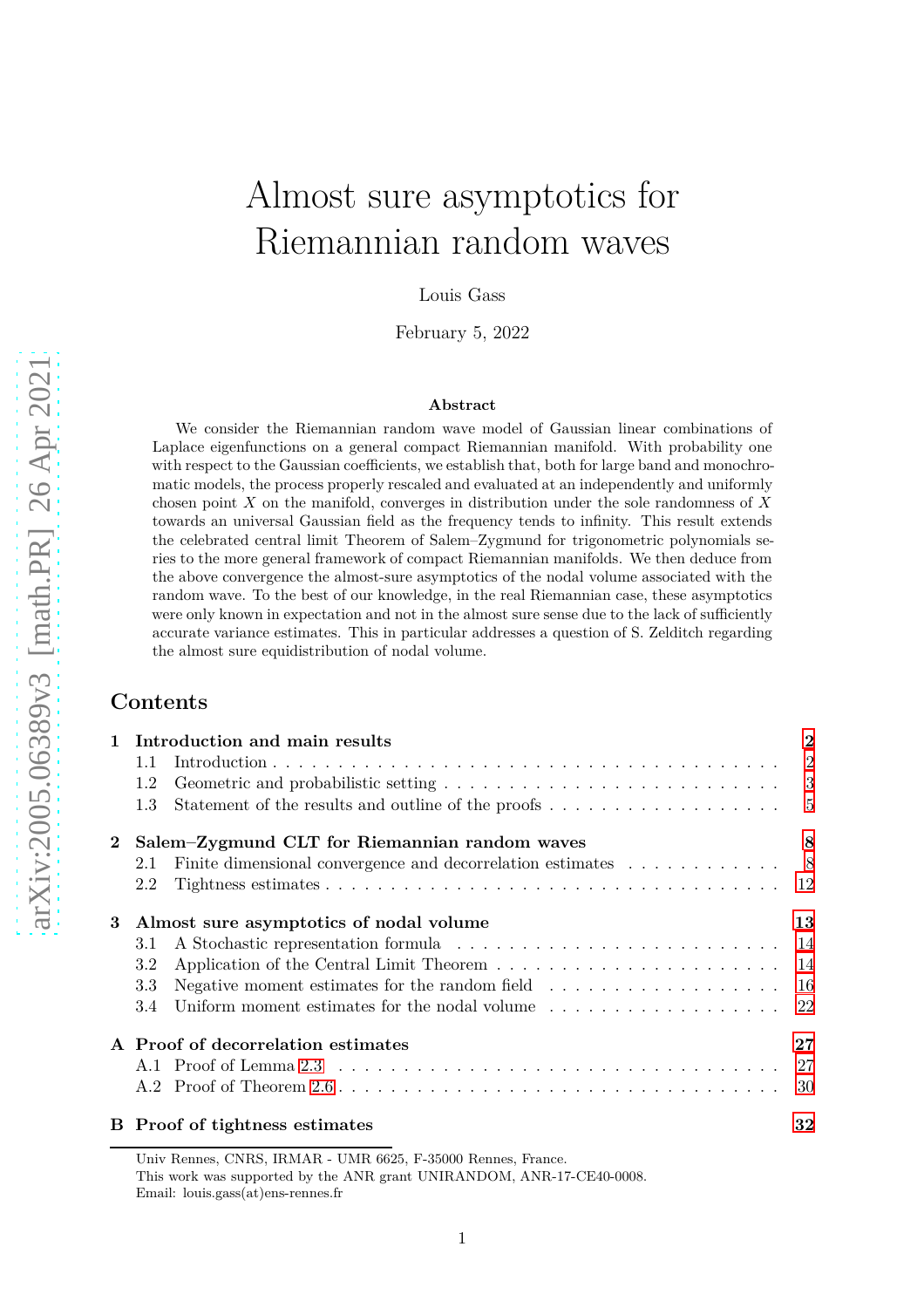# <span id="page-1-1"></span><span id="page-1-0"></span>**1 Introduction and main results**

## **1.1 Introduction**

The central limit theorem by Salem and Zygmund [\[29](#page-34-0)] asserts that, when properly rescaled and evaluated at a uniform random point on the circle, a generic real trigonometric polynomial converges in distribution towards a Gaussian random variable. This classical result was recently revisited in [\[3](#page-33-0)] where the authors established both a quantitative version and a functional version of Salem–Zygmund theorem and then use these results to deduce the almost sure asymptotics of the number of zeros of random trigonometric polynomials with symmetric coefficients. The goal of the present article is to extend the latter results to the general Riemannian framework and more particularly to the so-called Riemannian random wave model, where random trigonometric polynomials are naturally replaced by random, Gaussian, linear combinations of Laplace eigenfunctions.

The study of nodal sets associated with Laplace eigenfunctions is the object of a vast literature, in particular thanks to Yau's conjecture, see [\[32](#page-34-1), [14](#page-33-1)] and [\[26](#page-34-2), [24](#page-34-3), [25\]](#page-34-4) for recent breakthroughs. The introduction of probabilistic models in this context has numerous motivations among which quantum chaos heuristics [\[34](#page-35-0)] and Berry's conjecture [\[8](#page-33-2)]. The most common probabilistic model then consists in considering random linear combinations of Laplace eigenfunctions, whose coefficients are independent and identically distributed standard Gaussian variables, see for instance [\[28\]](#page-34-5), [\[31](#page-34-6)] in the case of toral and spherical harmonics or [\[33\]](#page-35-1) for the case of a general Riemannian manifold.

There is a vast literature on the asymptotic behavior of nodal observables in the complex setting, see for instance [\[30\]](#page-34-7) and the references therein. In the complex case, the fast decay of the limit covariance kernels appearing in the models provides strong concentration estimates that naturally lead to almost sure asymptotics. There exist a significant technical difference between the complex case and the real case, explaining why the Riemannian analogue of long known results in the complex domain have evaded proof. The covariance kernels in the Riemannian setting are oscillatory and of rather slow decay, while in the complex domain they have exponential decay away from the diagonal. This is the main reason why, in the case of real Riemannian manifolds, most results in the literature concern the asymptotics of nodal observables in expectation [\[13,](#page-33-3) [23\]](#page-34-8). Coupling Borel–Cantelli Lemma with available concentration/variance estimates, one can then provide almost sure asymptotics, but only along sufficiently decreasing subsequences (see [\[13](#page-33-3)]) or Proposition 18 in [\[11](#page-33-4)] in the case of the sphere. In this paper, we establish the almost sure asymptotics of the nodal volume associated to Riemannian random waves, without considering a subsequence of eigenvalues.

Indeed, we consider here a generic Gaussian combination of Laplace eigenfunctions and this combination being fixed, we evaluate it at a uniform and independent random point on the manifold. Under the sole randomness of this evaluation point, we then prove that when properly normalized and localized in the neighboring of the point, the random field statistically converges towards an explicit universal Euclidean random wave, see Section [2](#page-7-0) below for precise statements. This result generalizes Salem–Zygmund's central limit theorem to the Riemannian framework. Our method is inspired by [\[3](#page-33-0)] and makes a crucial use of Weyl type estimates and some decorrelation estimates of the limit field.

Starting from a stochastic representation formula of the nodal volume, in the spirit of Bourgain's derandomization technique [\[9](#page-33-5), [10\]](#page-33-6), we then deduce from the above convergence, the almostsure asymptotics of the nodal volume of a Riemannian random wave to an explicit universal limit. This last result answers question raised by S. Zelditch in [\[33\]](#page-35-1) about the almost sure convergence of random nodal measure. Moreover, it allows to recover and reinforce the asymptotics in expectation obtained so far in the literature, see e.g. [\[23](#page-34-8), [13](#page-33-3)]. Note that our approach is only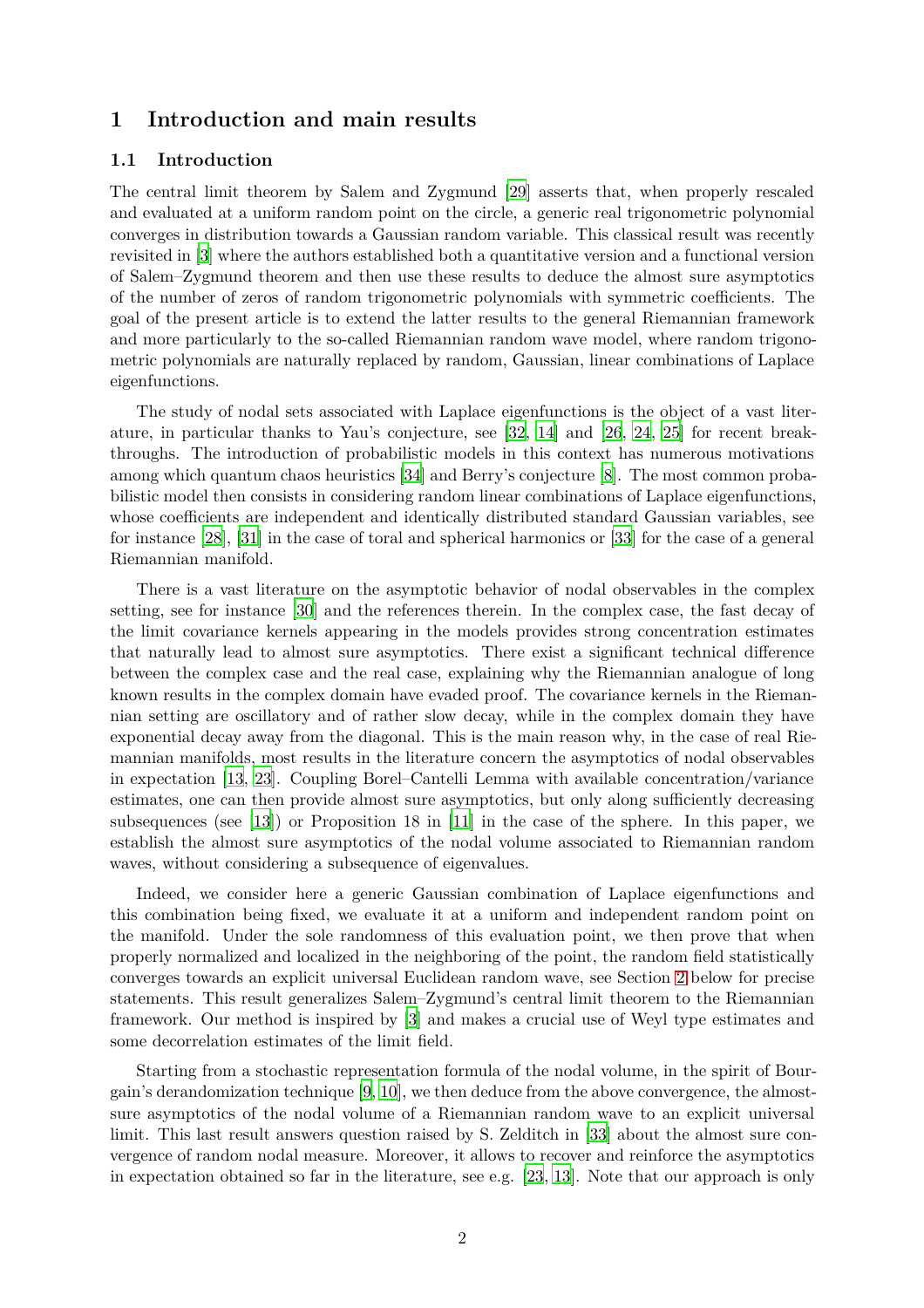based upon the almost sure convergence in distribution of the random field and some uniform moment bounds, and it does not require any variance nor concentration estimates.

## <span id="page-2-0"></span>**1.2 Geometric and probabilistic setting**

In order to state our main results, let us describe the geometric and probabilistic contexts and fix our notations.

## **1.2.1 Geometric setting**

Let (M*, g*) be a closed, compact manifold without boundary of dimension *d*. Without loss of generality we will assume that the associated volume measure  $\mu$  is normalized i.e.  $\mu(\mathcal{M}) = 1$ . It is naturally equipped with the Laplace–Beltrami operator denoted ∆. The second order differential operator ∆ is autoadjoint and has compact resolvent. Spectral theory asserts the existence of an orthonormal basis  $(\varphi_n)_{n\in\mathbb{N}}$  of eigenfunctions of  $\Delta$  associated to the eigenvalues  $(-\lambda_n^2)_{n \in \mathbb{N}}$  (ordered and indexed with multiplicity). For all *n* ∈ N,

$$
\Delta \varphi_n = -\lambda_n^2 \varphi_n \text{ and } \int_{\mathcal{M}} \varphi_n^2 \mathrm{d}\mu = 1.
$$

Given  $x, y \in \mathcal{M}$  and  $\lambda \in \mathbb{R}_+$ , we define

$$
K_{\lambda}(x, y) = \sum_{\lambda_n \leq \lambda} \varphi_n(x) \varphi_n(y)
$$
 and  $K_{\lambda}(x) := \sum_{\lambda_n \leq \lambda} \varphi_n^2(x)$ ,

the two-point spectral kernel projector on the eigenspace generated by the eigenfunctions up to order  $\lambda$ . Integrating the function  $x \mapsto K_{\lambda}(x)$  on M we obtain

$$
K(\lambda) := \text{Card}\left\{n \in \mathbb{N} \mid \lambda_n \leq \lambda\right\} = \int_{\mathcal{M}} K_{\lambda}(x) d\mu(x),
$$

the eigenvalue counting function. A fundamental tool in spectral analysis is the local Weyl law, first proved by Hörmander in [\[16](#page-33-7)]. It describes the precise asymptotics of the two-point spectral projector. Let  $\sigma_d$  be the volume of the unit ball in  $\mathbb{R}^d$ :

$$
\sigma_d = \frac{\pi^{d/2}}{\Gamma\left(\frac{d}{2} + 1\right)},
$$

and define for  $x \in \mathbb{R}^d$  the function

$$
\mathcal{B}_d(\|x\|) := \frac{1}{\sigma_d} \int_{|\xi| \le 1} e^{i\langle x, \xi \rangle} d\xi.
$$

It is well-defined since the right-hand since is invariant by rotation. The local Weyl law asserts that uniformly on  $x, y \in \mathcal{M}$ ,

$$
K_{\lambda}(x,y) = \frac{\sigma_d}{(2\pi)^d} \lambda^d \mathcal{B}_d(\lambda, \text{dist}(x,y)) + O(\lambda^{d-1}).
$$
\n(1)

The limit kernel  $\mathcal{B}_d$  only depends on the dimension  $d$ . It is related to the Bessel function of the first kind  $\mathcal J$  by the formula

$$
\mathcal{B}_d(||x||) = \frac{1}{\sigma_d} \left(\frac{2\pi}{||x||}\right)^{d/2} \mathcal{J}_{\frac{d}{2}}(||x||).
$$

The result of Hörmander goes beyond since the Weyl asymptotics is also true in the  $\mathcal{C}^{\infty}$  topology. For an arbitrary number of derivatives in *x* and *y*, one has

$$
\partial_{\alpha,\beta} K_{\lambda}(x,y) = \frac{\sigma_d}{(2\pi)^d} \lambda^d \partial_{\alpha,\beta} \left[ \mathcal{B}_d(\lambda, \text{dist}(x,y)) \right] + O(\lambda^{d+\alpha+\beta-1}), \tag{2}
$$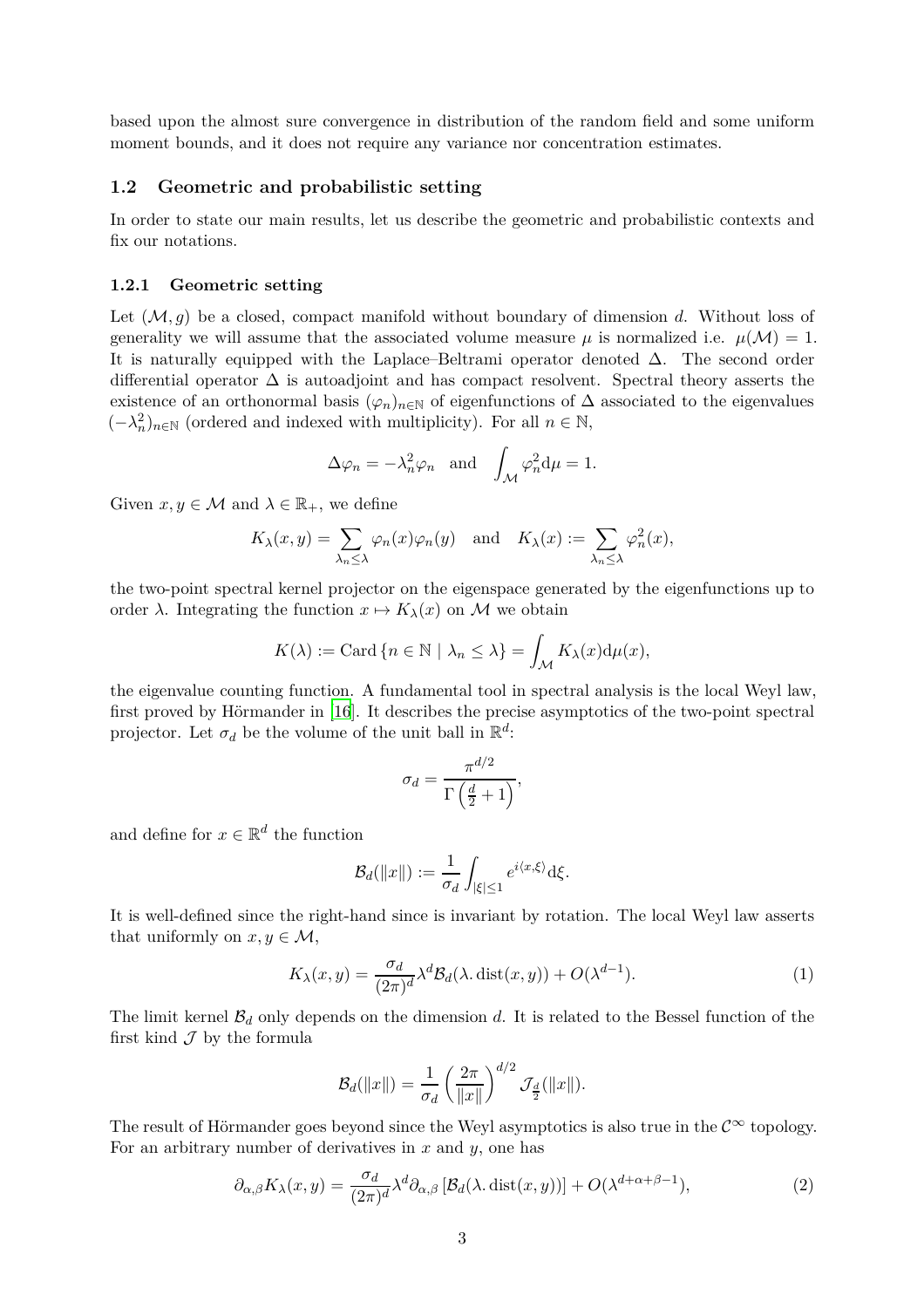and the remainder is also uniform and x and y. Taking  $x = y$  in the local Weyl law, one gets the following classical Weyl law on the number of eigenvalues of magnitude lower than *λ*:

$$
K_{\lambda}(x) = \frac{\sigma_d}{(2\pi)^d} \lambda^d + O(\lambda^{d-1}) \quad \text{and} \quad K(\lambda) = \frac{\sigma_d}{(2\pi)^d} \lambda^d + O(\lambda^{d-1}),\tag{3}
$$

from which one can deduce a first-order asymptotics for the *n*-th eigenvalue given by

<span id="page-3-2"></span><span id="page-3-0"></span>
$$
\lambda_n \simeq 2\pi \left(\frac{n}{\sigma_d}\right)^{1/d}.\tag{4}
$$

The remainder in the Weyl law is a widely discussed topic and can be improved in many cases, see the general survey [\[20\]](#page-34-9). In the torus case  $\mathbb{T}^2$ , it is the famous Gauss circle problem which is deeply intertwined with number theory, see [\[17](#page-34-10)] or [\[18](#page-34-11)] for a general survey. The remainder is sharp for the *d*-sphere, where the eigenvalues are explicit, see [\[31](#page-34-6)]. Under the hypotheses that the geodesics are almost surely aperiodic (see [\[19\]](#page-34-12) for a precise statement), the remainder in Weyl law [\(3\)](#page-3-0) is in fact a  $o(\lambda^{d-1})$ , which implies the following finer asymptotic:

$$
k(\lambda) := \text{Card}\left\{n \in \mathbb{N} \mid \lambda_n \in [\lambda, \lambda + 1]\right\} = \frac{\sigma_d}{(2\pi)^d} d\lambda^{d-1} + o(\lambda^{d-1}).
$$

Along the same lines, under some geodesic conditions on  $\mathcal M$  defined in [\[12](#page-33-8)] and [\[13\]](#page-33-3) (which roughly states that almost-surely, a geodesic never return to its starting point), the authors proved a finer remainder for the local Weyl Law in the  $\mathcal{C}^{\infty}$  topology. We define

<span id="page-3-1"></span>
$$
k_{\lambda}(x,y) := \sum_{\lambda_n \in [\lambda, \lambda+1]} \varphi_n(x) \varphi_n(y),
$$

the two-point spectral kernel projector on the eigenspace generated by the eigenfunctions associated with eigenvalues between  $\lambda$  and  $\lambda + 1$ , and

$$
\mathcal{S}_d: ||x|| \mapsto \frac{1}{d\sigma_d} \int_{|\xi|=1} e^{i\langle x,\xi \rangle} d\xi = \mathcal{B}_{d-2}(||x||).
$$

One has the following asymptotics, valid in the  $\mathcal{C}^{\infty}$  topology:

$$
k_{\lambda}(x,y) = \frac{\sigma_d}{(2\pi)^d} d\lambda^{d-1} \mathcal{S}_d(\lambda, \text{dist}(x,y)) + o(\lambda^{d-1}),
$$
\n(5)

and the remainder is uniform in  $x, y \in \mathcal{M}$  (we refer to [\[13](#page-33-3)] for a thorough discussion on the required hypotheses for [\(5\)](#page-3-1) to hold true).

#### **1.2.2 Probabilistic models**

Let us now describe our main probabilistic models, classically known as the (large band) Riemannian random wave model and monochromatic (or band-limited) Riemannian random wave model. Let us consider  $(a_n)_{n>0}$  a sequence of independent and identically distributed standard Gaussian random variables on a probability space  $(\Omega, \mathcal{F}, \mathbb{P}_a)$ . We will denote by  $\mathbb{E}_a$  the associated expectation. The two models are defined as the following Gaussian combination of eigenfunctions:

$$
f_{\lambda}: x \mapsto \frac{1}{\sqrt{K(\lambda)}} \sum_{\lambda_n \leq \lambda} a_n \varphi_n(x)
$$
 and  $\widetilde{f}_{\lambda}: x \mapsto \frac{1}{\sqrt{k(\lambda)}} \sum_{\lambda_n \in [\lambda, \lambda+1]} a_n \varphi_n(x)$ .

In the monochromatic regime, we will always assume that the manifold  $\mathcal M$  is chosen such that the asymptotic estimate [\(5\)](#page-3-1) is satisfied uniformly on  $x, y \in \mathcal{M}$ . This condition implies that  $d \geq 2$ , and we will use this fact in the proofs. We could also have introduced an intermediate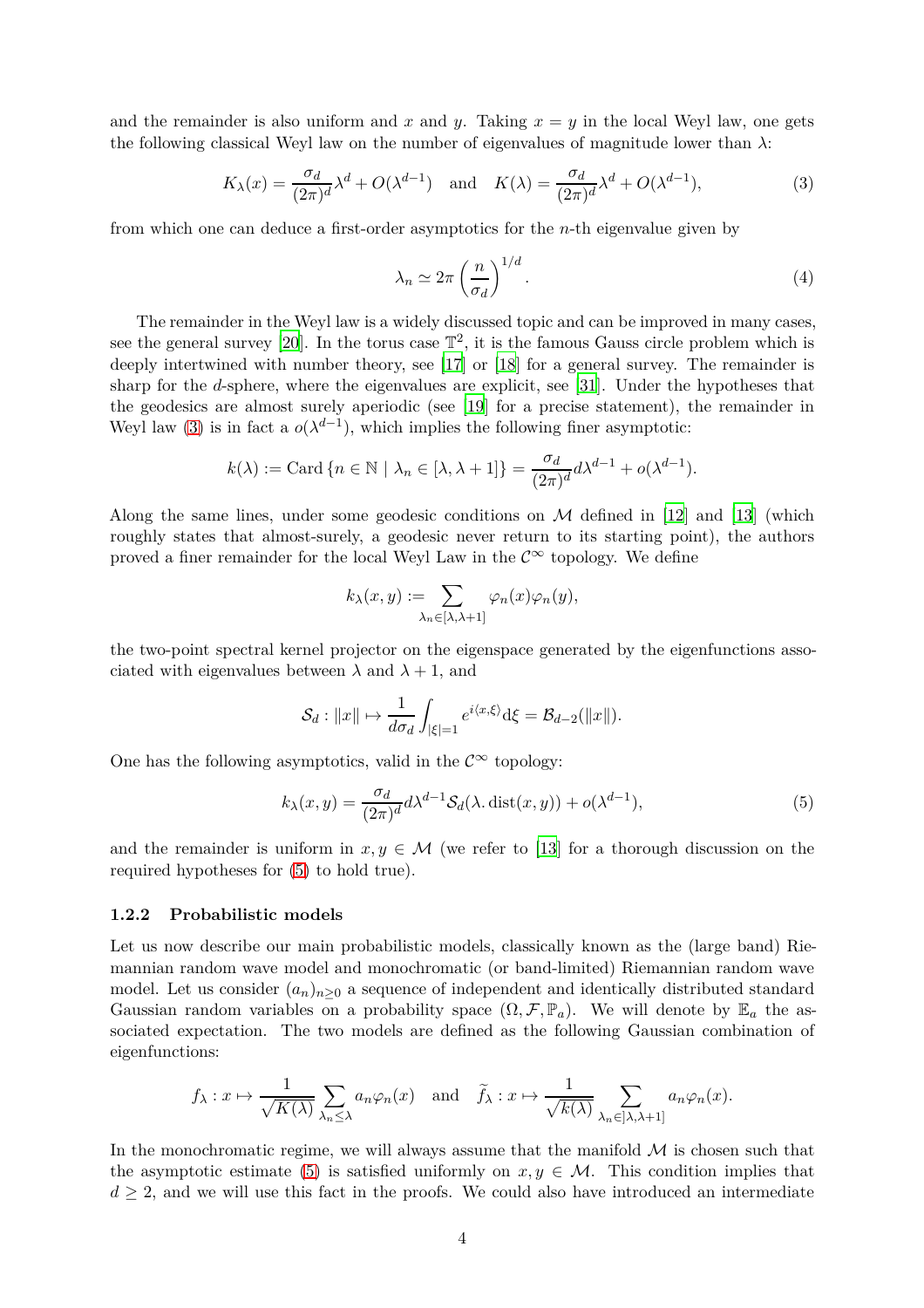band regime, see for instance [\[7\]](#page-33-9), for which  $\lambda_n \in ]\alpha\lambda, \lambda]$  and  $\alpha \in [0,1]$ , but for the simplicity of the statements, we choose to focus on the two "extreme" cases defined above. These processes give a probabilistic interpretation of the projector kernels introduced above since they coincide with the covariance kernel of theses processes. For all  $x, y \in M$  we have indeed

$$
\mathbb{E}_a[f_\lambda(x)f_\lambda(y)] = \frac{K_\lambda(x,y)}{K(\lambda)} \quad \text{and} \quad \mathbb{E}_a[\widetilde{f}_\lambda(x)\widetilde{f}_\lambda(y)] = \frac{k_\lambda(x,y)}{k(\lambda)}.
$$

Consider the canonical Euclidean space  $\mathbb{R}^d$  . For all  $x \in \mathcal{M}$  we define

$$
I_x:\mathbb{R}^d\longrightarrow T_x\mathcal{M},
$$

an isometry between  $\mathbb{R}^d$  and the tangent space at *x*. We only require the mapping  $x \mapsto I_x$  to be measurable. For the torus  $\mathbb{T}^d$  we can choose for  $I_x$  the canonical isometry, but in all generality there is no canonical choice (nor even a continuous choice) of a family  $(I_x)_{x\in\mathcal{M}}$ . Denoting  $\exp_x$ the Riemannian exponential based at  $x \in \mathcal{M}$  we define

<span id="page-4-2"></span>
$$
\Phi_x := \exp_x \circ I_x.
$$

This map allows us to define a rescaled and flattened version of  $f_{\lambda}$  and  $\tilde{f}_{\lambda}$  (or any function on  $\mathcal{M}$ ) around some point  $x \in \mathcal{M}$  by setting

$$
g_{\lambda}^{x} : \mathbb{R}^{d} \longrightarrow \mathbb{R}
$$
  

$$
v \longrightarrow f_{\lambda} \left[ \Phi_{x} \left( \frac{v}{\lambda} \right) \right]
$$

$$
\widetilde{g}_{\lambda}^{x} : \mathbb{R}^{d} \longrightarrow \mathbb{R}
$$
  

$$
v \longrightarrow \widetilde{f}_{\lambda} \left[ \Phi_{x} \left( \frac{v}{\lambda} \right) \right].
$$

In the literature the processes  $g_{\lambda}^{x}$  and  $\tilde{g}_{\lambda}^{x}$  have already been studied, see for instance [\[7,](#page-33-9) [13,](#page-33-3) [33](#page-35-1)]. Thanks to the Weyl law, they converge in distribution (at a fixed point *x*) towards an isotropic Gaussian process whose covariance function is given by the function  $\mathcal{B}_d$  and  $\mathcal{S}_d$  respectively. In particular the limit process only depends on the topological dimension *d* and is independent of the base manifold M.

Let us now consider a random variable  $X$ , which is equidistributed on the manifold  $\mathcal M$ and **independent** of the coefficients sequence  $(a_n)_{n>0}$ . For consistency, we denote by  $\mathbb{P}_X$  the (uniform) distribution of *X* and  $\mathbb{E}_X$  the associated expectation. Randomizing on the spatial parameter x we define the following processes on  $\mathbb{R}^d$ :

$$
g_{\lambda}^{X}: v \mapsto f_{\lambda}\left(\Phi_{X}\left(\frac{v}{\lambda}\right)\right) \quad \text{and} \quad \widetilde{g}_{\lambda}^{X}: v \mapsto \widetilde{f}_{\lambda}\left(\Phi_{X}\left(\frac{v}{\lambda}\right)\right), \quad v \in \mathbb{R}^{d}.
$$

### <span id="page-4-0"></span>**1.3 Statement of the results and outline of the proofs**

The first main result of the article is the following functional central limit theorem which generalizes [\[3](#page-33-0), Thm. 3] to the case of a general compact Riemannian manifold.

<span id="page-4-1"></span>**Theorem 1.1.** *Almost surely with respect to the probability*  $\mathbb{P}_a$ *, the two processes*  $(g_{\lambda}^X(v))_{v \in \mathbb{R}^d}$ *and*  $(\widetilde{g}_{\lambda}^{X}(v))_{v\in\mathbb{R}^{d}}$  *converge in distribution under*  $\mathbb{P}_{X}$  *with respect to the*  $C^{\infty}$  *topology, towards isotropic Gaussian processes*  $(g_{\infty}(v))_{v \in \mathbb{R}^d}$  *and*  $(\widetilde{g}_{\infty}(v))_{v \in \mathbb{R}^d}$  *with respective covariance functions*

 $\mathbb{E}_X[g_{\infty}(u)g_{\infty}(v)] = \mathcal{B}_d(\Vert u - v \Vert)$  *and*  $\mathbb{E}_X[\widetilde{g}_{\infty}(u)\widetilde{g}_{\infty}(v)] = \mathcal{S}_d(\Vert u - v \Vert).$ 

*The result still holds if X is a random variable on* M *with a bounded density with respect to the volume measure µ.*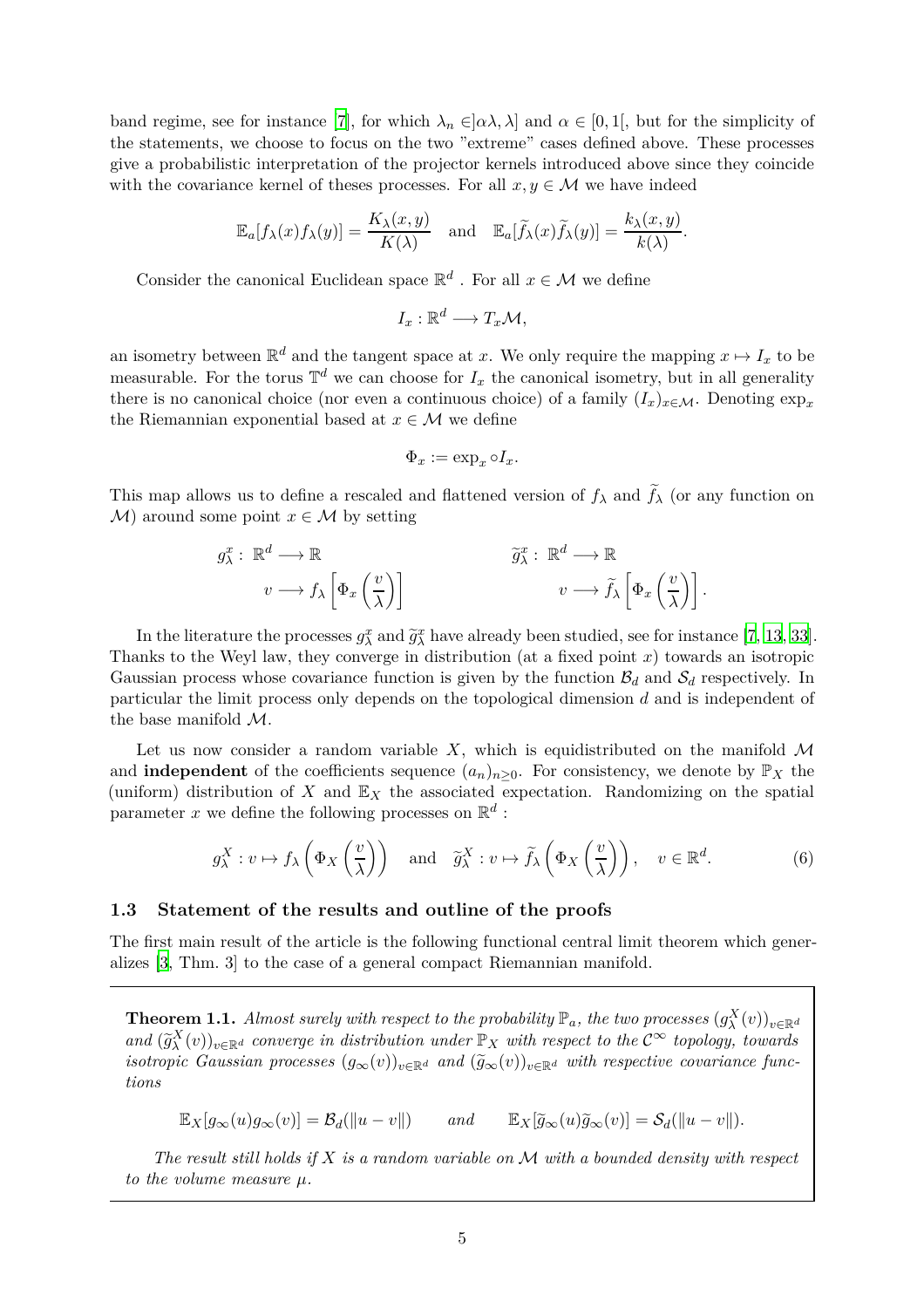Let us emphasize that in the literature these kind of results are known only under Gaussian expectation. The concentration result obtained in [\[13](#page-33-3)] allows the authors to prove a similar result up to a subsequence of polynomial growth. Our result is new in the sense that the sole randomization on the uniform random variable *X* suffices to recover the asymptotic behavior of  $g_{\lambda}$  (without extracting a subsequence), and open the door to almost-sure results concerning functionals of  $f_{\lambda}$ , as demonstrates the next Theorem [1.2](#page-5-0) concerning almost-sure asymptotics of the nodal volume.

The proof of Theorem [1.1](#page-4-1) is the object of the next Section [2](#page-7-0) and it is based upon convergence of characteristic functions. Taking the expectation under  $\mathbb{P}_a$ , the Gaussian framework allows us to make – technical but explicit – computations of characteristic functions. By a Borel–Cantelli argument we recover an almost sure convergence under  $\mathbb{P}_a$ . The proof could certainly be applied to more general settings as it uses mostly the following two main ingredients :

- The local Weyl law, which gives the limit distribution of  $g_{\lambda}^{x}$  (as a Gaussian process) towards the Gaussian process  $g_{\infty}$ .
- The statistical decorrelation of Lemma [2.4,](#page-9-1) which roughly states that if *X* and *Y* are independent uniform random variables on  $\mathcal{M}$ , then the associated Gaussian processes  $g_{\lambda}^{X}$ and  $g_{\lambda}^{Y}$  statistically decorrelate as  $\lambda$  goes to  $+\infty$ . It is a consequence of the decaying rate of the limit kernel  $\mathcal{B}_d$ .

As usual, a proof of convergence for stochastic processes splits into two parts. The convergence of finite dimensional distributions given by Theorem [2.1,](#page-7-2) and a tightness property given by Theorem [2.7.](#page-12-1)

The second main result of the article is the following almost-sure asymptotics of the nodal volume associated with the random fields  $f_{\lambda}$  and  $f_{\lambda}$ . Almost surely, the nodal sets  $\{f_{\lambda} = 0\}$ and  $\{\tilde{f}_{\lambda} = 0\}$  are random smooth submanifolds of codimension one. We denote by  $\mathcal{H}^{d-1}$  the  $(d-1)$ –dimensional Hausdorff measure, and let *B* be a ball in  $\mathbb{R}^d$  of Euclidean volume one.

<span id="page-5-0"></span>**Theorem 1.2.** *Almost surely with respect to the sequence*  $(a_k)_{k>0}$ *,* 

$$
\lim_{\lambda \to +\infty} \frac{\mathcal{H}^{d-1}(\{f_{\lambda} = 0\})}{\lambda} = \mathbb{E}_X[\mathcal{H}^{d-1}(\{g_{\infty} = 0\} \cap B)],
$$

*and*

$$
\lim_{\lambda \to +\infty} \frac{\mathcal{H}^{d-1}(\{\widetilde{f}_{\lambda} = 0\})}{\lambda} = \mathbb{E}_X[\mathcal{H}^{d-1}(\{\widetilde{g}_{\infty} = 0\} \cap B)].
$$

This result improves the result [\[33](#page-35-1), Thm. 1] or [\[23](#page-34-8), Thm. 1.1] about the convergence of nodal volume in expectation under  $\mathbb{P}_a$ . Passing from an almost-sure convergence to a convergence in expectation is a short corollary of our proof (see Corollary [3.12\)](#page-25-0). This result can even be strengthened to the weak convergence of nodal measure. Let  $(\mu_{\lambda})_{\lambda>0}$  (resp.  $(\tilde{\mu}_{\lambda})_{\lambda>0}$ ) be the (random) nodal measure associated to  $(f_{\lambda})_{\lambda>0}$  (resp.  $(\tilde{f}_{\lambda})_{\lambda>0}$ ). For a continuous function  $h: \mathcal{M} \to \mathbb{R},$ 

$$
\int_{\mathcal{M}} h(x) d\mu_{\lambda}(x) := \frac{1}{\lambda} \int_{\{f_{\lambda} = 0\}} h(x) d\mathcal{H}^{d-1}(x) \quad \text{and} \quad \int_{\mathcal{M}} h(x) d\tilde{\mu}_{\lambda}(x) := \frac{1}{\lambda} \int_{\{\tilde{f}_{\lambda} = 0\}} h(x) d\mathcal{H}^{d-1}(x).
$$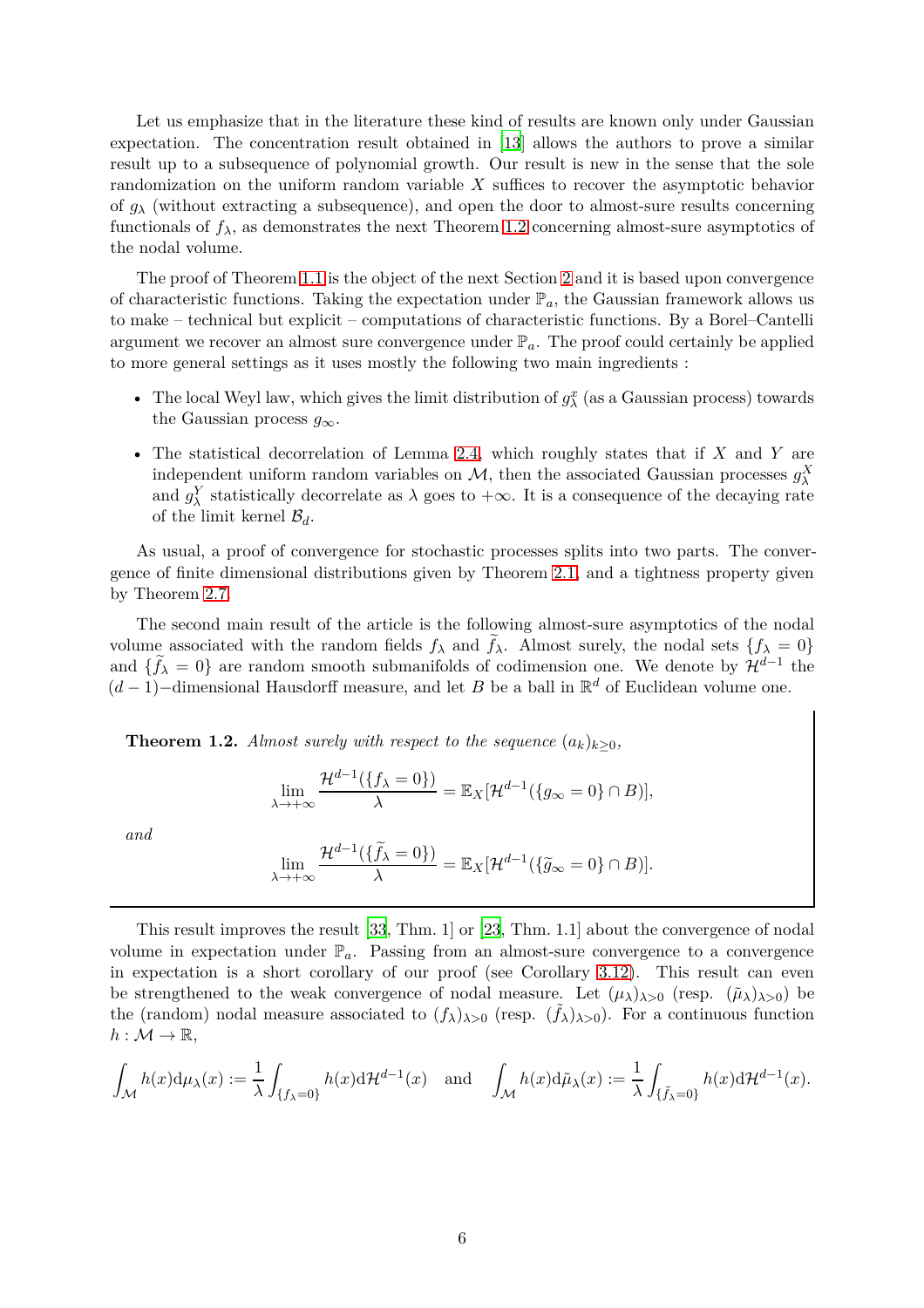<span id="page-6-0"></span>**Theorem 1.3.** *Almost surely with respect to the sequence*  $(a_k)_{k>0}$ *, the sequence*  $(\mu_{\lambda})_{\lambda>0}$ *converges weakly to the Riemannian volume measure µ, up to an explicit factor. That is, for every continuous function*  $h : \mathcal{M} \to \mathbb{R}$ *,* 

$$
\lim_{\lambda \to +\infty} \int_{\mathcal{M}} h(x) d\mu_{\lambda}(x) = \left( \int_{\mathcal{M}} h(x) d\mu(x) \right) \mathbb{E}_{X} [\mathcal{H}^{d-1}(\{g_{\infty} = 0\} \cap B)],
$$
  

$$
\lim_{\lambda \to +\infty} \int_{\mathcal{M}} h(x) d\tilde{\mu}_{\lambda}(x) = \left( \int_{\mathcal{M}} h(x) d\mu(x) \right) \mathbb{E}_{\lambda}[2d^{-1}(\{\tilde{\lambda} = 0\} \cap B)]
$$

*and*

$$
\lim_{\lambda \to +\infty} \int_{\mathcal{M}} h(x) d\tilde{\mu}_{\lambda}(x) = \left( \int_{\mathcal{M}} h(x) d\mu(x) \right) \mathbb{E}_{X} [\mathcal{H}^{d-1}(\{\tilde{g}_{\infty} = 0\} \cap B)].
$$

This result positively answers the question raised by S. Zelditch in [\[33,](#page-35-1) Cor. 2], about the asymptotics of random nodal measure. In [\[23](#page-34-8)] is considered the more general framework of random submanifolds. Here we only focused on the case of hypersurfaces, but the same scheme of proof could have been applied to show the almost-sure asymptotics of the nodal volume of random submanifolds.

The right-hand side in Theorem [1.2](#page-5-0) can be explicitly computed by the Kac–Rice formula for random fields (see the Remark [3.2\)](#page-15-1) and have in fact

$$
\lim_{\lambda \to +\infty} \frac{\mathcal{H}^{d-1}(\{f_{\lambda} = 0\})}{\lambda} = \frac{1}{\sqrt{\pi}} \frac{1}{\sqrt{d+2}} \frac{\Gamma\left(\frac{d+1}{2}\right)}{\Gamma\left(\frac{d}{2}\right)} \text{ and } \lim_{\lambda \to +\infty} \frac{\mathcal{H}^{d-1}(\{\widetilde{f}_{\lambda} = 0\})}{\lambda} = \frac{1}{\sqrt{\pi}} \frac{1}{\sqrt{d}} \frac{\Gamma\left(\frac{d+1}{2}\right)}{\Gamma\left(\frac{d}{2}\right)}.
$$

The proof relies on the connection between the nodal volumes of the processes  $f_{\lambda}$  and  $g_{\lambda}^X$ given by Lemma [3.1](#page-13-2) which states that for large  $\lambda$ ,

$$
\frac{\mathcal{H}^{d-1}(\{f_{\lambda}=0\})}{\lambda}\simeq \mathbb{E}_X[\mathcal{H}^{d-1}(\{g_{\lambda}^X=0\}\cap B)]=:\mathbb{E}_X[Z_{\lambda}].
$$

By Theorem [1.2](#page-5-0) and the continuity of the random nodal volume for the  $\mathcal{C}^1$ -topology, the continuous mapping theorem asserts that the nodal volume of  $g_{\lambda}^X$  on *B*, denoted  $Z_{\lambda}$ , converges in distribution towards the nodal volume of  $g_{\infty}$ .

To recover convergence of expectations and thus Theorem [1.2,](#page-5-0) it is then sufficient to prove the uniform integrability of the family  $(Z_\lambda)_{\lambda>0}$ . Unfortunately the process  $g_\lambda^X$  is not Gaussian under  $\mathbb{P}_X$ , and sufficient conditions for the boundedness of power moments in the literature (as the ones given in [\[5](#page-33-10)]) are too restrictive for our purpose. The approach we use to prove finiteness of all positive moments in Theorem [3.10](#page-23-0) do not rely on the Kac–Rice formula, ill-devised for non Gaussian processes, but on more geometric considerations.

Thanks to a variant of the Crofton formula given by Lemma [3.8,](#page-21-1) we can relate the nodal volume of  $g_{\lambda}^X$  to the anti-concentration of  $g_{\lambda}^X$  around zero on deterministic points. The anticoncentration bound is given in Lemma [3.3](#page-16-0) by the finiteness of a small negative moment of  $g_{\lambda}^X$ . The proof of the existence of a negative moment uses the explicit rate of convergence of characteristic function given in Lemma [2.8.](#page-12-2) It allows us to rewrite the convergence in term of the so-called smooth Wasserstein distance in Lemma [3.4](#page-16-1) (following the approach in [\[5\]](#page-33-10)), which is a stronger notion of convergence than the convergence in distribution.

Throughout the different proofs, *C* will denote a generic constant which does not depend on *λ* nor the sequence  $(a_n)_{n>0}$ , and  $C(\omega)$  will denote a constant which does not depend on *λ* but may depend on the sequence  $(a_n)_{n>0}$  (generally, a constant that comes from a Borel–Cantelli argument).

At last, we will prove the above theorems mostly in the long band regime, that is for the process  $g_{\lambda}^{X}$ , but the proofs apply almost verbatim in the monochromatic regime. The minor differences arising between the two cases will be detailed in the proofs.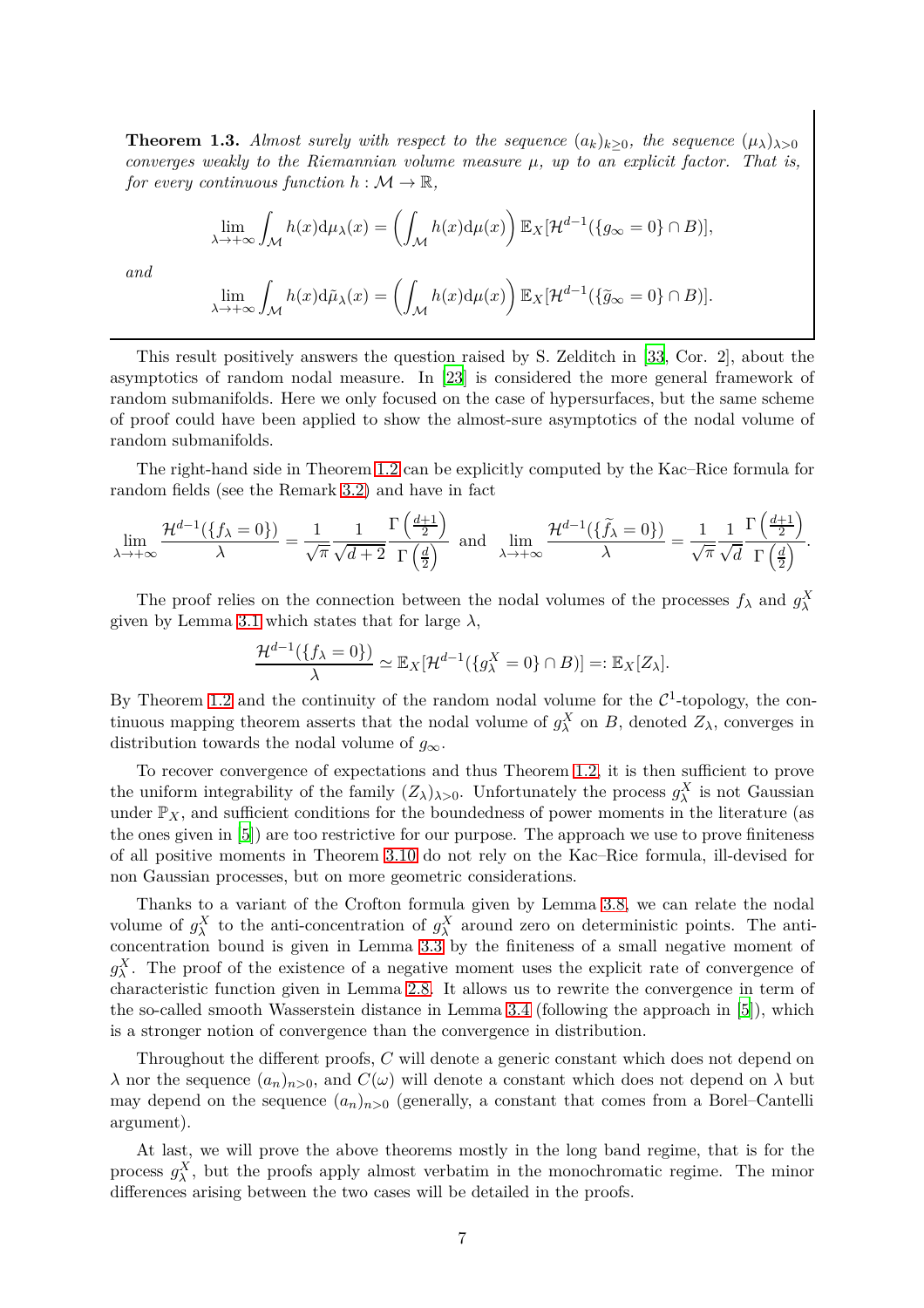# <span id="page-7-0"></span>**2 Salem–Zygmund CLT for Riemannian random waves**

In this section we give the proof of Theorem [1.1,](#page-4-1) and a few corollary results which will be of use in the study of the almost sure asymptotics of nodal volume in next Section [3.](#page-12-0) As usual, the proof of the functional convergence splits into the convergence of finite dimensional marginals and some tightness estimates.

#### <span id="page-7-1"></span>**2.1 Finite dimensional convergence and decorrelation estimates**

We first establish a quantitative version of the convergence of the finite dimensional marginals of  $g_{\lambda}^{X}$  (resp.  $\tilde{g}_{\lambda}^{X}$ ) towards those of  $g_{\infty}$  (resp.  $\tilde{g}_{\infty}$ ), the rate of convergence depending on the ambient dimension. In small dimension we need to take into account small correctives, which reflects the slow decay of the limit kernel  $\mathcal{B}_d$  (resp.  $\mathcal{S}_d$ ) at infinity. Recall that the monochromatic regime is considered only when the refined local Weyl law [\(5\)](#page-3-1) is valid, which implies  $d \geq 2$ . We set

$$
\eta(\lambda) = \begin{cases}\n\log \lambda & \text{in the large band regime and } d = 1, \\
1 & \text{in the large band regime and } d \ge 2, \\
\sqrt{\lambda} & \text{in the monochromatic regime and } d = 2, \\
1 & \text{in the monochromatic regime and } d \ge 3.\n\end{cases}
$$
\n(7)

Fix an integer  $p \ge 1$ ,  $v = (v_1, \ldots, v_p) \in (\mathbb{R}^n)^p$  and  $t = (t_1, \ldots, t_p) \in \mathbb{R}^p$ , and define in the large band regime

<span id="page-7-3"></span>
$$
N_{\lambda}(v,t) := \sum_{i=1}^{p} t_i g_{\lambda}^{X}(v_i) \text{ and } N_{\infty}(v,t) := \sum_{i=1}^{p} t_i g_{\infty}(v_i),
$$

and respectively in the monochromatic regime

$$
N_{\lambda}(v, t) := \sum_{i=1}^{p} t_i \tilde{g}_{\lambda}^{X}(v_i)
$$
 and  $N_{\infty}(v, t) := \sum_{i=1}^{p} t_i \tilde{g}_{\infty}(v_i)$ .

We will simply write  $N_\lambda$  and  $N_\infty$  when appropriate. Note that these linear combinations are Gaussian random variables under  $\mathbb{P}_a$ . We prove that the characteristic function of  $N_\lambda$  under  $\mathbb{P}_X$ converges to the one of  $N_{\infty}$  as  $\lambda$  goes to infinity.

<span id="page-7-2"></span>**Theorem 2.1.** *Almost surely with respect to the probability* P*a, in the large band regime,*

$$
\forall t \in \mathbb{R}^p, \forall v \in \mathbb{R}^p, \lim_{\lambda \to +\infty} \mathbb{E}_X \left[ e^{i N_\lambda(v,t)} \right] = \mathbb{E}_X \left[ e^{i N_\infty(v,t)} \right] = \exp \left( -\frac{1}{2} \sum_{i,j=1}^p t_i t_j \mathcal{B}_d(||v_i - v_j||) \right),
$$

*and in the monochromatic regime,*

$$
\forall t \in \mathbb{R}^p, \forall v \in \mathbb{R}^p, \lim_{\lambda \to +\infty} \mathbb{E}_X \left[ e^{iN_\lambda(v,t)} \right] = \mathbb{E}_X \left[ e^{iN_\infty(v,t)} \right] = \exp \left( -\frac{1}{2} \sum_{i,j=1}^p t_i t_j S_d(||v_i - v_j||) \right).
$$

Since  $N_{\lambda}(v, t)$  is a Gaussian random variable under  $\mathbb{P}_a$ , the explicit formula for the characteristic function of a Gaussian variable gives

$$
\mathbb{E}_X\left[e^{iN_\lambda(v,t)}\right] = e^{-\frac{1}{2}\mathbb{E}[N_\lambda(v,t)^2]}, \text{ and similarly, } \mathbb{E}_X\left[e^{iN_\infty(v,t)}\right] = e^{-\frac{1}{2}\mathbb{E}[N_\infty(v,t)^2]}.
$$

In order to quantify the convergence rate, for any integer  $q > 0$ , we set

$$
\Delta_{\lambda}^{(q)} := \mathbb{E}_a \left[ \left| \mathbb{E}_X \left[ e^{i N_{\lambda}(v,t)} \right] - \mathbb{E}_X \left[ e^{i N_{\infty}(v,t)} \right] \right|^{2q} \right]. \tag{8}
$$

Let K be a compact subset of  $\mathbb{R}^d$ . In the following we will assume that the vectors  $v_1, \ldots, v_p$ belong to *K*.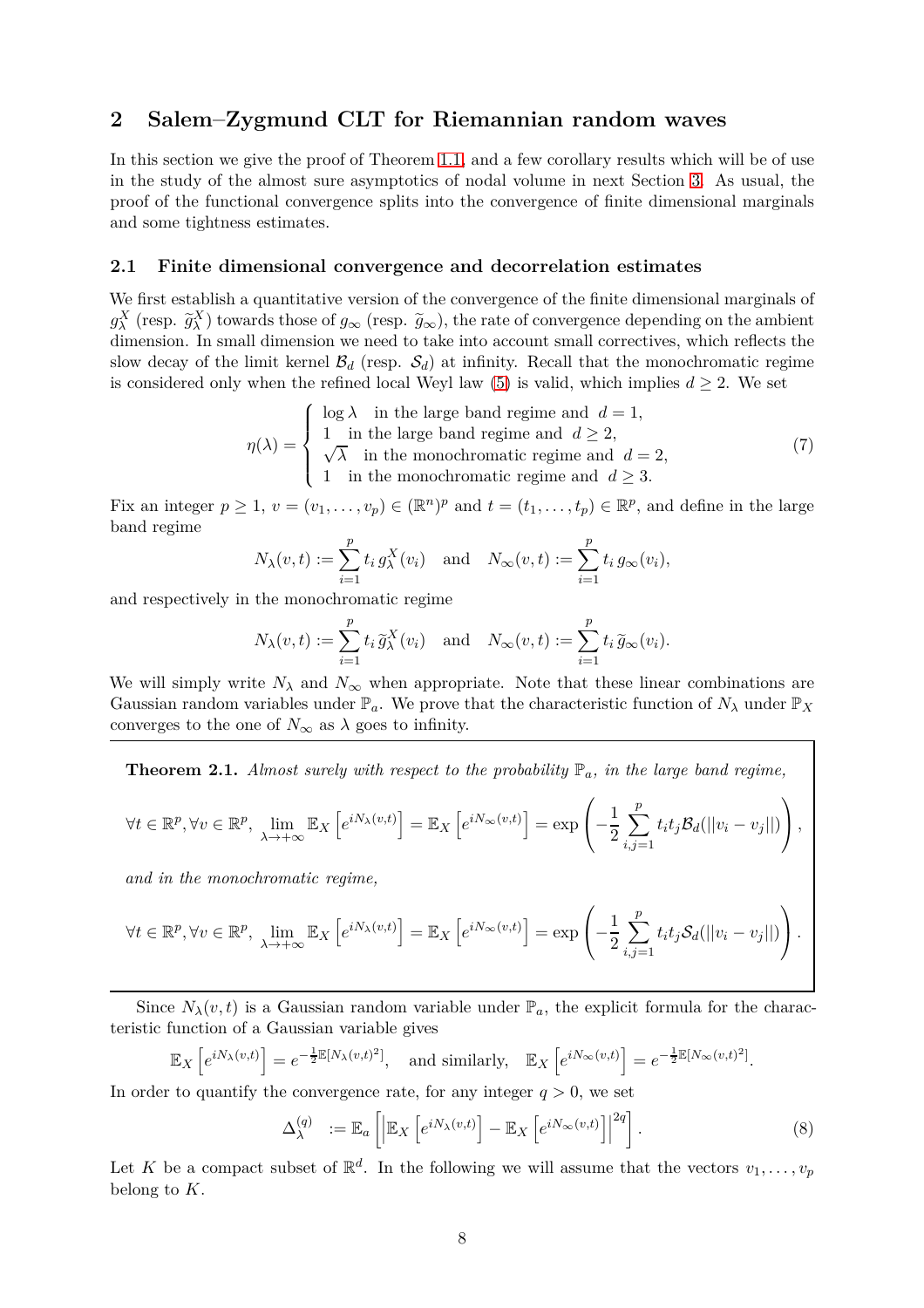<span id="page-8-0"></span>**Theorem 2.2.** *There is a constant C depending only on* M*, K and q, such that*

$$
\Delta_{\lambda}^{(q)} \le C(1 + ||t||)^{4q} \left(\frac{\eta(\lambda)}{\lambda}\right)^{q}.
$$
\n(9)

The proof of Theorem [2.1](#page-7-2) is a direct consequence of the second assertion in Theorem [2.6](#page-11-1) at the end of this section, but observe that Theorem [2.2](#page-8-0) implies a weak version of Theorem [2.1](#page-7-2) and gives the core idea of the proof. Indeed, let us recall from Equation [\(4\)](#page-3-2) that the sequence  $(\lambda_n)_{n\geq 0}$  of eigenvalues grows as  $Cn^{1/d}$ . Fix some  $t \in \mathbb{R}^p$  and let  $\varepsilon > 0$ . Markov inequality implies that

$$
\mathbb{P}_a\left(\left|\mathbb{E}_X\left[e^{iN_{\lambda_n}(v,t)}\right]-\mathbb{E}_X\left[e^{iN_\infty(v,t)}\right]\right|>\lambda_n^\varepsilon\sqrt{\frac{\eta(\lambda_n)}{\lambda_n}}\right)\leq \frac{\Delta_{\lambda_n}^{(q)}}{\lambda_n^{2q\varepsilon}}\left(\frac{\lambda_n}{\eta(\lambda_n)}\right)^q=O\left(n^{-2q\varepsilon/d}\right).
$$

For  $q > d/(2\varepsilon)$ , the left-hand term is summable and Borel–Cantelli Lemma implies the existence a constant  $C(\omega, v, t)$  such that

<span id="page-8-1"></span>
$$
\left| \mathbb{E}_X \left[ e^{i N_\lambda(v,t)} \right] - \mathbb{E}_X \left[ e^{i N_\infty(v,t)} \right] \right| \le C(\omega, v, t) \frac{\sqrt{\eta(\lambda)}}{\lambda^{\frac{1}{2} - \varepsilon}}.
$$
\n(10)

In particular, for a fixed  $t \in \mathbb{R}^p$  and  $v \in \mathbb{R}^p$ , this proves the convergence in distribution of  $N_{\lambda}(v, t)$  towards  $N_{\infty}(v, t)$ , almost surely with respect to the probability  $\mathbb{P}_a$ . Note that Theorem [2.1](#page-7-2) states that the convergence holds almost surely under  $\mathbb{P}_a$ , simultaneously for all  $t \in \mathbb{R}^d$  and  $v \in K^p$ , and thus requires the inversion of quantifiers. We deal with this issue in Theorem [2.6](#page-11-1) at the end of Section [2,](#page-7-0) which makes explicit the dependence of  $C(\omega, v, t)$  in Equation [\(10\)](#page-8-1) with respect to *v* and *t*.

*Proof of Theorem [2.2.](#page-8-0)* Define

<span id="page-8-2"></span>
$$
\widetilde{\Delta}_{\lambda}^{(q)} := \mathbb{E}_a \left[ \left| \mathbb{E}_X \left[ e^{i N_{\lambda}(v,t)} \right] - \mathbb{E}_a \mathbb{E}_X \left[ e^{i N_{\lambda}(v,t)} \right] \right|^{2q} \right]. \tag{11}
$$

By triangular inequality, we have

$$
\Delta_\lambda^{(q)} \le 4^q \left( \tilde{\Delta}_\lambda^{(q)} + \left| e^{-\frac{1}{2} \mathbb{E}_X \left[ N_\infty(v,t)^2 \right]} - \mathbb{E}_X \left[ e^{-\frac{1}{2} \mathbb{E}_a \left[ N_\lambda(v,t)^2 \right]} \right] \right|^{2q} \right).
$$

Using the 1–Lipschitz regularity of  $x \mapsto e^{-x}$ , we then get

$$
\Delta_{\lambda}^{(q)} \le 4^q \widetilde{\Delta}_{\lambda}^{(q)} + 4^{q-1} \left| \mathbb{E}_X \left[ N_{\infty}(v, t)^2 \right] - \mathbb{E}_X \mathbb{E}_a \left[ N_{\lambda}(v, t)^2 \right] \right|^{2q} . \tag{12}
$$

The last term in Equation [\(12\)](#page-8-2) can be evaluated as follows. The following direct computation is done is the large band regime with limit kernel  $\mathcal{B}_d$ , but it remain true in the monochromatic regime with limit kernel  $S_d$ . We have first

$$
\mathbb{E}_{a}[N_{\lambda}^{2}] = \mathbb{E}_{a} \left[ \left( \sum_{i=1}^{p} t_{i} g_{\lambda}^{X}(v_{i}) \right)^{2} \right]
$$
  
\n
$$
= \sum_{i,j=1}^{p} t_{i} t_{j} \frac{1}{K(\lambda)} \sum_{\lambda_{n} \leq \lambda} \varphi_{n} \left[ \Phi_{X} \left( \frac{v_{i}}{\lambda} \right) \right] \varphi_{n} \left[ \Phi_{X} \left( \frac{v_{j}}{\lambda} \right) \right]
$$
  
\n
$$
= \sum_{i,j=1}^{p} t_{i} t_{j} \frac{K_{\lambda} \left( \Phi_{X} \left( \frac{v_{i}}{\lambda} \right), \Phi_{X} \left( \frac{v_{j}}{\lambda} \right) \right)}{K(\lambda)}.
$$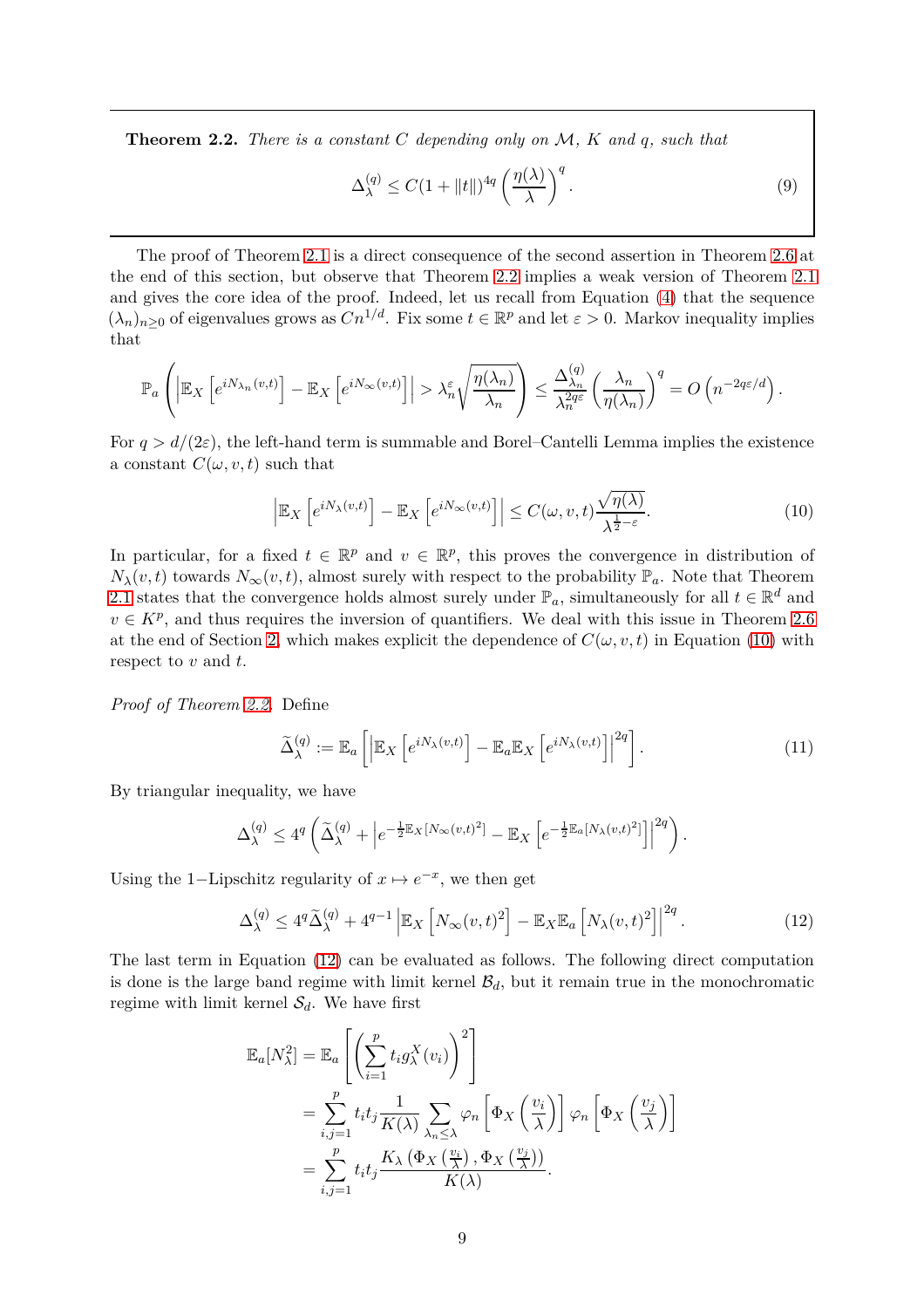Using Weyl law and the fact that *v* lives in a compact set, we obtain

$$
\left| \mathbb{E}_a \left[ N_{\lambda}^2 \right] - \mathbb{E}_X [N_{\infty}^2] \right| \leq \sum_{i,j=1}^p |t_i| |t_j| \left| \frac{K_{\lambda} \left( \Phi_X \left( \frac{v_i}{\lambda} \right), \Phi_X \left( \frac{v_j}{\lambda} \right) \right)}{K(\lambda)} - \mathcal{B}_d (\|v_i - v_j\|) \right|
$$
  
\n
$$
\leq \sum_{i,j=1}^p |t_i| |t_j| \left| \mathcal{B}_d \left[ \lambda \operatorname{dist} \left( \Phi_X \left( \frac{v_i}{\lambda} \right), \Phi_X \left( \frac{v_j}{\lambda} \right) \right) \right] - \mathcal{B}_d (\|v_i - v_j\|) \right| + \|t\|^2 O \left( \frac{1}{\lambda} \right)
$$
  
\n
$$
\leq \sum_{i,j=1}^p |t_i| |t_j| \left| \lambda \operatorname{dist} \left( \Phi_X \left( \frac{v_i}{\lambda} \right), \Phi_X \left( \frac{v_j}{\lambda} \right) \right) - \|v_i - v_j\| \right| + \|t\|^2 O \left( \frac{1}{\lambda} \right).
$$

The last line is justified by the fact that  $\mathcal{B}_d$  (resp.  $\mathcal{S}_d$ ) is Lipschitz continuous. The differential of the exponential map at 0 is the identity, which implies the following asymptotic, uniformly on *v* in a compact subset:

$$
\left|\lambda \operatorname{dist}\left(\Phi_X\left(\frac{v_i}{\lambda}\right), \Phi_X\left(\frac{v_j}{\lambda}\right)\right) - \|v_i - v_j\|\right| = O\left(\frac{1}{\lambda}\right),\right.
$$

and we deduce

$$
\left|\mathbb{E}_a\left[N_\lambda^2\right]-\mathbb{E}_X[N_\infty^2]\right| = \|t\|^2 O\left(\frac{1}{\lambda}\right).
$$

Injecting this estimate in Equation [\(12\)](#page-8-2), we get

$$
\Delta_\lambda^{(q)} \le 4^q \widetilde{\Delta}_\lambda^{(q)} + \|t\|^{4q} O\left(\frac{1}{\lambda^{2q}}\right)
$$

The conclusion of Theorem [2.2](#page-8-0) then follows from the following lemma.

<span id="page-9-0"></span>**Lemma 2.3.** *There is a constant C depending only on* M*, K and q, such that*

$$
\widetilde{\Delta}_{\lambda}^{(q)} \le C(1 + \|t\|^{4q}) \left(\frac{\eta(\lambda)}{\lambda}\right)^{q}.
$$
\n(13)

*.*

The proof of Lemma [2.3](#page-9-0) is rather technical and for the sake of readability, it is postponed until Section [A.1](#page-26-1) of the Appendix. To give the reader a taste of the arguments involved, the proof is essentially based on explicit computations of characteristic functions and the key argument is the following decorrelation Lemma [2.4.](#page-9-1) With the same notations as above, let *Y* be a uniform random variable in  $M$ , independent of X and of the Gaussian coefficients  $(a_k)$ . Let us set

$$
N_{\lambda}^{X} := \sum_{j=1}^{p} t_j g_{\lambda}^{X}(v_j), \quad N_{\lambda}^{Y} := \sum_{j=1}^{p} t_j g_{\lambda}^{Y}(v_j),
$$

in the large band regime and respectively in the monochromatic regime

$$
N_{\lambda}^{X} := \sum_{j=1}^{p} t_j \tilde{g}_{\lambda}^{X}(v_j), \quad N_{\lambda}^{Y} := \sum_{j=1}^{p} t_j \tilde{g}_{\lambda}^{Y}(v_j).
$$

<span id="page-9-1"></span>**Lemma 2.4.** *There is a constant C depending only on* M *and K, such that*

 $\mathbb{E}_X \left[ \left\| \mathbb{E}_a \left[ N_{\lambda}^X N_{\lambda}^Y \right. \right]$  $\mathcal{E}$  $\Big|\leq C\|t\|^2\frac{\eta(\lambda)}{\lambda}$  $\frac{\lambda}{\lambda}$ .  $\Box$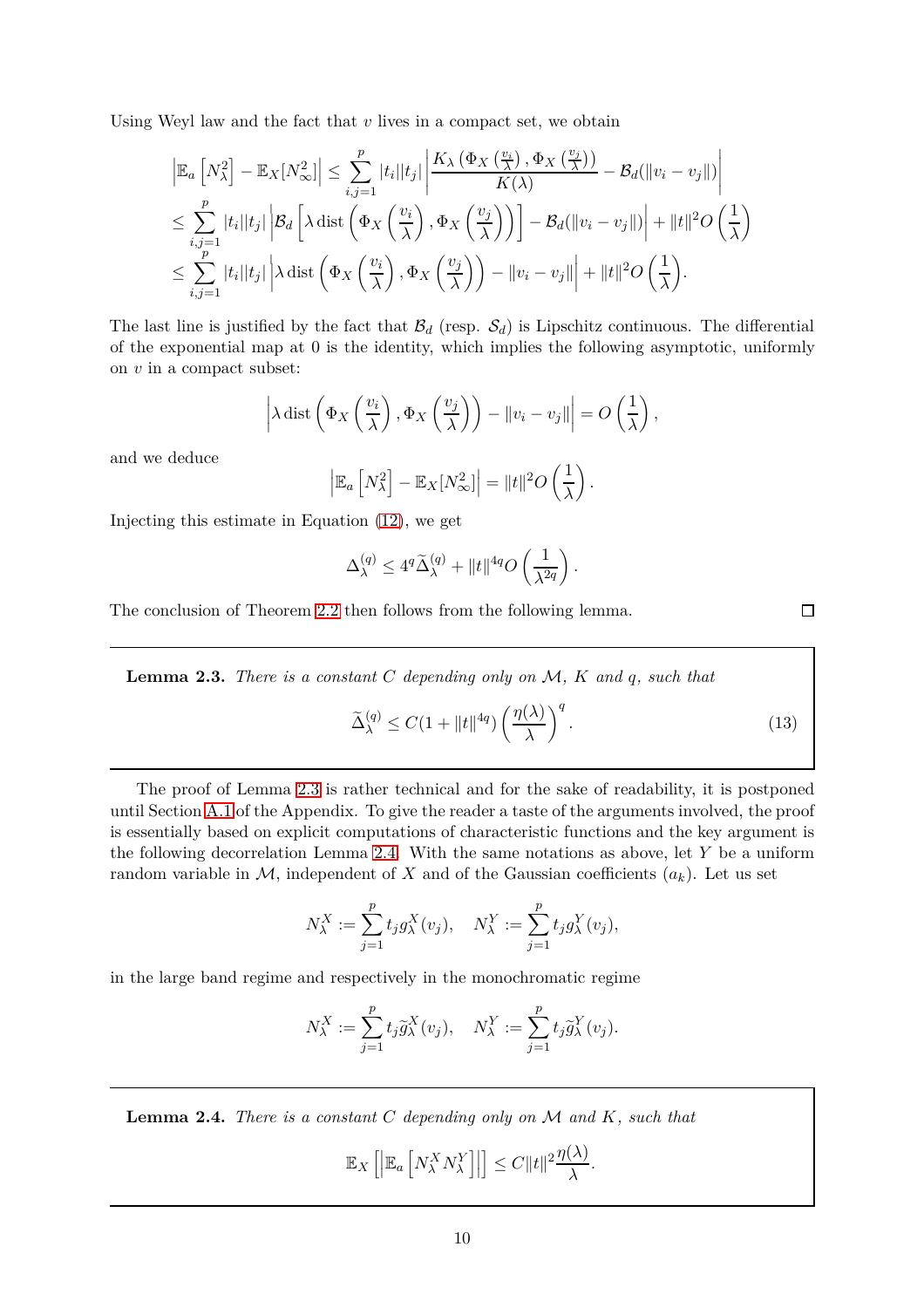*Proof of Lemma [2.4.](#page-9-1)* An explicit computation gives

$$
\left| \mathbb{E}_a \left[ N_\lambda^X N_\lambda^Y \right] \right| = \left| \sum_{i,j=1}^p t_i t_j \frac{1}{K_\lambda} \sum_{\lambda_n \leq \lambda} \varphi_n \left[ \Phi_X \left( \frac{v_i}{\lambda} \right) \right] \varphi_n \left[ \Phi_Y \left( \frac{v_j}{\lambda} \right) \right] \right|
$$
  

$$
\leq \sum_{i,j=1}^p |t_i| |t_j| \left| \mathcal{B}_d \left( \lambda \cdot \text{dist}(\Phi_X \left( \frac{v_i}{\lambda} \right), \Phi_Y \left( \frac{v_j}{\lambda} \right) \right) \right| + \|t\|^2 O \left( \frac{1}{\lambda} \right),
$$

and the remainder is uniform on *X, Y* . Again, the above computation is done in the large band regime with limit kernel  $\mathcal{B}_d$ , but it holds in the monochromatic regime with limit kernel  $\mathcal{S}_d$ . Define

$$
c_{\lambda} := \lambda \text{. dist}\left(\Phi_X\left(\frac{v_i}{\lambda}\right), \Phi_Y\left(\frac{v_j}{\lambda}\right)\right) - \lambda \text{ dist}(X, Y).
$$

By triangle inequality,  $|c_{\lambda}|$  is bounded by  $2|K|$ , where  $|K|$  is the diameter of the compact subset *K* in which lives  $v_1, \ldots, v_p$ . It follows that

$$
\left| \mathbb{E}_a \left[ N_\lambda^X N_\lambda^Y \right] \right| \leq \sum_{i,j=1}^p |t_i| |t_j| \left| \mathcal{B}_d \left( \lambda, \text{dist}(X, Y) + c_\lambda \right) \right| + \|t\|^2 O\left(\frac{1}{\lambda}\right).
$$

Taking the expectation with respect to *X* we obtain

$$
\mathbb{E}_{X}\left[\left|\mathbb{E}_{a}\left[N_{\lambda}^{X}N_{\lambda}^{Y}\right]\right|\right] \leq \int_{M} \sum_{i,j=1}^{p}|t_{i}||t_{j}||\mathcal{B}_{d}\left(\lambda,\mathrm{dist}(x,Y)+c_{\lambda}\right)|\,\mathrm{d}\mu(x)+O\left(\frac{\|t\|^{2}}{\lambda}\right)
$$
\n
$$
\leq \sum_{i,j=1}^{p}|t_{i}||t_{j}|\left(\int_{\mathrm{dist}(x,Y)\leq\varepsilon}|\mathcal{B}_{d}\left(\lambda,\mathrm{dist}(x,Y)+c_{\lambda}\right)|\,\mathrm{d}\mu(x)+\int_{\mathrm{dist}(x,Y)> \varepsilon}|\mathcal{B}_{d}\left(\lambda,\mathrm{dist}(x,Y)+c_{\lambda}\right)|\,\mathrm{d}\mu(x)\right)+O\left(\frac{\|t\|^{2}}{\lambda}\right)
$$
\n
$$
\leq \sum_{i,j=1}^{p}|t_{i}||t_{j}|(I_{1}+I_{2})+O\left(\frac{\|t\|^{2}}{\lambda}\right),\tag{14}
$$

where  $I_1$  and  $I_2$  are the two integrals appearing in the last expression. For  $\varepsilon$  small enough we can pass in local polar coordinates into the first integral  $I_1$ . We obtain

<span id="page-10-1"></span><span id="page-10-0"></span>
$$
I_1 \le d \sigma_d \int_0^{\varepsilon} \sup_{c \in [-2,2]} |\mathcal{B}_d(\lambda r + c)| (1 + O(r^2)) r^{d-1} dr
$$
  

$$
\le \frac{C}{\lambda^d} \int_0^{\lambda \varepsilon} \sup_{c \in [-2,2]} |\mathcal{B}_d(u+c)| u^{d-1} du.
$$
 (15)

We use the following asymptotics for  $\mathcal{B}_d$  and  $\mathcal{S}_d$  at infinity:

$$
\mathcal{B}_d(u) = Cu^{-\frac{d+1}{2}} \sin\left(u - \frac{d-1}{4}\pi\right) + O\left(u^{-\frac{d+3}{2}}\right),
$$
  

$$
\mathcal{S}_d(u) = Cu^{-\frac{d-1}{2}} \sin\left(u - \frac{d-3}{4}\pi\right) + O\left(u^{-\frac{d+3}{2}}\right).
$$

Injecting these asymptotics into expression [\(15\)](#page-10-0) we obtain the four following cases:

$$
I_1 = \begin{cases} O(\log \lambda/\lambda) & \text{in the large band regime and } d = 1 \\ O(1/\lambda) & \text{in the large band regime and } d \geq 2, \\ O(1/\sqrt{\lambda}) & \text{in the monochromatic regime and } d = 2, \\ O(1/\lambda) & \text{in the monochromatic regime and } d \geq 3. \end{cases}
$$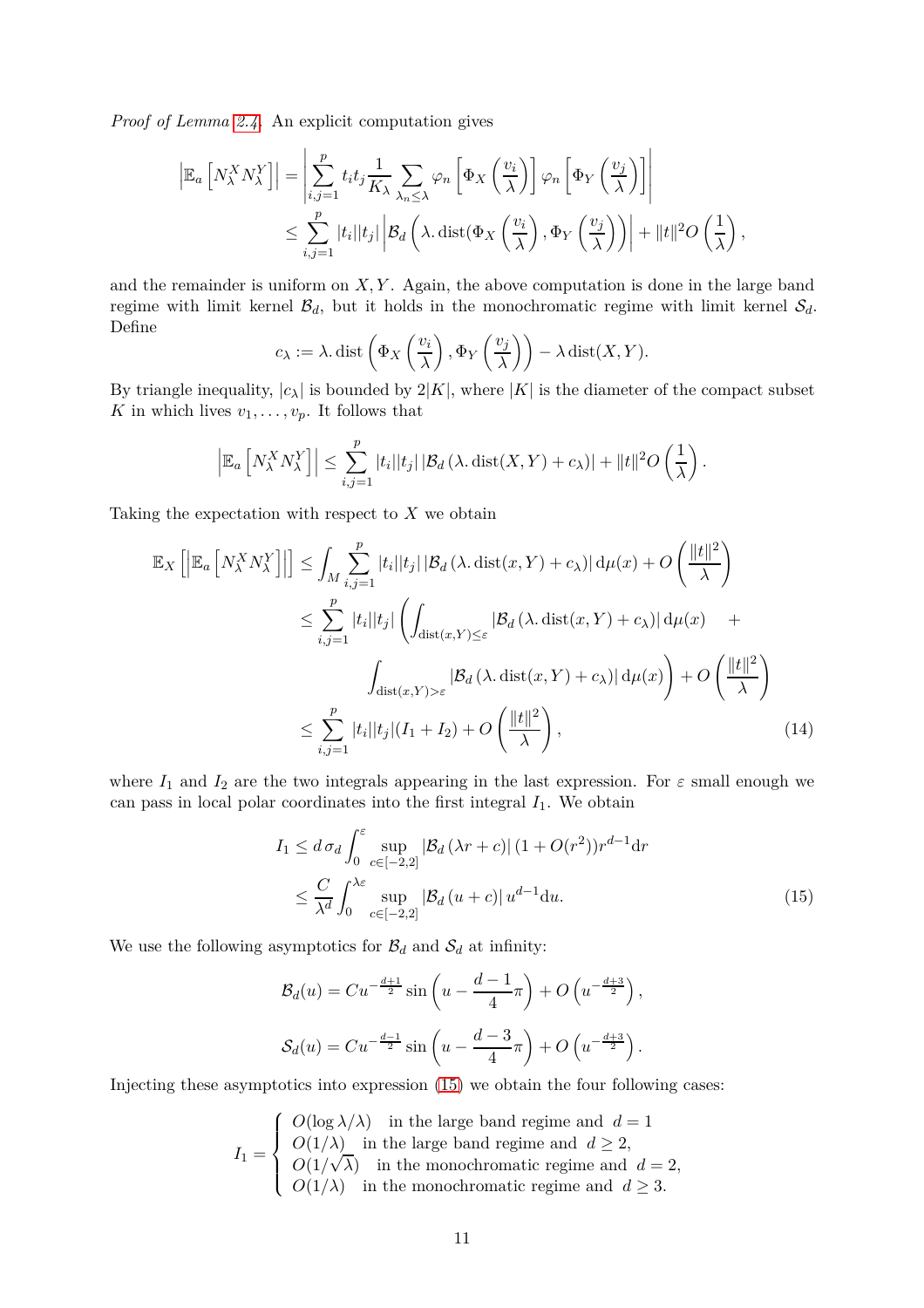For the second integral and  $\lambda$  large enough, we use the fact that  $|c_{\lambda}| \leq 2|K|$  and the asymptotic formula for  $\mathcal{B}_d$  (resp.  $\mathcal{S}_d$ ) to obtain

$$
I_2 \le \sup_{t \ge \varepsilon} \sup_{c \in [-2,2]} |\mathcal{B}_d(\lambda t + c)|,
$$

from which we deduce

$$
I_2 = \begin{cases} O(1\sqrt{\lambda}) & \text{in the monochromatic regime and } d = 2, \\ O(1/\lambda) & \text{else.} \end{cases}
$$

Finally we recover from inequality [\(14\)](#page-10-1) and the definition [\(7\)](#page-7-3) of  $\eta(\lambda)$  that

$$
\mathbb{E}_X\left[\left|\mathbb{E}_a\left[N_\lambda^X N_\lambda^Y\right]\right|\right] \leq C \|t\|^2 \frac{\eta(\lambda)}{\lambda}.
$$

<span id="page-11-3"></span>**Remark 2.5.** if *X* is not a uniform random variable on *M*, but has a bounded density *h* with respect to the volume measure  $\mu$ , then Equation [\(14\)](#page-10-1) becomes

$$
\mathbb{E}_X\left[\left|\mathbb{E}_a\left[N_{\lambda}^X N_{\lambda}^Y\right]\right|\right] \leq ||h||_{\infty} \sum_{i,j=1}^p |t_i||t_j|(I_1 + I_2) + O\left(\frac{||t||^2}{\lambda}\right)
$$

, and the end of the proof of Lemma [2.4](#page-9-1) remains unchanged. Throughout this section, this is the only difference that arises when  $X$  is not a uniform distribution on  $M$ .

In the following application of Theorem [1.1](#page-4-1) to nodal volume, we will need finer estimates on the constant  $C(\omega, v, t)$  in Equation [\(10\)](#page-8-1). The Borel–Cantelli Lemma does not allow to track the dependence of  $C(\omega, v, t)$  with respect to the parameters v and t. It is the content of the following theorem, proved in Appendix [A.2.](#page-29-0) The proof relies of Sobolev injections in order to control the supremum norm by some  $W^{k,1}$  norm, which is more convenient to work with when taking the expectation under  $\mathbb{P}_a$ .

<span id="page-11-1"></span>**Theorem 2.6.** *Fix*  $\varepsilon > 0$ *. There is a constant*  $C(\omega)$  *depending only*  $K$  *and*  $\varepsilon$ *, such that* 

$$
\sup_{v \in K} \left| \mathbb{E}_X \left[ e^{itg_\lambda^X(v)} \right] - e^{-\frac{t^2}{2}} \right| \le C(\omega)(1 + |t|^{2+\varepsilon}) \frac{\sqrt{\eta(\lambda)}}{\lambda^{\frac{1}{2}-\varepsilon}}
$$

*And more generally,*

$$
\sup_{v\in K} \left| \mathbb{E}_X \left[ e^{iN_\lambda(v,t)} \right] - e^{-\frac{1}{2} \mathbb{E}_X \left[ N_\infty(v,t)^2 \right]} \right| \le C(\omega)(1 + \|t\|^{2+\varepsilon}) \frac{\sqrt{\eta(\lambda)}}{\lambda^{\frac{1}{2}-\varepsilon}}.
$$

In the worst case,  $\eta(\lambda) = \sqrt{\lambda}$ , so it holds independently from the dimension that

$$
\sup_{v \in K} \left| \mathbb{E}_X \left[ e^{itg^{X}_\lambda(v)} \right] - e^{-\frac{t^2}{2}} \right| \leq C(\omega) \frac{1 + |t|^{2+\varepsilon}}{\lambda^{\frac{1}{4} - \varepsilon}}.
$$

### <span id="page-11-0"></span>**2.2 Tightness estimates**

We now turn to the proof of the tightness for the family  $(g_{\lambda}^X)_{\lambda>0}$ . In the following, we set

$$
\delta := (\sigma_d)^{-1/d} \qquad \text{and} \qquad B := B(0, \delta), \tag{16}
$$

<span id="page-11-2"></span>*.*

the Euclidean ball centered at zero with radius  $\delta$ . Recall that the quantity  $\sigma_d$  is the volume of the unit ball in  $\mathbb{R}^d$ . The parameter  $\delta$  is naturally chosen such that the ball *B* has unit volume. The following theorem holds true for balls of any radius but the notations are simplified for radius *δ*.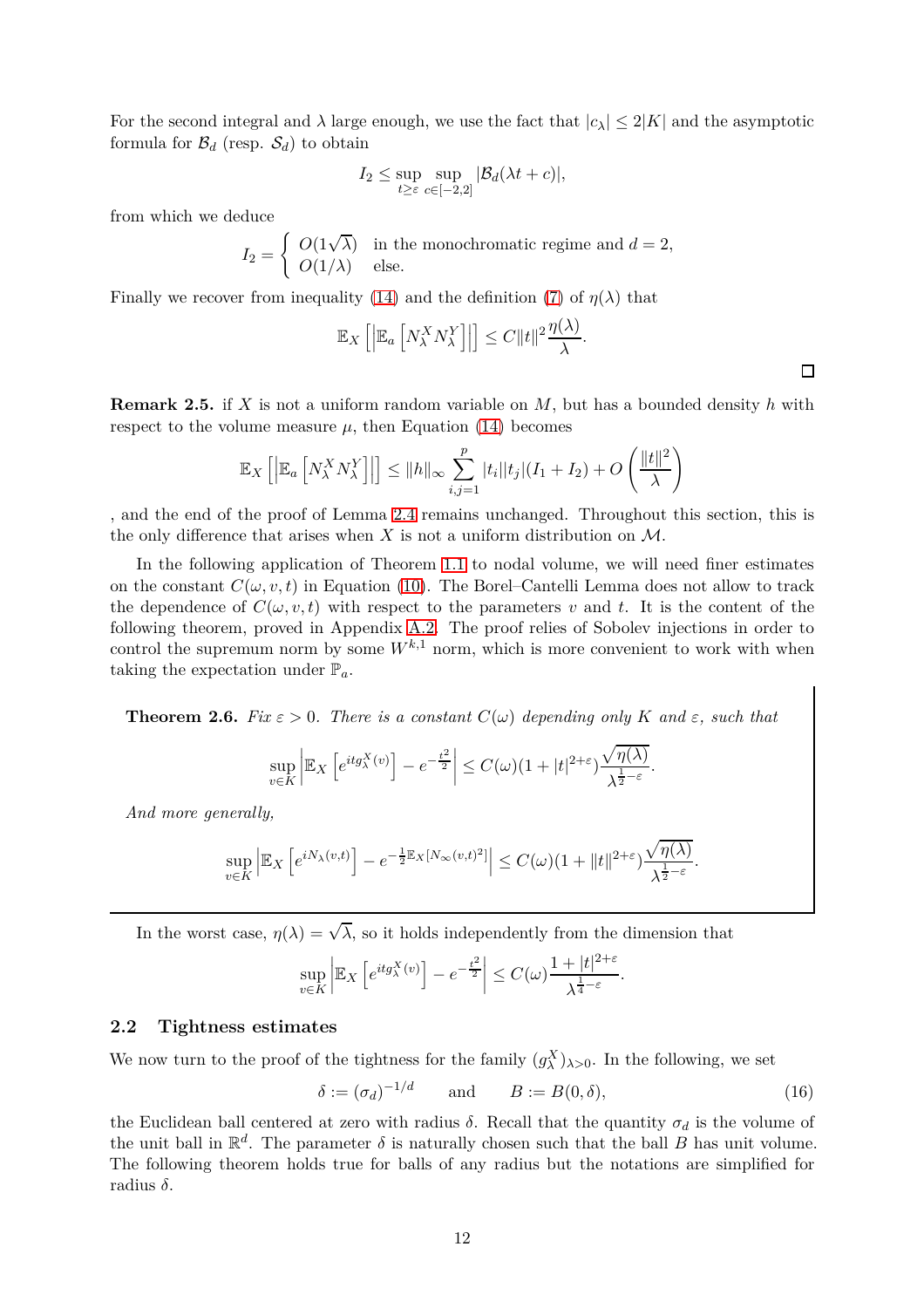<span id="page-12-1"></span>**Theorem 2.7.** *Almost surely with respect to the probability*  $\mathbb{P}_a$ *, the family of stochastic processes*  $(g_{\lambda}^{X})_{\lambda>0}$  *is tight with respect to the Frechet topology on*  $C^{\infty}(B)$ *.* 

The tightness in  $\mathcal{C}^1$  topology is sufficient for the rest of the article but the proof of  $\mathcal{C}^{\infty}$ tightness does not cost any more calculations. The proof is short once we proved the following lemma.

<span id="page-12-2"></span>**Lemma 2.8.** Let *p* be a positive integer, and  $\alpha$  a d-dimensional multi-index. There is a *constant*  $C(\omega)$  *depending only p and*  $\alpha$  *such that* 

$$
\mathbb{E}_X\left[\int_B |\partial_\alpha g_\lambda^X(v)|^{2p} \mathrm{d}v\right] \le C(\omega).
$$

The proof of Lemma [2.8](#page-12-2) is given in the Appendix [B](#page-31-0) and relies on hypercontractivity and a Borel–Cantelli argument.

*Proof of Theorem [2.7.](#page-12-1)* By Kolmogorov tightness criterion for stochastic processes (see [\[22](#page-34-13), p. 39]) in dimension *d* with  $C^{\infty}$  topology, it suffices to show that for every multi-index of differentiation *β*, for some *p* >  $d/2$ , and for all *u*, *v* ∈ *B*,

$$
\mathbb{E}_X\left[\left|\partial_\beta g_\lambda^X(v) - \partial_\beta g_\lambda^X(u)\right|^{2p}\right] \leq C(\omega) \|v - u\|^{2p}.
$$

We use the mean-value Theorem and Sobolev injection to get

$$
\mathbb{E}_{X}\left[\left(\frac{\partial_{\beta}g_{\lambda}^{X}(v) - \partial_{\beta}g_{\lambda}^{X}(u)}{\|v - u\|}\right)^{2p}\right] \leq C \sum_{k=1}^{d} \mathbb{E}_{X}\left[\left(\sup_{u \in B} \left|\partial_{k}\partial_{\beta}g_{\lambda}^{X}\right|\right)^{2p}\right] \n\leq C \sum_{k=1}^{d} \mathbb{E}_{X}\left[\left(\left|\left|\partial_{k}\partial_{\beta}g_{\lambda}^{X}\right|_{W^{d+1,1}}\right)^{2p}\right| \right] \n\leq C \sum_{|\alpha| \leq |\beta| + d+2} \mathbb{E}_{X}\left[\left(\int_{B} \left|\partial_{\alpha}g_{\lambda}^{X}(u)\right| \mathrm{d}u\right)^{2p}\right] \n\leq C \sum_{|\alpha| \leq |\beta| + d+2} \mathbb{E}_{X}\left[\int_{B} \left|\partial_{\alpha}g_{\lambda}^{X}(u)\right|^{2p} \mathrm{d}u\right].
$$

From Lemma [2.8,](#page-12-2) we have then

$$
\mathbb{E}_X\left[\int_B \left|\partial_\alpha g_\lambda^X(u)\right|^{2p} \mathrm{d}u\right] \le C(\omega),
$$

 $\Box$ 

<span id="page-12-0"></span>hence the result.

## **3 Almost sure asymptotics of nodal volume**

As already mentioned above, almost surely in the random coefficients, the nodal sets  ${f_{\lambda}}$  = 0} and  $\{f_{\lambda} = 0\}$  associated to the random wave models are random smooth submanifolds of codimension one. The object of this section is to give the proof of Theorem [1.2](#page-5-0) on the almost sure asymptotics of the associated nodal volume.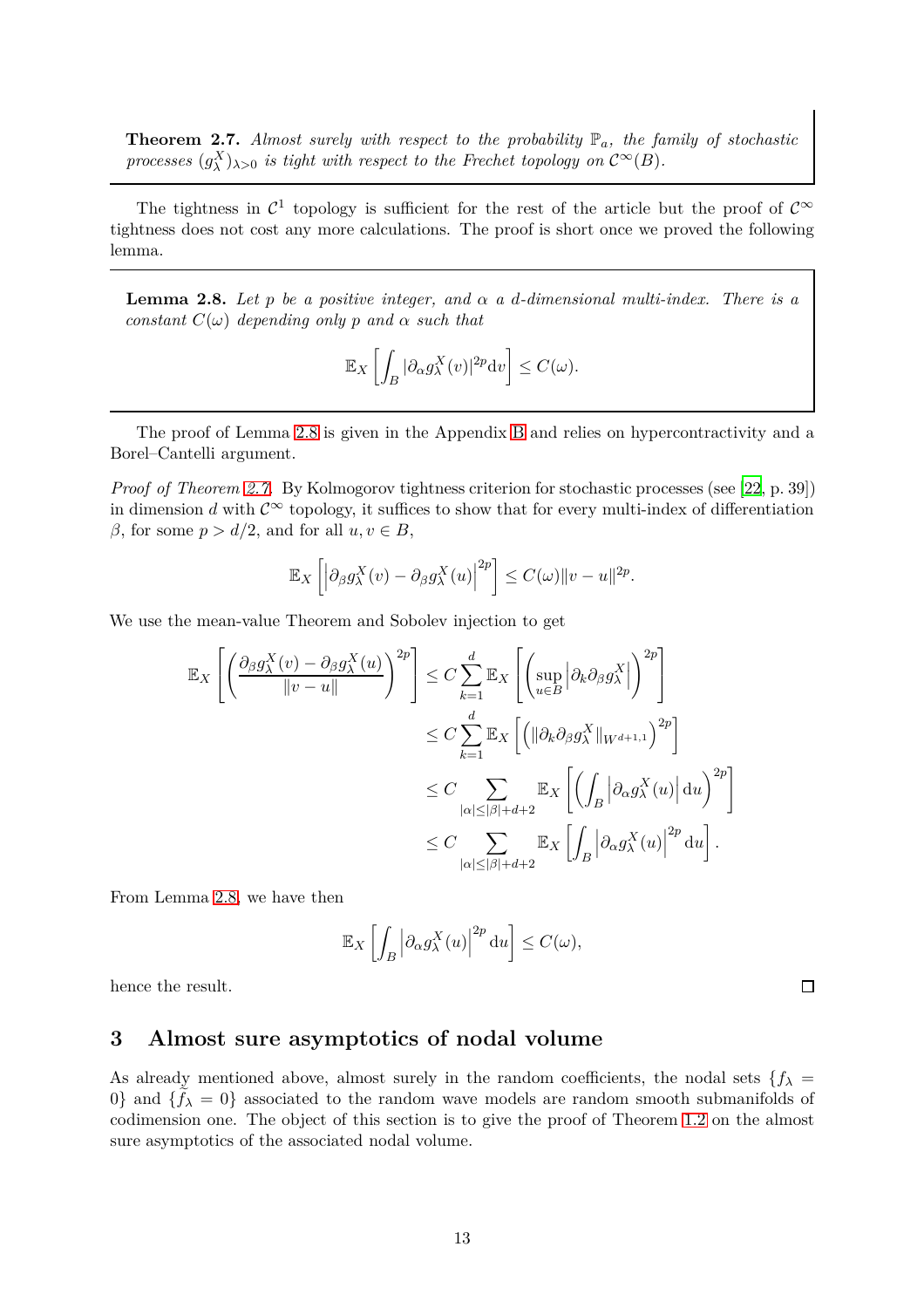## <span id="page-13-0"></span>**3.1 A Stochastic representation formula**

The first step in the proof of Theorem [1.2](#page-5-0) consists in connecting the zeros of  $f_\lambda$  (resp.  $f_\lambda$ ) to the zeros of  $g_{\lambda}^{X}$  (resp.  $\tilde{g}_{\lambda}^{X}$ ). This is the object of the following lemma. In the following,  $\delta = (\sigma_d)^{-1/d}$ (recall Definition [16\)](#page-11-2).

<span id="page-13-2"></span>**Lemma 3.1.** Let  $f : \mathcal{M} \to \mathbb{R}$  a smooth function such that 0 is a regular value of f. Then

$$
\mathbb{E}_X\left[\mathcal{H}^{d-1}\left(\left\{f=0\right\}\cap B\left(X,\frac{\delta}{\lambda}\right)\right)\right] = \left(1+O\left(\frac{1}{\lambda^2}\right)\right)\frac{\mathcal{H}^{d-1}(\left\{f=0\right\})}{\lambda^d}.
$$

*The remainder term is uniform on the function f. More generally, if h is a continuous function on* M*, then*

$$
\mathbb{E}_X\left[h(X)\mathcal{H}^{d-1}\left(\lbrace f=0\rbrace\cap B\left(X,\frac{\delta}{\lambda}\right)\right)\right] = \left(1+O\left(\frac{1}{\lambda^2}\right)\right)\frac{1}{\lambda^d}\int_{\lbrace f=0\rbrace}h(x)\mathcal{H}^{d-1}(x) + O\left(\omega_h\left(\frac{\delta}{\lambda}\right)\right)\frac{\mathcal{H}^{d-1}(\lbrace f=0\rbrace)}{\lambda^d},
$$

*where*  $\omega_h$  *denotes the modulus of continuity of h.* 

*Proof.* Since 0 is a regular value of *f*, then  $\mathcal{H}^{d-1}(\lbrace f=0 \rbrace) < +\infty$ . We have

$$
\mathbb{E}_X \left[ h(X) \mathcal{H}^{d-1} \left( \{ f = 0 \} \cap B \left( X, \frac{\delta}{\lambda} \right) \right) \right] = \int_{\mathcal{M}} h(x) \mathcal{H}^{d-1} \left( \{ f = 0 \} \cap B \left( x, \frac{\delta}{\lambda} \right) \right) d\mu(x)
$$
  
\n
$$
= \int_{\mathcal{M}} \int_{\{ f = 0 \}} h(x) 1_{B(x, \frac{\delta}{\lambda})}(y) d\mathcal{H}^{d-1}(y) d\mu(x)
$$
  
\n
$$
= \int_{\{ f = 0 \}} \left( \int_{B(y, \frac{\delta}{\lambda})} h(x) d\mu(x) \right) d\mathcal{H}^{d-1}(y)
$$
  
\n
$$
= \int_{\{ f = 0 \}} \left( h(y) + O \left( \omega_h \left( \frac{\delta}{\lambda} \right) \right) \right) \text{Vol}_{\mathcal{M}} \left( B \left( y, \frac{\delta}{\lambda} \right) \right) d\mathcal{H}^{d-1}(y)
$$

Standard comparison theorem for geodesic ball asserts that uniformly on *x*,

$$
\text{Vol}_{\mathcal{M}}\left(B\left(x,\frac{\delta}{\lambda}\right)\right) = \text{Vol}_{\mathbb{R}^d}\left(B\left(0,\frac{\delta}{\lambda}\right)\right)\left(1+O\left(\frac{1}{\lambda^2}\right)\right)
$$

$$
=\frac{1}{\lambda^d}\left(1+O\left(\frac{1}{\lambda^2}\right)\right),
$$

from which we conclude.

Note that, alternatively, we could have proved the asymptotic representation formula given by Lemma [3.1](#page-13-2) using the closed Kac–Rice formula for manifolds in [\[21](#page-34-14)].

## <span id="page-13-1"></span>**3.2 Application of the Central Limit Theorem**

The next step in the proof of Theorem [1.2](#page-5-0) then consists in using the central limit theorem as established in Section [2.](#page-7-0) We define the mapping

$$
\Phi_x^{(\lambda)} : B \longrightarrow \mathcal{M}
$$

$$
v \longrightarrow \Phi_x\left(\frac{v}{\lambda}\right)
$$

*.*

 $\Box$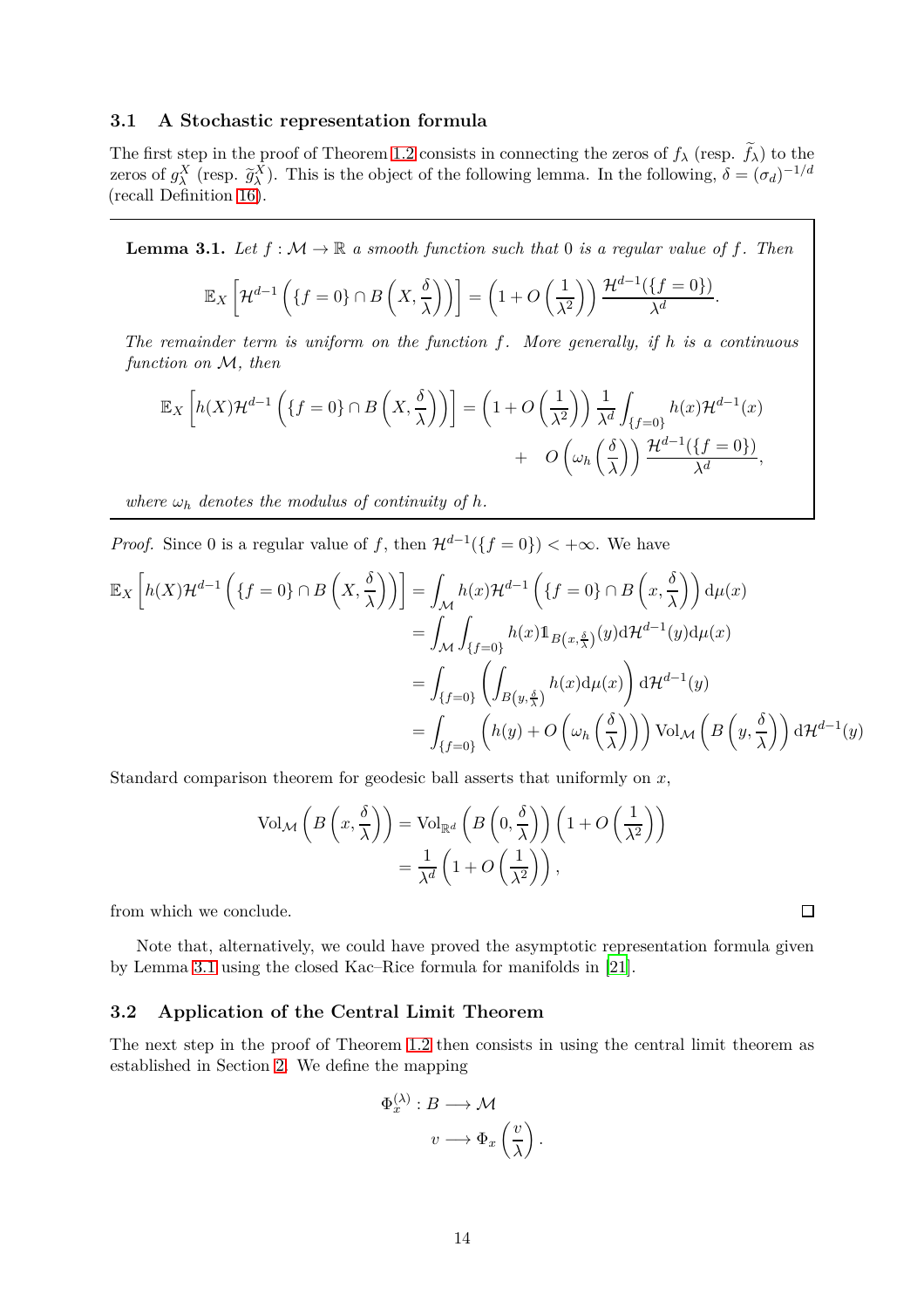Choosing  $f = f_\lambda$  in Lemma [3.1](#page-13-2) and recalling the relation [\(6\)](#page-4-2) between  $g_\lambda$  and  $f_\lambda$ , we obtain

<span id="page-14-0"></span>
$$
\frac{\mathcal{H}^{d-1}(\{f_{\lambda}=0\})}{\lambda^{d}} = \mathbb{E}_{X}\left[\mathcal{H}^{d-1}\left(\{f_{\lambda}=0\}\cap B\left(X,\frac{\delta}{\lambda}\right)\right)\right]\left(1+O\left(\frac{1}{\lambda^{2}}\right)\right)
$$

$$
= \mathbb{E}_{X}\left[\mathcal{H}^{d-1}\left[\Phi_{X}^{(\lambda)}\left(\{g_{\lambda}^{X}=0\}\cap B\right)\right]\right]\left(1+O\left(\frac{1}{\lambda^{2}}\right)\right).
$$
(17)

The mapping  $\Phi_x^{(\lambda)}$  is a diffeomorphism onto its image for  $\lambda$  small enough and uniformly on  $x \in \mathcal{M}$ . The exponential map is a local diffeomorphism and its differential at zero is the identity. We deduce that the mapping  $\Phi_x^{(\lambda)}$  is bi-Lipschitz, and uniformly on  $x \in \mathcal{M}$ ,

$$
\operatorname{Lip}\left(\Phi_x^{(\lambda)}\right) = \frac{1}{\lambda} \left(1 + O\left(\frac{1}{\lambda}\right)\right) \quad \text{and} \quad \operatorname{Lip}\left((\Phi_x^{(\lambda)})^{-1}\right) = \lambda \left(1 + O\left(\frac{1}{\lambda}\right)\right).
$$

Using scaling properties of Hausdorff measures under bi-Lipschitz mappings we obtain

$$
\mathcal{H}^{d-1}\left[\Phi_X^{(\lambda)}\left(\{g_\lambda^X=0\}\cap B\right)\right]=\frac{1}{\lambda^{d-1}}\mathcal{H}^{d-1}\left[\{g_\lambda^X=0\}\cap B\right]\left(1+O\left(\frac{1}{\lambda}\right)\right),\,
$$

and from expression [\(17\)](#page-14-0) in follows that

<span id="page-14-2"></span>
$$
\frac{\mathcal{H}^{d-1}(\{f_{\lambda}=0\})}{\lambda} = \mathbb{E}_X \left[ \mathcal{H}^{d-1} \left( \{g_{\lambda}^X=0\} \cap B \right) \right] \left( 1 + O\left(\frac{1}{\lambda}\right) \right),\tag{18}
$$

and more generally for a continuous fonction *h* on M,

$$
\frac{1}{\lambda} \int_{\{f=0\}} h(x) \mathcal{H}^{d-1}(x) = \mathbb{E}_X \left[ h(X) \mathcal{H}^{d-1} \left( \{ g_{\lambda}^X = 0 \} \cap B \right) \right] \left( 1 + O\left(\frac{1}{\lambda}\right) \right) + O\left(\omega_h \left(\frac{\delta}{\lambda}\right)\right) \frac{\mathcal{H}^{d-1}(\{ f=0 \})}{\lambda}
$$
\n(19)

The function  $g \mapsto \mathcal{H}^{d-1}(\{g=0\} \cap B)$  is continuous on the set of functions such that 0 is a regular value on *B*, endowed with the  $\mathcal{C}^1$  topology (see [\[2](#page-33-11), Thm. 3]). The limit process  $g_{\infty}$  is non-degenerate since the limit kernels  $\mathcal{B}_d$  and  $\mathcal{S}_d$  are positive definite covariance functions, and Bulinskaya Lemma (see [\[6,](#page-33-12) p. 34]) asserts that  $\mathbb{P}_a$ -almost surely, the point 0 is a regular value for the process  $f_{\lambda}$  (and hence for  $g_{\lambda}^X$ ) on *B* for  $\lambda$  large enough, say  $\lambda > \lambda_0$ . Since there are only a countable number of eigenvalues, then  $\mathbb{P}_a$ -almost surely, 0 is a regular value for the whole family of functions  $(f_\lambda)_{\lambda>\lambda_0}$ , and hence for the whole family of stochastic processes  $(g_\lambda^X)_{\lambda>\lambda_0}$ . Define

$$
Z_{\lambda} := \mathcal{H}^{d-1}(\lbrace g_{\lambda}^X = 0 \rbrace \cap B)
$$
 and  $Z_{\infty} := \mathcal{H}^{d-1}(\lbrace g_{\infty} = 0 \rbrace \cap B).$ 

The continuous mapping theorem and the convergence in distribution of Theorem [1.1](#page-4-1) imply the following convergence in distribution under  $\mathbb{P}_X$ :

<span id="page-14-1"></span>
$$
\mathbb{P}_a - \text{a.s.}, \qquad Z_\lambda \stackrel{\mathbb{P}_X}{\Longrightarrow} Z_\infty. \tag{20}
$$

Theorem [1.2](#page-5-0) about convergence of nodal volume is proved if we can pass to the convergence of expectations under  $\mathbb{P}_X$  in [\(20\)](#page-14-1), according to the stochastic representation formulas [\(18\)](#page-14-2). Passing to the expectation follows from the uniform integrability (with respect to  $\mathbb{P}_X$ ) of the family of random variables  $(Z_\lambda)_{\lambda>0}$ . This last point is the object of the next Sections [3.3](#page-15-0) and [3.4.](#page-21-0)

Let  $\widetilde{X}$  be another random variable on M with a density h with respect to the volume measure  $\mu$ . Then

$$
\mathbb{E}_X\left[h(X)\mathcal{H}^{d-1}\left(\{g_\lambda^X=0\}\cap B\right)\right]=\mathbb{E}_{\widetilde{X}}\left[\mathcal{H}^{d-1}\left(\{g_\lambda^{\widetilde{X}}=0\}\cap B\right)\right].
$$

We deduce that Theorem [1.3](#page-6-0) about convergence of nodal measure is proved if we can pass to the convergence of expectations under  $\mathbb{P}_X$  in [\(20\)](#page-14-1), but this time with X a random variable on M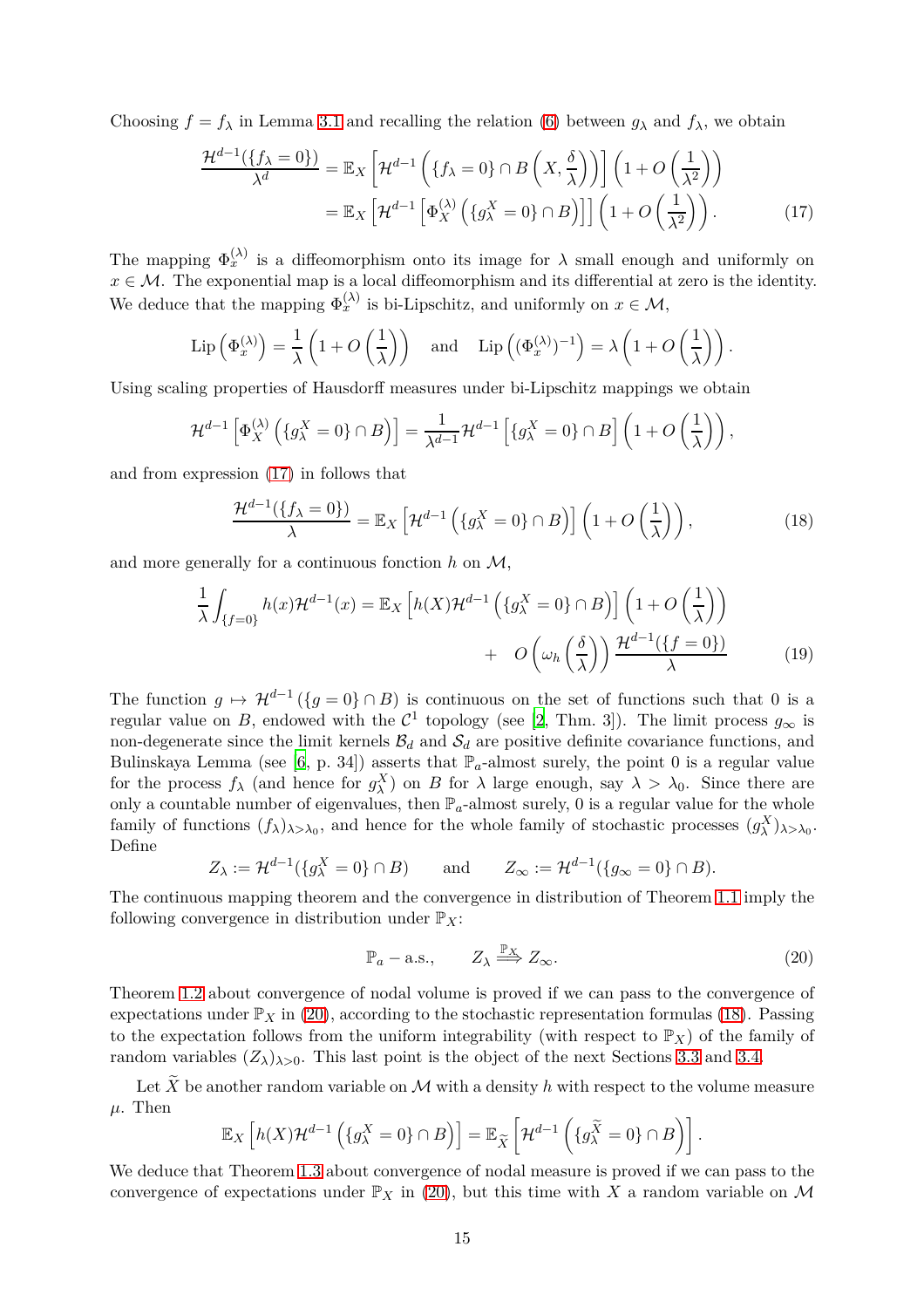with a continuous density  $h$  with respect to the volume measure  $\mu$ . Since the functional central limit Theorem [\(1.1\)](#page-4-1) and all the theorems of Section [2](#page-7-0) remain valid when *X* is a random variable with bounded density *h* (see Remark [2.5\)](#page-11-3), the proof of Theorem [1.3](#page-6-0) is the same as the proof of Theorem [1.2.](#page-5-0)

<span id="page-15-1"></span>**Remark 3.2.** The quantity  $\mathbb{E}_X[\mathcal{H}^{d-1}(\{g_\infty = 0\} \cap B)]$  in Theorem [1.2](#page-5-0) has an explicit value, thanks to the Kac–Rice formula. We roughly sketch the proof here (see [\[6,](#page-33-12) p. 177] for more details). Taking the expectation in the co-area formula gives

$$
\int_{\mathbb{R}} \varphi(y) \mathbb{E}_X \left[ \mathcal{H}^{d-1}(\{g_{\infty} = y\} \cap B) \right] dy = \int_B \mathbb{E}_X \left[ \varphi(g_{\infty}(x)) \|\nabla_x g_{\infty}\| \right] d\mu(x).
$$

The Gaussian process  $g_{\infty}$  is stationary, hence its law does not depend on the point *x*. The Gaussian variables  $g_{\infty}(x), \partial_1 g_{\infty}(x), \dots \partial_d g_{\infty}(x)$  are independents. Hence,

$$
\int_{\mathbb{R}} \varphi(y) \mathbb{E}_X \left[ \mathcal{H}^{d-1}(\{g_{\infty} = y\} \cap B) \right] dy = \text{Vol}(B) \mathbb{E}_X[\varphi(g_{\infty})] \mathbb{E}_X[\|\nabla g_{\infty}\|]
$$

$$
= \mathbb{E}_X[\|\nabla g_{\infty}\|] \frac{1}{\sqrt{2\pi}} \int_{\mathbb{R}} \varphi(y) e^{-\frac{y^2}{2}} dy,
$$

and we deduce that for almost all  $y \in \mathbb{R}$ ,

$$
\mathbb{E}_X\left[\mathcal{H}^{d-1}(\{g_\infty = y\} \cap B)\right] = \frac{e^{-\frac{y^2}{2}}}{\sqrt{2\pi}} \mathbb{E}_X[\|\nabla g_\infty\|].
$$

It is actually true for all  $y \in \mathbb{R}$ , and this is the difficult part of the proof which we do not detail. An direct computation gives

$$
\mathbb{E}_X\left[ (\partial_1 g_\infty)^2 \right] = \ldots = \mathbb{E}_X\left[ (\partial_d g_\infty)^2 \right] = \frac{1}{d+2},
$$

and

$$
\mathbb{E}_X[\|\nabla g_\infty\|] = \sqrt{\frac{2}{d+2}} \frac{\Gamma\left(\frac{d+1}{2}\right)}{\Gamma\left(\frac{d}{2}\right)}.
$$

Taking  $y = 0$  we deduce

$$
\mathbb{E}_X\left[\mathcal{H}^{d-1}(\{g_\infty=0\}\cap B)\right] = \frac{1}{\sqrt{\pi}}\frac{1}{\sqrt{d+2}}\frac{\Gamma\left(\frac{d+1}{2}\right)}{\Gamma\left(\frac{d}{2}\right)},
$$

When  $d = 1$  we recover the classical asymptotics  $\frac{1}{\pi\sqrt{3}}$  for the number of real roots of a random trigonometric polynomial. For the process  $\tilde{q}_{\infty}$ , we have

$$
\mathbb{E}_X\left[ (\partial_1 g_\infty)^2 \right] = \ldots = \mathbb{E}_X\left[ (\partial_d g_\infty)^2 \right] = \frac{1}{d},
$$

which gives

$$
\mathbb{E}_X\left[\mathcal{H}^{d-1}(\{\widetilde{g}_{\infty}=0\}\cap B)\right]=\frac{1}{\sqrt{\pi}}\frac{1}{\sqrt{d}}\frac{\Gamma\left(\frac{d+1}{2}\right)}{\Gamma\left(\frac{d}{2}\right)}.
$$

## <span id="page-15-0"></span>**3.3 Negative moment estimates for the random field**

The uniform integrability of the volume of the nodal set can be deduced from anti-concentration of the stochastic process  $g^X_\lambda$  around zero. If the manifold were real-analytic, it would be sufficient to have the finiteness of a logarithmic moment, which is the approach taken in [\[3\]](#page-33-0), see Remark [3.11](#page-25-1) below. Since we consider here  $\mathcal{C}^{\infty}$  manifolds, we need a stronger control, given by the following lemma.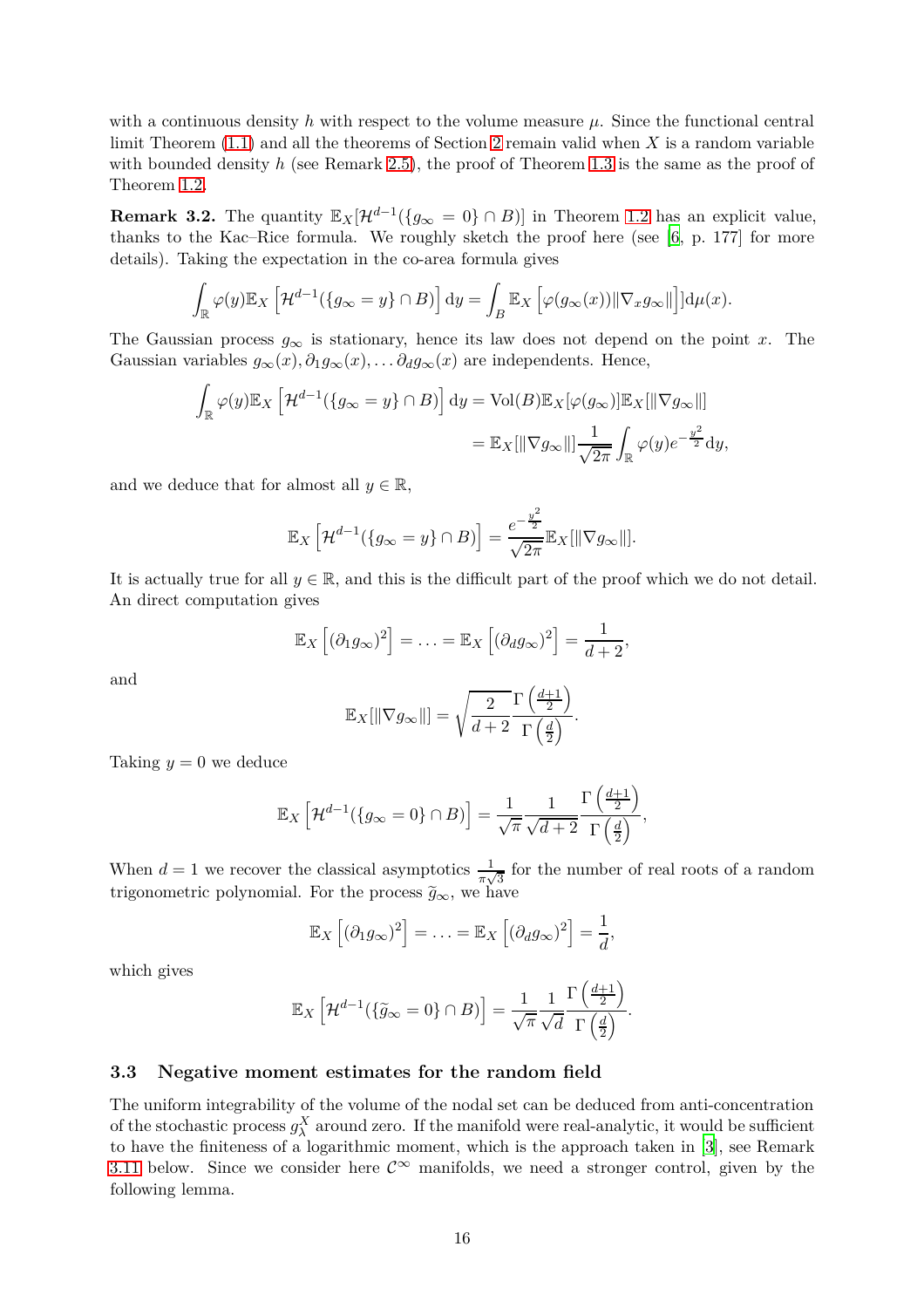<span id="page-16-0"></span>**Lemma 3.3.** *Let*  $\nu < \frac{1}{40d}$ *. There is a constant*  $C(v, \omega)$  *such that* 

$$
\sup_{\lambda>0} \mathbb{E}_X[|g^X_\lambda(v)|^{-\nu}] < C(v,\omega).
$$

*Let*  $\alpha > 0$ ,  $\varepsilon > 0$  *and*  $(v_i)_{i \in \mathbb{N}}$  *be any sequence in B. There is a constant*  $C(\omega)$  *(also depending on*  $\alpha$ *,*  $\varepsilon$  *and the sequence*  $(v_i)_{i \in \mathbb{N}}$ *) such that* 

$$
\sup_{\lambda>0}\int_1^{+\infty}\frac{1}{t^{1+\alpha+\varepsilon}}\sum_{i=0}^{[t^{\alpha}]} \mathbb{E}_X[|g_{\lambda}^X(v_i)|^{-\nu}]\,dt < C(\omega).
$$

The second technical assertion is a refinement of the first one and will be used in the final step of the proof of uniform integrability. It compensates the fact that the constant  $C(v, \omega)$  may depend on *v*, see also Remark [3.7](#page-20-0) below.

The proof of Lemma [3.3](#page-16-0) relies on the two following lemmas, which relate the speed of convergence of characteristic functions given in Theorem [2.6](#page-11-1) to more classical distances on the space of measures. The first lemma compares the Kolmogorov distance and the so-called smooth Wasserstein distance.

<span id="page-16-1"></span>**Lemma 3.4.** *Given two random variables*  $X, Y$ *, and*  $\alpha \in \mathbb{N}$ *, we set* 

$$
\text{Wass}_{(\alpha)}(X,Y) := \sup \left\{ \mathbb{E}[|\phi(X) - \phi(Y)|] \middle| \phi \in C^{\alpha}(\mathbb{R}), \ \|\phi\|_{\infty} \leq 1, \dots, \|\phi^{(\alpha)}\|_{\infty} \leq 1 \right\},\
$$

*and*

$$
Kol(X, Y) := \sup_{t \in \mathbb{R}} |\mathbb{P}(X \le t) - \mathbb{P}(Y \le t)|.
$$

*If Y has a density bounded by M, there is a constant C depending only on M and*  $\alpha$  *such that :*

$$
Kol(X, Y) \le \min\left(1, C \text{ Wass}_{(\alpha)}(X, Y)^{\frac{1}{\alpha+1}}\right).
$$

*Proof.* Fix some  $t \in \mathbb{R}$ . Let  $0 < \varepsilon < 1$ , and consider  $\varphi \in C^{\alpha}(\mathbb{R})$  a nonincreasing function such that

$$
\varphi(x) = \begin{cases} 1 & \text{if } x \le 0 \\ 0 & \text{if } x \ge 1 \end{cases}
$$

*.*

Define  $\varphi_{\varepsilon}: x \mapsto \varphi((x-t)/\varepsilon)$ , which is an upper  $\mathcal{C}^{\alpha}$  approximation of  $1]_{-\infty,t}$ . Then

$$
\mathbb{P}(X \leq t) - \mathbb{P}(Y \leq t) \leq (\mathbb{E}[\varphi_{\varepsilon}(X)] - \mathbb{E}[\varphi_{\varepsilon}(Y)]) + (\mathbb{E}[\varphi_{\varepsilon}(Y)] - \mathbb{P}(Y \leq t)).
$$

For the first term, observe that  $\|\varphi_{\varepsilon}^{(k)}\|_{\infty} = \varepsilon^{-k} \|\varphi^{(k)}\|_{\infty}$ , and thus there is a constant *C* such that

$$
\mathbb{E}[\varphi_{\varepsilon}(X)] - \mathbb{E}[\varphi_{\varepsilon}(Y)] \leq \frac{C}{\varepsilon^{\alpha}} \operatorname{Wass}_{(\alpha)}(X, Y).
$$

For the second term,

$$
\mathbb{E}[\varphi_{\varepsilon}(Y)] - \mathbb{P}(Y \le t) \le M\varepsilon,
$$

We can make the same computations with a lower  $\mathcal{C}^{\alpha}$  approximation of  $1_{]-\infty,t}$ , which gives a similar lower bound on the quantity  $\mathbb{P}(X \le t) - \mathbb{P}(Y \le t)$ . Optimizing in  $\varepsilon$  we obtain the desired bound. bound.

The second lemma relates the smooth Wasserstein distance and the rate of convergence of characteristic functions. A general form of the theorem can be found in [\[7\]](#page-33-9), but we will sketch the proof here for completeness.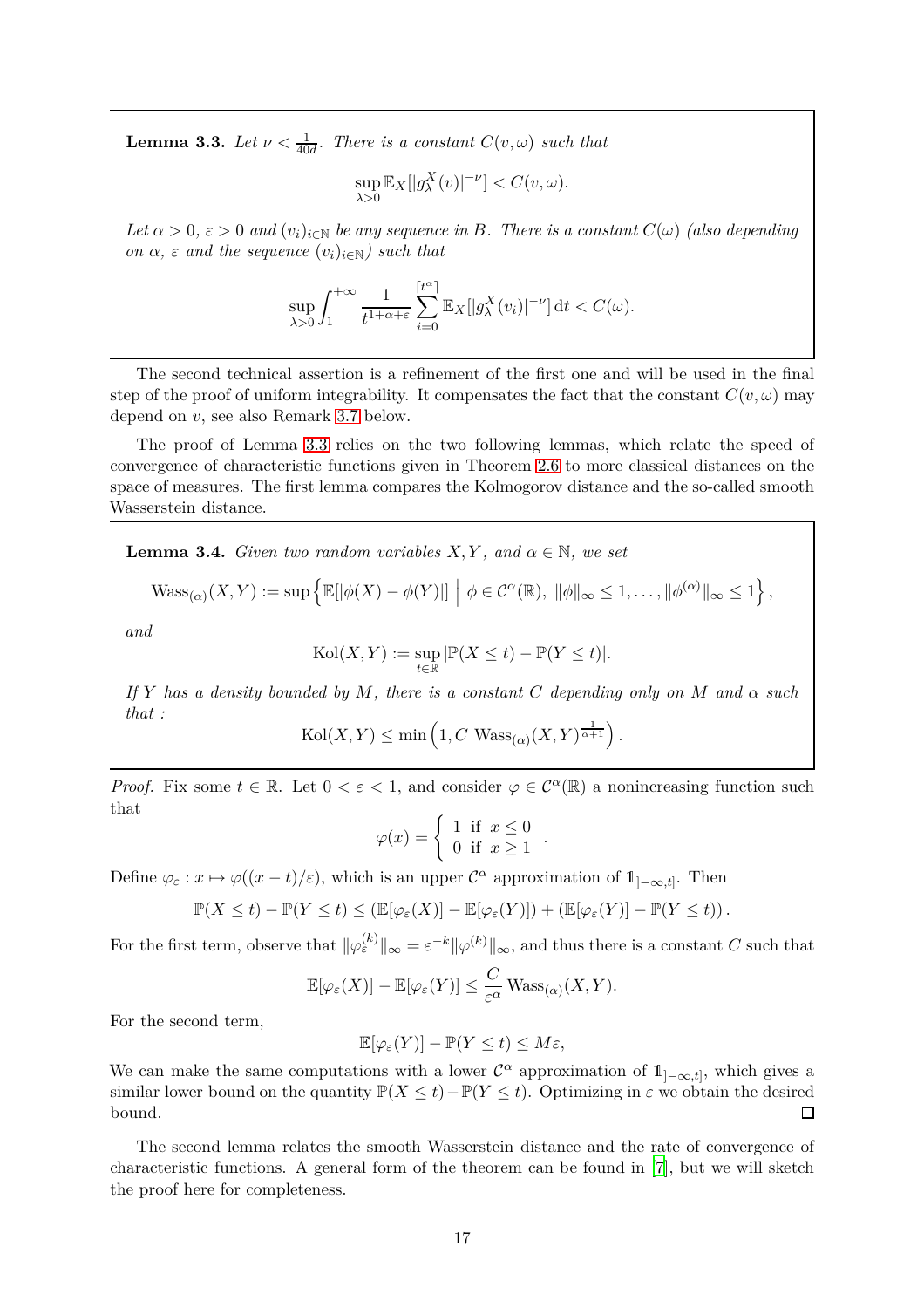<span id="page-17-1"></span>**Lemma 3.5.** *Let*  $(X_n)_{n>0}$  *a sequence of random variables converging in distribution towards a random variable X.* Assume that for some exponents  $m \in \mathbb{N}$  *and*  $\alpha \in \mathbb{R}_+$  *there is a constant C such that*

$$
\left| \mathbb{E}\left[e^{itX_n}\right] - \mathbb{E}\left[e^{itX}\right] \right| \leq C \frac{1 + |t|^m}{n^{\alpha}},
$$

*and for some exponent*  $\beta > 0$  *:* 

$$
\sup_{n\in\mathbb{N}}\mathbb{E}[|X_n|^{\beta}]<+\infty.
$$

*Then there is a constant C depending on*  $m, \alpha, \beta$  *such that :* 

$$
\text{Wass}_{(m+1)}(X_n, X) \le Cn^{-\frac{2\alpha\beta}{2\beta+1}}.
$$

*Proof.* Let  $\phi$  be a function in  $\mathcal{S}(\mathbb{R})$ , supported on the compact  $[-(M + 1), M + 1]$ . Using Plancherel isometry we have (the constant *C* may change from line to line)

$$
\begin{split}\n|\mathbb{E}[\phi(X_n) - \phi(X)]| &\leq \frac{1}{2\pi} \int_{\mathbb{R}} \left| \mathbb{E} \left[ e^{itX_n} \right] - \mathbb{E} \left[ e^{itX} \right] \right| \left| \widehat{\phi}(t) \right| dt \\
&\leq \frac{C}{n^{\alpha}} \int_{\mathbb{R}} (1 + |t|^m) |\widehat{\phi}(t)| dt \\
&\leq \frac{C}{n^{\alpha}} \int_{\mathbb{R}} (1 + |t|^{m+1}) |\widehat{\phi}(t)| \frac{1}{1 + |t|} dt \\
&\leq \frac{C}{n^{\alpha}} \int_{\mathbb{R}} |\widehat{\phi}(t)| \frac{dt}{1 + |t|} + \frac{C}{n^{\alpha}} \int_{\mathbb{R}} |t|^{m+1} |\widehat{\phi}(t)| \frac{dt}{1 + |t|} \\
&\leq \frac{C}{n^{\alpha}} \sqrt{\int_{\mathbb{R}} |\widehat{\phi}(t)|^2 dt} + \frac{C}{n^{\alpha}} \sqrt{\int_{\mathbb{R}} |t|^{2m+2} |\widehat{\phi}(t)|^2 dt} \quad \text{Jensen} \\
&\leq \frac{C}{n^{\alpha}} \|\phi\|_2 + \frac{C}{n^{\alpha}} \|\phi^{(m+1)}\|_2 \quad \text{Plancherel} \\
&\leq C \frac{\sqrt{M+1}}{n^{\alpha}} \left( \|\phi\|_{\infty} + \|\phi^{(m+1)}\|_{\infty} \right). \n\end{split} \tag{21}
$$

By standard approximation argument, the inequality is true for every  $\phi \in C^{m+1}(\mathbb{R})$  with support in  $[-(M + 1), M + 1]$ . Suppose now that  $\phi$  does not have compact support. Let  $\chi_M$  a smooth function with support in  $[-(M + 1), M + 1]$  such that  $\chi_M = 1$  on  $[-M, M]$ . Set  $\phi_M = \phi \cdot \chi_M$ . We write

$$
|\mathbb{E}[\phi(X_n) - \phi(X)]| \leq |\mathbb{E}[\phi_M(X_n) - \phi_M(X)]| + \mathbb{P}(X_n > M) + \mathbb{P}(X > M).
$$

From inequality [\(21\)](#page-17-0) and Markov inequality applied to the function  $x \mapsto |x|^{\beta}$ ,

$$
|\mathbb{E}[\phi(X_n) - \phi(X)]| \le C \frac{\sqrt{M+1}}{n^{\alpha}} \left( \|\phi_M\|_{\infty} + \|\phi_M^{(m+1)}\|_{\infty} \right) + \frac{C}{M^{\beta}}.
$$

Using Leibniz rule, we have

$$
\|\phi_M\|_{\infty} \le \|\phi\|_{\infty} \quad \text{and} \quad \|\phi_M^{(m+1)}\|_{\infty} \le C_m \sup_{k \le m+1} \|\phi^{(k)}\|_{\infty}.
$$

Choosing

<span id="page-17-0"></span>
$$
M = \left(\frac{n^{\alpha}}{\sup_{k \le m+1} ||\phi^{(k)}||_{\infty}}\right)^{\frac{1}{\beta + \frac{1}{2}}}
$$

and under the requirement that  $M > 1$ , we obtain

$$
|\mathbb{E}[\phi(X_n) - \phi(X)]| \le Cn^{-\frac{2\alpha\beta}{2\beta+1}} \left(\sup_{k \le m+1} \|\phi^{(k)}\|_{\infty}\right)^{\frac{2\beta}{2\beta+1}},
$$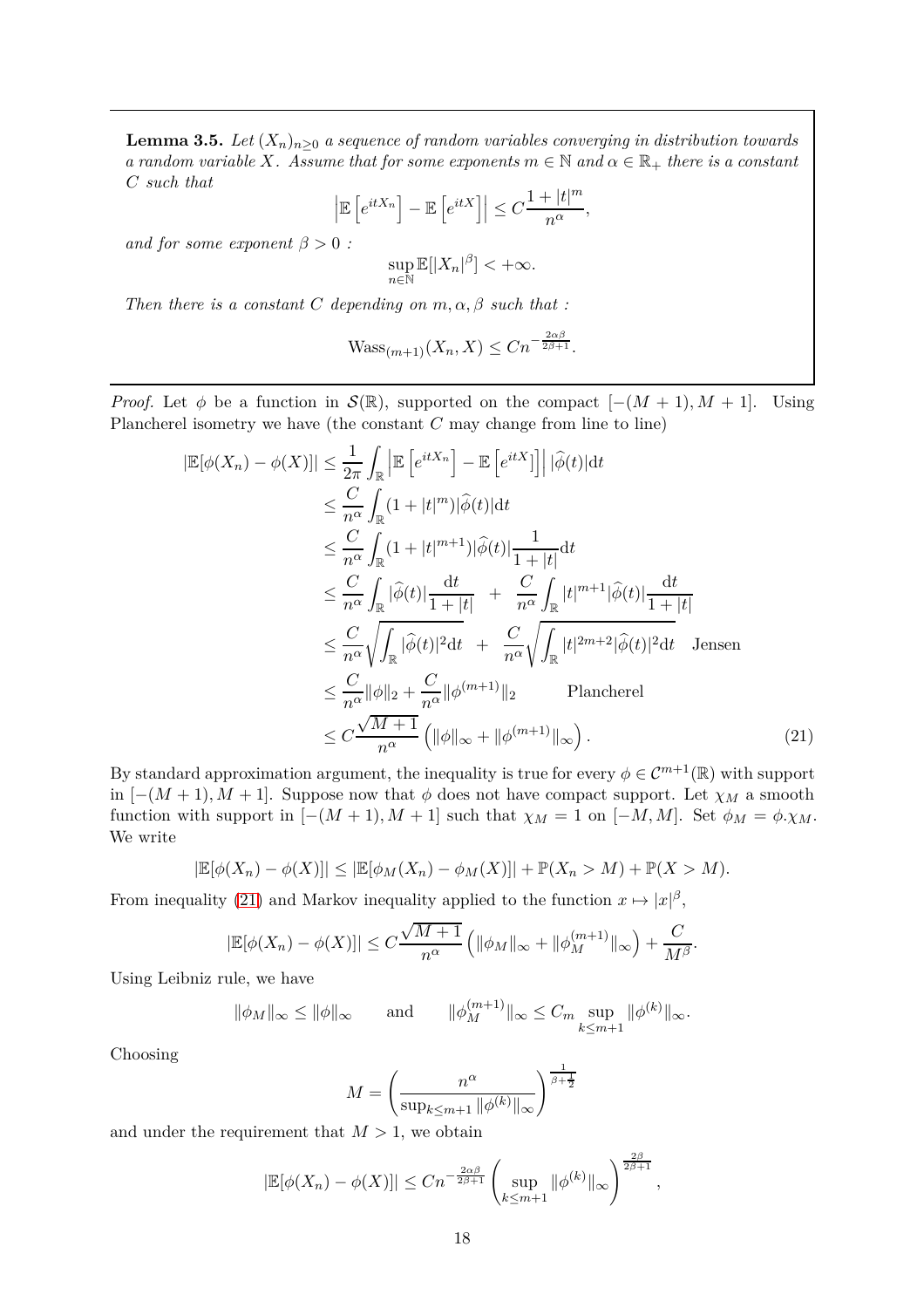from which it follows that

$$
\text{Wass}_{(m+1)}(X_n, X) \le Cn^{-\frac{2\alpha\beta}{2\beta+1}}.
$$

<span id="page-18-1"></span>**Remark 3.6.** Denote  $Wass_{(\alpha)}^X$  is the smooth Wasserstein distance under  $\mathbb{P}_X$ , and let *N* be a standard Gaussian random variable. Lemma [3.5](#page-17-1) and the rate of convergence given by Theorem [2.6](#page-11-1) imply that for every  $\varepsilon > 0$  the existence of a constant  $C(\omega)$  independent of  $v \in B$ , such that

$$
\text{Wass}_{(4)}^X(g_{\lambda}^X(v), N) \le \frac{C(\omega)}{\lambda^{\frac{1}{4} - \varepsilon}}.
$$

The moment condition is satisfied for every  $\beta > 0$  and uniformly in  $v \in B$ , by Sobolev injection and Lemma [2.8.](#page-12-2)

We are now in position to give the proof of Lemma [3.3](#page-16-0) on the negative moment of the random field  $g_{\lambda}$ .

<span id="page-18-0"></span>*Proof of Lemma* [3.3](#page-16-0). We define  $\phi : x \mapsto |x|^{-\nu}$ . Let  $\phi_M$  be a  $C^{\infty}(\mathbb{R})$  approximation of  $\phi$ , which coincide on  $\mathbb{R} \setminus [-\frac{1}{M}, \frac{1}{M}]$ . We can choose the function  $\phi_M$  such that for all  $p \in \mathbb{N}$ ,  $|\phi_M^{(p)}|_{\infty} \le C_p M^{\nu+p}$  (see Figure [1\)](#page-18-0).



<span id="page-18-3"></span><span id="page-18-2"></span>Figure 1: The functions  $\phi$  and  $\phi_M$ .

Let *N* be a standard Gaussian random variable under  $\mathbb{P}_X$ . We write

$$
\mathbb{E}_X \left[ |g_\lambda^X(v)|^{-\nu} - |N|^{-\nu} \right] = \underbrace{\mathbb{E}_X [\phi(g_\lambda^X(v)) - \phi_M(g_\lambda^X(v))]}_{\Delta_1} + \underbrace{\mathbb{E}_X [\phi_M(g_\lambda^X(v)) - \phi_M(N)]}_{\Delta_3} + \underbrace{\mathbb{E}_X [\phi(N) - \phi_M(N)]}_{\Delta_3}.
$$

For the term  $\Delta_3$ , we use Cauchy–Schwarz inequality to obtain

$$
\mathbb{E}_X[\phi(N) - \phi_M(N)] \le \mathbb{E}_X\left[ (\phi - \phi_M)(N) \mathbb{1}_{|N| \le \frac{1}{M}} \right] \le \sqrt{\frac{\mathbb{E}_X[|N|^{-2\nu}]}{M}} = \frac{C}{\sqrt{M}}.
$$
 (22)

For the term  $\Delta_2$ , we use the smooth Wasserstein estimate in Lemma [3.5](#page-17-1) and Remark [3.6.](#page-18-1) We have *Mν*+4

$$
|\mathbb{E}_X[\phi_M(g_\lambda^X(v)) - \phi_M(N)]| \le \max_{p \le 4} \|\phi_M^{(p)}\|_{\infty} \operatorname{Wass}_{(4)}(g_\lambda^X, N) \le C \frac{M^{\nu+4}}{\lambda^{\frac{1}{4}-\varepsilon}}.
$$
 (23)

 $\Box$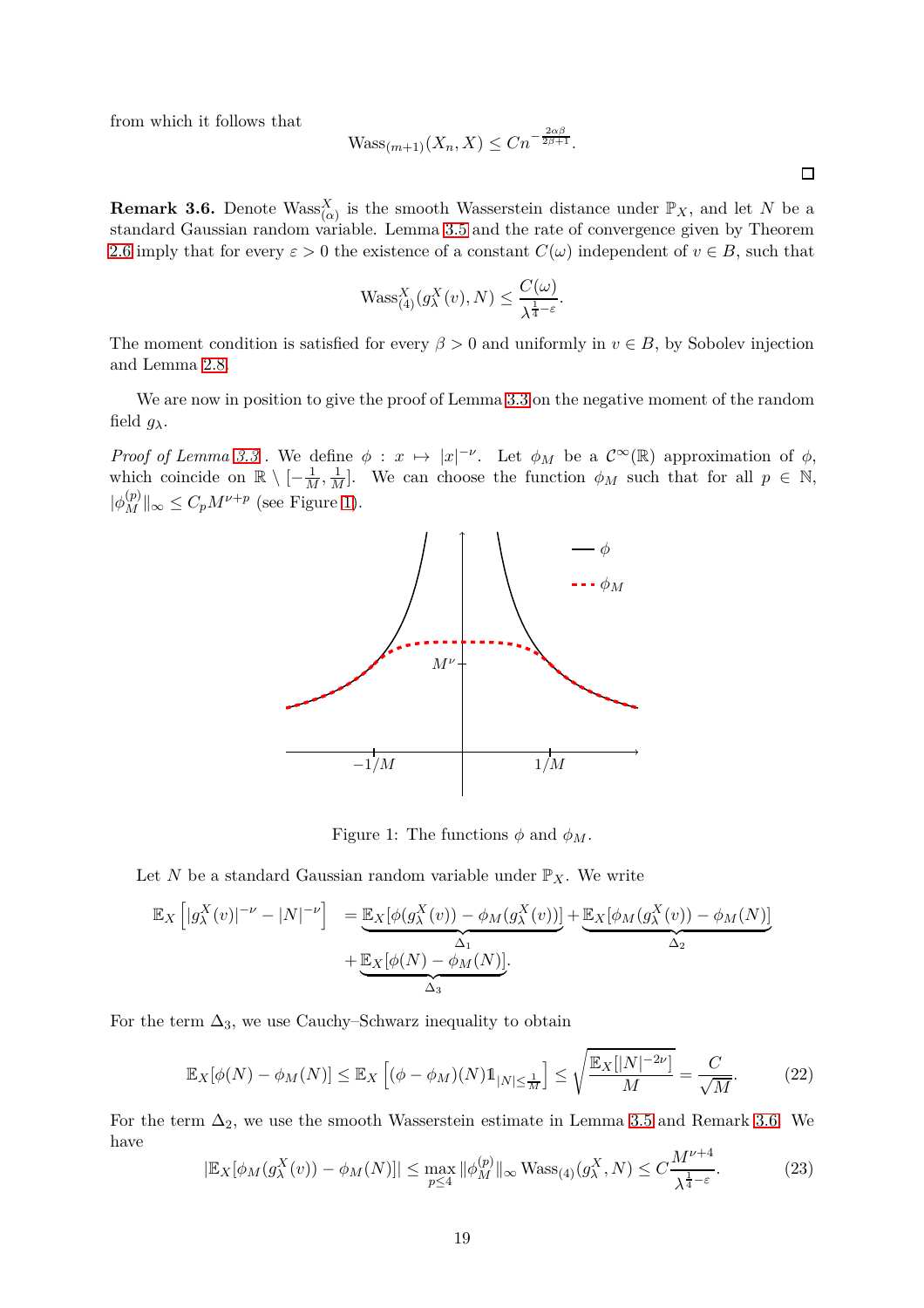For the more difficult term  $\Delta_1$ , we use Cauchy–Schwarz inequality to obtain

$$
\mathbb{E}_X[\phi(g_\lambda^X(v)) - \phi_M(g_\lambda^X(v))] \le \sqrt{\mathbb{E}_X[|g_\lambda^X(v)|^{-2\nu}]} \cdot \sqrt{\mathbb{P}_X\left(|g_\lambda^X(v)| < \frac{1}{M}\right)}.\tag{24}
$$

For the right-hand term, using Kolmogorov distance and Lemma [3.4](#page-16-1) we have

$$
\mathbb{P}_X\left(|g_\lambda^X(v)| < \frac{1}{M}\right) \le \mathbb{P}\left(|N| < \frac{1}{M}\right) + 2\operatorname{Kol}(g_\lambda^X(v), N) \\
\le \frac{C}{M} + C \operatorname{Wass}_{(4)}(g_\lambda^X(v), N)^{\frac{1}{5}} \\
\le \frac{C}{M} + \frac{C}{\lambda^{\frac{1}{20} - \varepsilon}}.
$$

For the right-hand term we fix  $\theta = \nu d + \varepsilon$  with  $\varepsilon > 0$ , and

<span id="page-19-0"></span>
$$
p = \frac{1}{2\nu + \frac{\varepsilon}{d}}.
$$

The exponent *p* satisfies

$$
2\nu p < 1 \qquad \text{and} \qquad 2\theta p > d.
$$

We compute

$$
\mathbb{P}_a\left(\mathbb{E}_X[|g^X_\lambda(v)|^{2\nu}| > \lambda^{2\theta}\right) \le \frac{\mathbb{E}_a\left[\mathbb{E}_X[|g^X_\lambda(v)|^{-2\nu}]^p\right]}{\lambda^{2p\theta}} \le \frac{\mathbb{E}_X\mathbb{E}_a[|g^X_\lambda(v)|^{-2\nu p}]}{\lambda^{2p\theta}}.
$$

Recall that  $g_{\lambda}$  is a Gaussian variable under  $\mathbb{P}_a$ , whose variance approaches 1 uniformly in *X* and *v*. Since  $2\nu p < 1$  we obtain

$$
\mathbb{P}_a\left(\mathbb{E}_X[|g_{\lambda_n}^X(v)|^{-2\nu}]>\lambda_n^{2\theta}\right)\leq C\frac{\mathbb{E}_X\left[\mathbb{E}_a\left[(g_{\lambda_n}^X(v))^2\right]^{-\nu p}\right]}{\lambda_n^{2\theta p}}\leq \frac{C}{\lambda_n^{2\theta p}}.
$$

Since  $\lambda_n \simeq C n^{1/d}$  the left-hand side is summable and Borel–Cantelli lemma asserts the existence of a constant  $C(v, \omega)$  such that

<span id="page-19-1"></span>
$$
\mathbb{E}_X[|g_{\lambda_n}^X(v)|^{-2\nu}]\leq C(v,\omega)\lambda_n^{2\theta}.
$$

Finally, bounding the terms in [\(24\)](#page-19-0) we obtain

$$
\mathbb{E}_X[\phi(g_\lambda^X(v)) - \phi_M(g_\lambda^X(v))] \le C(v,\omega)\lambda^{d\nu + \varepsilon} \sqrt{\frac{1}{M} + \frac{1}{\lambda^{\frac{1}{20} - \varepsilon}}}.
$$
 (25)

Adding the bounds on  $\Delta_1$ ,  $\Delta_2$  and  $\Delta_3$  given by the expressions [\(22\)](#page-18-2), [\(23\)](#page-18-3) and [\(25\)](#page-19-1), we obtain the following bound:

$$
\mathbb{E}_X\left[|g^X_\lambda(v)|^{-\nu}\right] \leq \mathbb{E}_X[|N|^{-\nu}] + \frac{C}{\sqrt{M}} + C\frac{M^{\nu+4}}{\lambda^{\frac{1}{4}-\varepsilon}} + C(v,\omega)\lambda^{d\nu+\varepsilon}\sqrt{\frac{1}{M} + \frac{1}{\lambda^{\frac{1}{20}-\varepsilon}}}.
$$

We choose  $\nu < \frac{1}{40d}$ , and  $M = \lambda^{1/20}$ . Since a Gaussian random variable has bounded negative moments for exponents  $\nu > -1$ , we deduce

<span id="page-19-2"></span>
$$
\sup_{\lambda>0} \mathbb{E}_X \left[ |g_{\lambda}^X(v)|^{-\nu} \right] \le C(v,\omega). \tag{26}
$$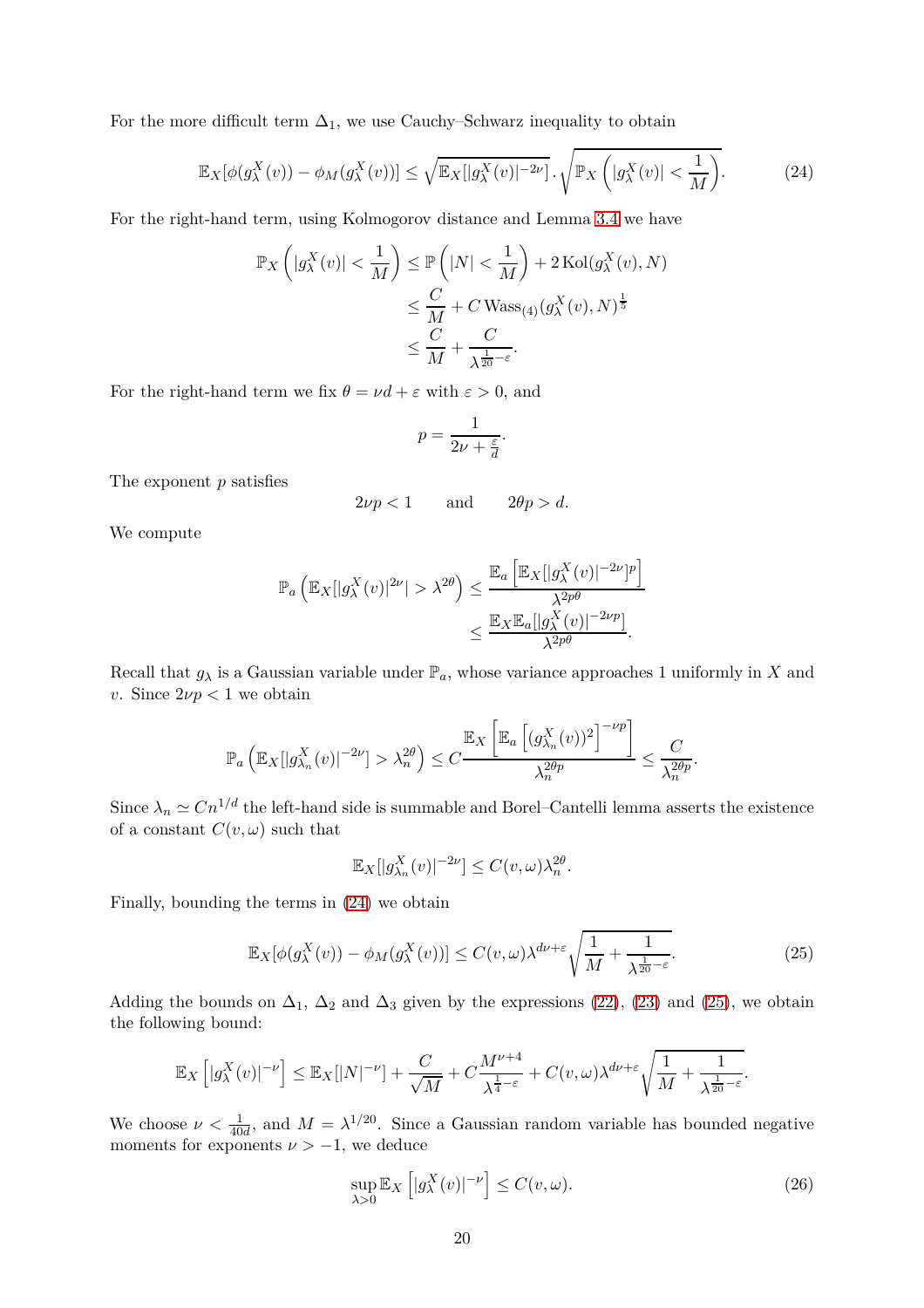It remains to prove the second technical part of Lemma [3.3.](#page-16-0) We cannot directly apply the first bound since the constant obtained in [\(26\)](#page-19-2) may depend on *v*. Mimicking the previous computation, we write

$$
\int_1^{+\infty} \frac{1}{t^{\alpha+2}} \sum_{i=0}^{\lfloor t^{\alpha} \rfloor} \mathbb{E}_X[|g_{\lambda}^X(v_i)|^{-\nu}] dt = \Delta_1 + \Delta_2 + \Delta_3.
$$

Estimates [\(22\)](#page-18-2) and [\(23\)](#page-18-3) for  $\Delta_1$  and  $\Delta_2$  remain unchanged. For the quantity  $\Delta_3$ , we keep the previous notations. We have, using Markov inequality in the first line, and Hölder inequality in the second line,

$$
\mathbb{P}_{a}\left(\int_{1}^{+\infty} \frac{1}{t^{1+\alpha+\varepsilon}} \sum_{i=0}^{\lfloor t^{\alpha}\rfloor} \mathbb{E}_{X}[|g_{\lambda}^{X}(v_{i})|^{-2\nu}] dt > \lambda^{2\theta}\right) \leq \frac{1}{\lambda^{2p\theta}} \mathbb{E}_{a}\left[\left(\int_{1}^{+\infty} \frac{1}{t^{\alpha}} \sum_{i=0}^{\lfloor t^{\alpha}\rfloor} \mathbb{E}_{X}[|g_{\lambda}^{X}(v_{i})|^{-2\nu}] \frac{dt}{t^{1+\varepsilon}}\right)^{p}\right]
$$
  

$$
\leq \frac{C}{\lambda^{2p\theta}} \int_{1}^{+\infty} \frac{\lfloor t^{\alpha}\rfloor^{p-1}}{t^{p\alpha+1+\varepsilon}} \sum_{i=0}^{\lfloor t^{\alpha}\rfloor} \mathbb{E}_{X}[\mathbb{E}_{a}[|g_{\lambda}^{X}(v_{i})|^{-2\nu p}] dt
$$
  

$$
\leq \frac{C}{\lambda^{2p\theta}} \int_{1}^{+\infty} \frac{\lfloor t^{\alpha}\rfloor^{p}}{t^{p\alpha+1+\varepsilon}} dt
$$
  

$$
\leq \frac{C}{\lambda^{2p\theta}}.
$$

The end of the proof remains unchanged.

<span id="page-20-0"></span>**Remark 3.7.** The dependence in *v* of the constant  $C(v, \omega)$  given in Equation [\(26\)](#page-19-2) is not entirely satisfactory, and is a consequence of Borel–Cantelli lemma in Equation [\(25\)](#page-19-1). We were not able to give a bound on the quantity

$$
\mathbb{E}_a\left[\sup_{v\in B}\mathbb{E}_X\left[|g_\lambda^X(v)|^{-\nu}\right]\right].
$$

It does not impact the rest of the article since the second part of Lemma [3.5](#page-17-1) suffices to carry on our computations, but let us give a little more insight about what happens from a measuretheoretic point of view.

The Sobolev trick we used before to obtain the uniformity on *v* does not apply here due to the lack of regularity of the function  $x \mapsto |x|^{-\nu}$ . Nevertheless it may happen in particular cases that we can recover uniformity. If we are on a torus  $\mathbb{T}^d$  endowed with any flat metric, we can choose for the isometry  $I_x$  the canonical embedding into  $\mathbb{R}^d$  and the mapping  $\Phi_x$  is the usual sum. If *X* is a uniform random variable on  $\mathbb{T}^d$ , then so is  $X + v$  for any  $v \in \mathbb{T}^d$ . It follows that under  $\mathbb{P}_X$  and for all  $v, v' \in \mathbb{R}^d$ ,

$$
g_{\lambda}^{X}(v) \stackrel{\mathcal{L}}{=} g_{\lambda}^{X}(v'),
$$

and quantities such as  $\mathbb{E}_X [g_\lambda^X(v)|^{-\nu p}]$  do not depend on *v*, which gives the uniformity in *v*. Denote by  $\mu_v$  the pushforward of the measure  $\mu$  under the mapping  $x \mapsto \Phi_x(v)$ . For all  $f \in C^0(\mathcal{M}),$ 

$$
\int_{\mathcal{M}} f(\Phi_x(v)) \mathrm{d}\mu(x) = \int_{\mathcal{M}} f(x) \mathrm{d}\mu_v(x).
$$

In the torus case,  $\mu_v$  is the canonical measure and does not depend on the parameter *v*. In all generality, few can be said about  $\mu_v$ . It does not always admit a density with respect to the Riemannian measure since the function  $x \mapsto \Phi_x(v)$  may have support on a 1-dimensional subspace for an ill-chosen choice of isometries  $(I_x)_{x \in \mathcal{M}}$ . Nevertheless, if the measure  $\mu_v$  has a

 $\Box$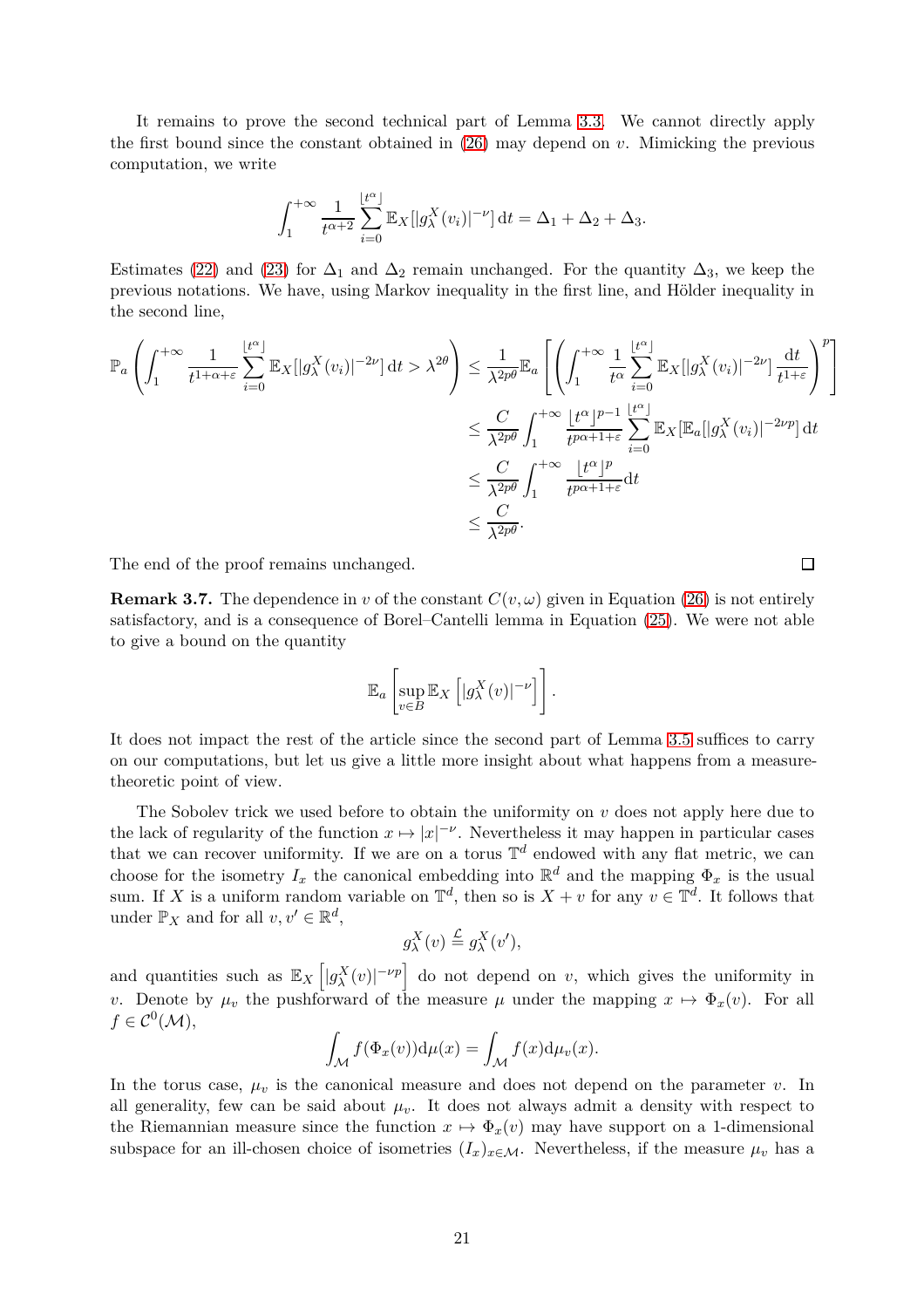density  $h_v$  belonging to  $L^p(\mathcal{M})$  space for some  $p > 1$  and uniformly on  $v \in B$ , then

$$
\int_{\mathcal{M}} |g_{\lambda}^{X}(v)|^{-\nu} d\mu(x) = \int_{\mathcal{M}} |f_{\lambda}(x)|^{-\nu} h_{\frac{v}{\lambda}}(x) d\mu(x)
$$
\n
$$
\leq \left( \int_{\mathcal{M}} |f_{\lambda}(x)|^{-\nu q} \right)^{1/q} \sup_{v \in B} ||h_{v}||_{p} \quad \text{with } \frac{1}{p} + \frac{1}{q} = 1.
$$

Taking the expectation under  $\mathbb{P}_a$ , and choosing  $\nu < \frac{1}{q}$ , we obtain

$$
\mathbb{E}_a\left[\sup_{v\in B}\mathbb{E}_X\left[|g^X_\lambda(v)|^{-\nu}\right]\right] \le \sup_{v\in B}\|h_v\|_p \int_{\mathcal{M}} \mathbb{E}_a\left[|f_\lambda(x)|^{-\nu q}\right]^{1/q} \mathrm{d}x < +\infty.
$$

At last, given a smooth compact Riemannian manifold  $M$ , it is always possible to construct a family of isometries  $(I_x)_{x \in \mathcal{M}}$  such that the family  $(\mu_v)_{v \in B}$  has a density uniformly bounded in *L*∞.

## <span id="page-21-0"></span>**3.4 Uniform moment estimates for the nodal volume**

In order to complete the proof of the uniform integrability of nodal volume, we now introduce a geometric lemma which relates the nodal volume of a function to the number of zero of this function on a straight line passing through predefined points. It is a variant of the Crofton formula (see [\[1\]](#page-33-13) for a general presentation of the various Crofton formulæ), and a *d*-dimensional extension of [\[3](#page-33-0), Thm. 6].

<span id="page-21-1"></span>**Lemma 3.8.** Let E be a  $\mathcal{C}^2$ -hypersurface in  $\mathbb{R}^d$ , intersecting the cube  $D = [0, a]^d$ . Assume *that E has bounded curvature on D. Then there exists a segment S passing through one of the vertices of the cube D and such that*

$$
Card(E \cap S \cap D) \ge c \frac{\mathcal{H}^{d-1}(E \cap D)}{a^{d-1}}, \quad with \quad c = \frac{1}{2^{d+1}d}.
$$

*Proof.* Both sides are dimensionless and it suffices to prove the assertion for  $a = 1$ . We can assume that  $\mathcal{H}^{d-1}(E \cap \partial D) = 0$ , else we could find a segment *S* passing through one of the vertices and such that  $\mathcal{H}^1(E \cap S \cap \partial D) > 0$ , and in that case the result is true.

We will prove Lemma [3.8](#page-21-1) by a probabilistic method. We denote  $(A_j)_{1 \leq j \leq 2^d}$  the vertices of the cube. Let *P* be a point chosen uniformly randomly on the cube  $[0,1]^d$ . Let  $(A_jP)$  be the random line passing through the points  $A_j$  and  $P$ . We will in fact prove that

$$
\mathbb{E}\left[\sum_{j=1}^{2^d} \text{Card}\left\{E \cap (A_j P) \cap D\right\}\right] \ge \frac{1}{2d} \mathcal{H}^{d-1}(E \cap D),\tag{27}
$$

which implies the result, since for some realization of  $P$  and some  $j$  we must have

$$
Card(E\cap (A_jP)\cap D)\geq \frac{1}{2^{d+1}d}\mathcal{H}^{d-1}(E\cap D).
$$

Since we assumed that  $\mathcal{H}^{d-1}(E \cap \partial D) = 0$  we can suppose that  $E \subset \mathring{D}$ . Since the manifold *E* has bounded curvature, it is a doubling space and Vitali–Lebesgue covering theorem (see [\[15,](#page-33-14) p. 4) asserts that for all  $r_0 > 0$ , we can find a disjoint family of (relatively compact) geodesic balls  $(E_{r_n})_{n\geq 0}$  in *E* such that the geodesic ball  $E_{r_n}$  has radius  $r_n < r_0$ , and such that

<span id="page-21-2"></span>
$$
\mathcal{H}^{d-1}\left(E\setminus\left(\bigsqcup_{n\in\mathbb{N}}E_{r_n}\right)\right)=0.
$$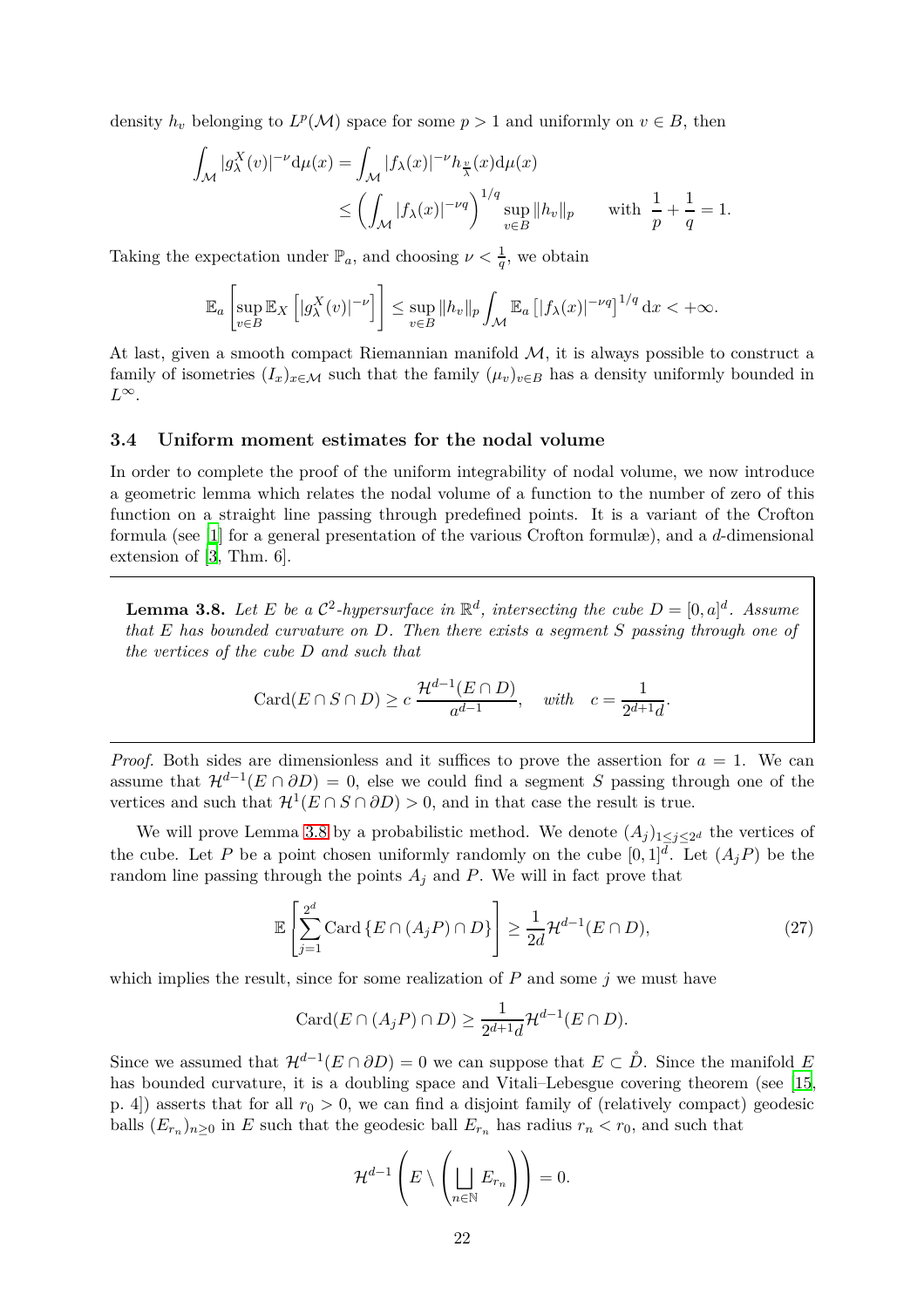By linearity of both sides of [\(27\)](#page-21-2) and monotone convergence, it is sufficient to prove the inequality [\(27\)](#page-21-2) by replacing *E* with  $E_r$ , a small (relatively compact) geodesic ball of radius  $r < r_0$  centered at some point  $x \in E$ . For *r* sufficiently small, the geodesic ball  $E_r$  is comparable to a  $\mathbb{R}^{d-1}$ -ball. More precisely, set  $B_r(x) = \exp_x^{-1}(E_r)$ . Riemannian volume comparison theorems asserts that

$$
\mathcal{H}^{d-1}(B_r(x)) = \mathcal{H}^{d-1}(E_r)(1 + o(r_0)),
$$

and the estimate is uniform on *E* by the curvature bound assumption. We will prove that for some  $j \in \{1, ..., 2^d\},\$ 

$$
\mathbb{E}\left[\sum_{j=1}^{2^d} \mathrm{Card}\left\{E_r \cap (A_j P)\right\}\right] \geq \mathbb{E}\left[\mathrm{Card}\left\{E_r \cap (A_j P)\right\}\right] \geq \frac{1}{2d} \mathcal{H}^{d-1}(E_r).
$$

Let  $\mathbf{n}_x$  denote a normal unit vector at  $x$ . A little geometry shows that we can choose  $j$  such that

<span id="page-22-0"></span>
$$
|\langle \overrightarrow{A_jx}, \mathbf{n}_x \rangle| \ge \frac{1}{2}.\tag{28}
$$

For  $r_0$  small enough and uniformly on *E*, the hypersurface  $E_r$  is almost flat and the line  $(A_i P)$ has at most one point of intersection with  $E_r$ . The opposite would imply that for some  $y \in E_r$ the line  $(A_j y)$  is tangent to  $E_r$  at some point *y*. That is  $\langle \overrightarrow{A_j y}, \mathbf{n}_y \rangle = 0$ . But it contradicts the inequality  $(28)$  and the continuity on  $E_r$  of the mapping

$$
x\mapsto |\langle \overrightarrow{A_jx}, \mathbf{n}_x\rangle|.
$$

The uniformity of *E* comes from the fact that the modulus of continuity of this application is controlled by the curvature of *E*. We deduce

$$
\mathbb{E}\left[\mathrm{Card}\left\{E_r \cap (A_j P)\right\}\right] = \mathbb{P}\left(\mathrm{Card}\left\{E_r \cap (A_j P)\right\} \neq \emptyset\right).
$$

<span id="page-22-1"></span>Uniformly on *x* in *E*, we can find  $r' = r + o(r_0)$  such that every line that passes through  $A_j$  and intersects the *d* − 1-dimensional ball  $B_{r'}(x) \subset T_xE$ , also passes through  $E_r$ . Indeed, the central projection of  $E_r$  onto  $T_x E$  with center of projection  $A_j$  is almost a  $\mathbb{R}^{d-1}$ -ball and must contain a ball of radius  $r' = r + o(r_0)$  (see Figure [2\)](#page-22-1).



Figure 2: Construction of  $B_{r'}(x)$ .

We deduce

$$
\mathbb{P}\left(\mathrm{Card}\left\{E_r \cap (A_j P)\right\} \neq \emptyset\right) \geq \mathbb{P}\left(\mathrm{Card}\left\{B_{r'}(x) \cap (A_j P)\right\} \neq \emptyset\right).
$$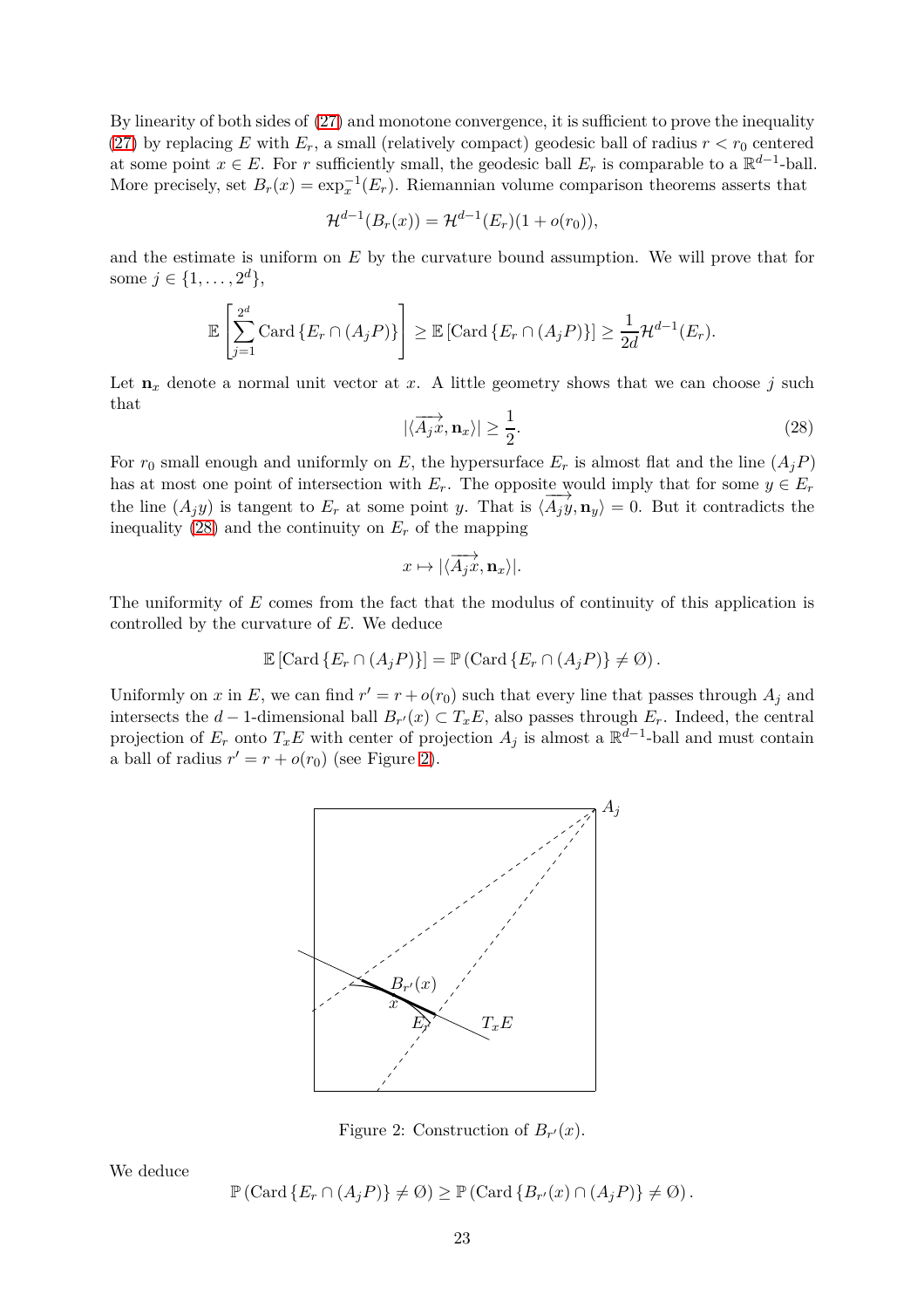But the right hand side is easy to estimate. It is the volume of the cone in  $[0,1]^d$ , based at  $A_j$ and generated by the ball  $B_{r'}(x)$ . The formula base  $\times$  height/*d* gives

$$
\mathbb{P}\left(\text{Card}\left\{B_{r'}(x)\cap (A_j P)\right\} \neq \emptyset\right) \ge \frac{\mathcal{H}^{d-1}(B_{r'}(x))}{d}|\langle \overrightarrow{A_j x}, \mathbf{n}_x \rangle|
$$
  

$$
\ge \frac{1}{2d} \mathcal{H}^{d-1}(B_r(x))(1+o(r_0))
$$
  

$$
\ge \frac{1}{2d} \mathcal{H}^{d-1}(E_r)(1+o(r_0)).
$$

Patching up the above estimates we recover

$$
\mathbb{E}\left[\sum_{j=1}^{2^d} \mathrm{Card}\left\{E \cap (A_j P) \cap D\right\}\right] \ge \frac{1}{2d} \mathcal{H}^{d-1}(E \cap D)(1+o(r)),
$$

and letting *r* go to zero we deduce the result.

<span id="page-23-1"></span>**Remark 3.9.** If  $g : \mathbb{R}^d \to \mathbb{R}$  is a smooth function and 0 is a regular value of *g*, then  $g^{-1}(\{0\})$  is a smooth manifold and we can apply Lemma [3.8](#page-21-1) to deduce the existence of a segment *S* passing through one of the vertices of the cube  $D = [0, a]^d$  and such that

$$
Card({g = 0} \cap S \cap D) \ge c \frac{\mathcal{H}^{d-1}({g = 0} \cap D)}{a^{d-1}}.
$$
\n(29)

Denote  $g_S$  its restriction on *S*, and suppose that  $g_S$  cancels at least *p* times at points  $\mathbf{w}_1, \ldots, \mathbf{w}_p$ . By the generalized Rolle lemma, for all  $v \in S$ , there exists a point  $c_v$  in  $S$  such that

$$
|g(v)| = \frac{\prod_{j=1}^p ||v - \mathbf{w}_j||}{p!} |g_S^{(p)}(c_v)|.
$$

Hence if the segment *S* passes through the vertex  $v_j$  on the cube *D* then

$$
|g(v_j)| \le \frac{\mathcal{H}^1(S)^p}{p!} \sum_{|\alpha|=p} \|\partial_{\alpha}g\|_{\infty}
$$

$$
\le Ca^p \sum_{|\alpha|=p} \|\partial_{\alpha}g\|_{\infty}.
$$

To sum up, if we have

$$
\mathcal{H}^{d-1}(\lbrace g=0\rbrace \cap D) \ge \frac{a^{d-1}}{c}p,
$$

then for at least one of the vertices  $v_j$  of the cube,

$$
|g(v_j)| \leq Ca^p \sum_{|\alpha|=p} ||\partial_{\alpha}g||_{\infty}.
$$

In [\[4,](#page-33-15) Thm. 5.2] the authors proved the finiteness of moments of nodal volume under the requirement of joint bounded density of *k* first derivatives. This hypothesis is too strong for our purpose, since our process under  $\mathbb{P}_X$  depends only on the randomness of X and we cannot expect a joint bounded density of the first derivatives.

<span id="page-23-0"></span>**Theorem 3.10.**  $\mathbb{P}_a$ -almost surely, the family of random variables  $(Z_\lambda)_{\lambda>0}$  is uniformly *integrable. More precisely, for all*  $\gamma > 0$ *,* 

$$
\sup_{\lambda>0} \mathbb{E}_X[Z_{\lambda}^{1+\gamma}] \le C_{\gamma}(\omega).
$$

 $\Box$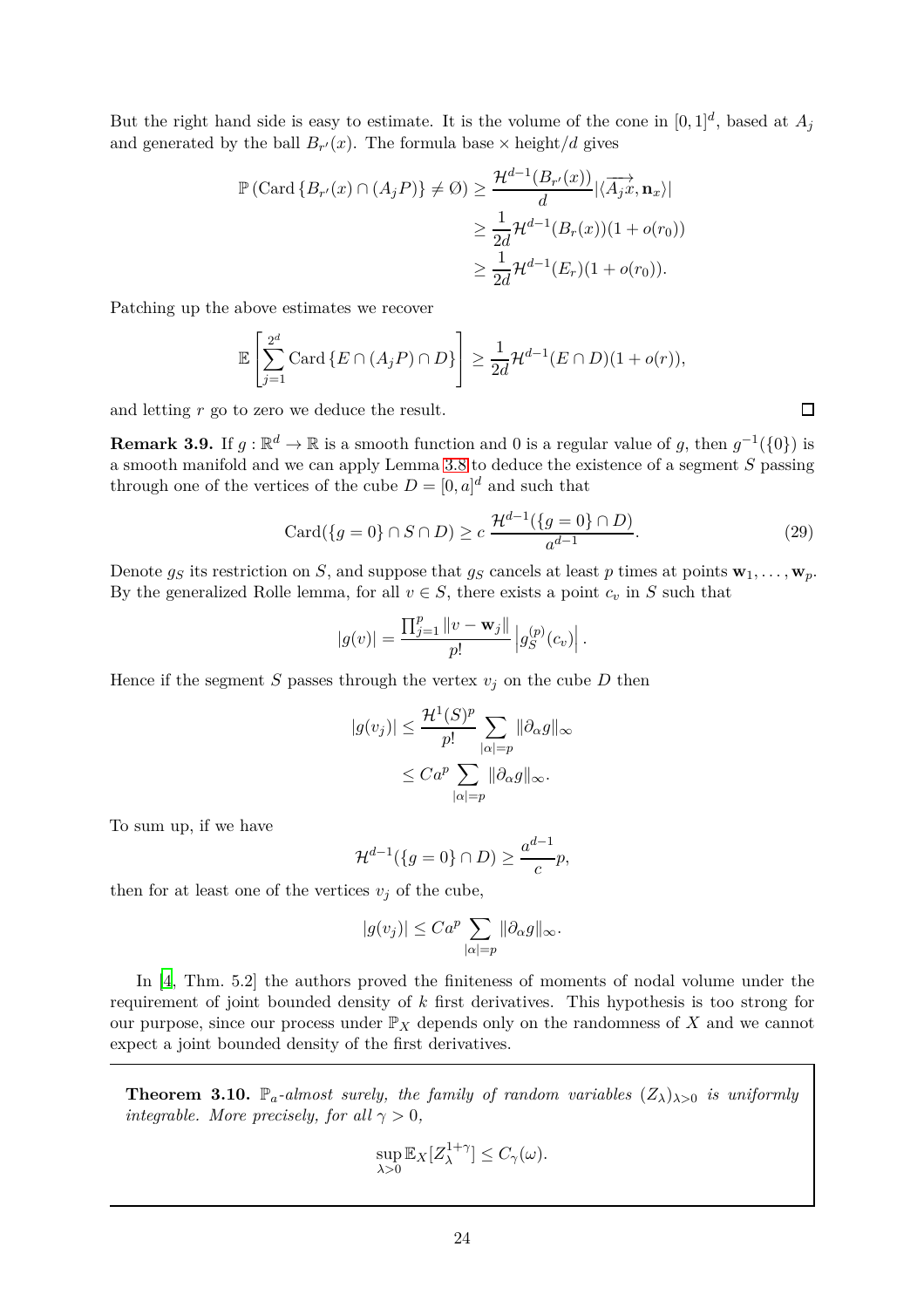Conjointly with the convergence in distribution of the nodal volume, it implies the convergence of all moments of  $Z_{\lambda}$  to those of  $Z_{\infty}$ .

*Proof of Theorem [3.10.](#page-23-0)* For all *A >* 0 (to be fixed later),

$$
\mathbb{E}_X[Z_\lambda^{1+\gamma}] = (1+\gamma) \int_0^{+\infty} t^\gamma \mathbb{P}_X(Z_\lambda > t) dt
$$
  
\n
$$
\leq C_A + (1+\gamma) \int_A^{+\infty} t^\gamma \mathbb{P}_X(Z_\lambda > t) dt,
$$
\n(30)

hence we need to estimate the quantity  $\mathbb{P}_X(Z_\lambda > t)$  for all *t* greater than some constant *A*. Up to embedding the ball  $B$  in a cube we will consider that the vector  $v$  lives in a hypercube (of size 1 for simplicity).

<span id="page-24-0"></span>Consider a rectangular grid on  $[0, 1]^d$  of size  $\frac{1}{\lfloor t^{\theta} \rfloor}$  with  $\theta = 1 - \varepsilon$ . The hypercube  $[0, 1]^d$  is split into  $\lfloor t^{\theta} \rfloor^d$  smaller cubes, which we number by  $(D_i)_{1 \leq i \leq \lfloor t^{\theta} \rfloor^d}$  (see Figure [3\)](#page-24-0).

<span id="page-24-2"></span>

Figure 3: The grid defined on  $[0, 1]^d$ .

Let  $(v_j)_{1 \leq j \leq [t^{\theta}]^d}$  be the vertices of the grid. For all  $i \in \{1, \ldots, \lfloor t^{\theta} \rfloor^d\}$ , let  $(v_{ij})_{1 \leq j \leq 2^d}$  be the vertices of the *i*-th cube, and

$$
Z_{\lambda}^{(i)} := \mathcal{H}^{d-1}(\{g_{\lambda}^X = 0\}) \cap D_i),
$$

be the volume of zeros contained in the *i*-th cube. By the pigeonhole principle,

$$
\{Z_{\lambda} > t\} \subset \bigcup_{i=1}^{\lfloor t^{\theta} \rfloor^{d}} \left\{ Z_{\lambda}^{(i)} > \frac{t}{\lfloor t^{\theta} \rfloor^{d}} \right\}.
$$
\n(31)

Let  $p$  be an integer to be fixed later. We use Lemma [3.8](#page-21-1) and then Remark [3.9,](#page-23-1) keeping the same notations, to deduce that if  $t \geq A$ , with

$$
A := \left(\frac{p}{c}\right)^{1/(1-\theta)}
$$

<span id="page-24-1"></span>*.*

and  $a = \lfloor t^{\theta} \rfloor^{-1}$ , then

$$
\left\{Z_\lambda^{(i)} > \frac{t}{\lfloor t^\theta \rfloor^d} \right\} \subset \left\{Z_\lambda^{(i)} > \frac{p}{c\lfloor t^\theta \rfloor^{d-1}}\right\} \subset \bigcup_{j=1}^{2^d} \left\{|g_\lambda^X(v_{ij})| \leq \frac{C}{\lfloor t^\theta \rfloor^p} \sum_{|\alpha|=p} \|\partial_\alpha g_\lambda^X\|_\infty \right\}.
$$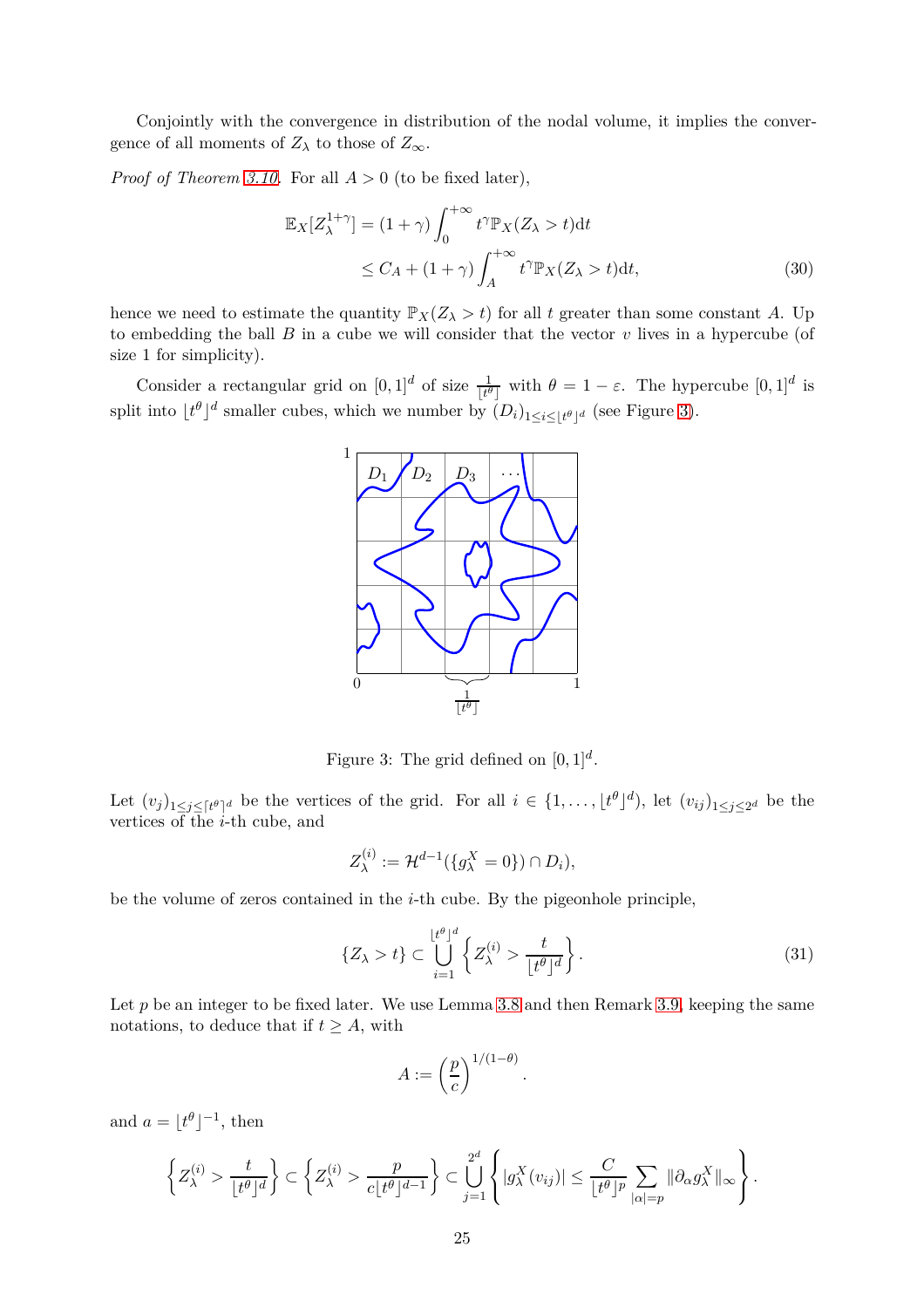Fix  $k \geq 1$ . Taking the expectation with respect to  $\mathbb{P}_X$  we obtain

$$
\mathbb{P}_{X}\left(Z_{\lambda}^{(i)} > \frac{t}{\lfloor t^{\theta}\rfloor^{d}}\right) \leq \sum_{j=1}^{2^{d}} \mathbb{P}_{X}\left(|g_{\lambda}(v_{ij})| \leq \frac{C}{\lfloor t^{\theta}\rfloor^{p}} \sum_{|\alpha|=p} ||\partial_{\alpha}g_{\lambda}^{X}||_{\infty}\right)
$$
  

$$
\leq \sum_{j=1}^{2^{d}} \mathbb{P}_{X}\left(|g_{\lambda}^{X}(v_{ij})| \leq \frac{t^{\varepsilon}}{\lfloor t^{\theta}\rfloor^{p}}\right) + 2^{d} \mathbb{P}_{X}\left(C \sum_{|\alpha|=p} ||\partial_{\alpha}g_{\lambda}^{X}||_{\infty} > t^{\varepsilon}\right)
$$
  

$$
\leq \left(\frac{t^{\varepsilon}}{\lfloor t^{\theta}\rfloor^{p}}\right)^{\nu} \sum_{j=1}^{2^{d}} \mathbb{E}_{X}[|g_{\lambda}^{X}(v_{ij})|^{-\nu}] + C \frac{\mathbb{E}_{X}\left[\sum_{|\alpha|=p} ||\partial_{\alpha}g_{\lambda}^{X}||_{\infty}^{k}\right]}{t^{k\varepsilon}}
$$
(32)  

$$
\leq \left(\frac{t^{\varepsilon}}{\lfloor t^{\theta}\rfloor^{p}}\right)^{\nu} \sum_{j=1}^{2^{d}} \mathbb{E}_{X}[|g_{\lambda}^{X}(v_{ij})|^{-\nu}] + \frac{C_{k}(\omega)}{t^{k\varepsilon}}.
$$

In the last line we used the Sobolev injection and estimate of Lemma [2.8](#page-12-2) to bound the right hand side. Taking the expectation in expression [\(31\)](#page-24-1) and using the union bound we obtain

$$
\mathbb{P}_X(Z_\lambda > t) \leq C_k(\omega) \frac{\lfloor t^\theta \rfloor^d}{t^{k\varepsilon}} + \left(\frac{t^\varepsilon}{\lfloor t^\theta \rfloor^p}\right)^{\nu} 2^d \sum_{i=1}^{\lceil t^\theta \rceil^d} \mathbb{E}_X[|g_\lambda^X(v_i)|^{-\nu}].
$$

Recalling expression [\(30\)](#page-24-2) we obtain

$$
\mathbb{E}_X[Z_\lambda^{1+\gamma}] \leq C + C_k(\omega) \int_A^{+\infty} t^\gamma \frac{\lfloor t^\theta \rfloor^d}{t^{k\varepsilon}} dt + C \int_A^{+\infty} t^\gamma \left( \frac{t^\varepsilon}{\lfloor t^\theta \rfloor^p} \right)^\nu \sum_{j=1}^{\lceil t^\theta \rceil^d} \mathbb{E}_X[|g_\lambda^X(v_i)|^{-\nu}] dt.
$$

Choosing *k* and *p* such that

$$
k > \frac{\gamma + \theta d + 1}{\varepsilon}
$$
 and  $\nu(p\theta - \varepsilon) - (d\theta + \gamma) > 1$ ,

we can apply the second part of Lemma [3.3](#page-16-0) to deduce the existence of a constant  $C(\omega)$  such that

$$
\mathbb{E}_X[Z_{\lambda}^{1+\gamma}] \le C(\omega).
$$

<span id="page-25-2"></span> $\Box$ 

<span id="page-25-1"></span>**Remark 3.11.** If we were in an analytic setting, we could use the same argument as the one in [\[3](#page-33-0), Thm. 9], which roughly relies on the convergence of Taylor expansion of eigenfunctions. In the  $\mathcal{C}^{\infty}$  setting we can only apply the generalized Rolle lemma with a fixed p, and it explains why we used the partitioning of the cube  $[0,1]^d$ . A careful analysis of the proof shows that it requires a manifold of finite regularity  $\mathcal{C}^k$  for  $k = 81d$  (the constant is far from optimal and a few improvements could have been made throughout the proof).

<span id="page-25-0"></span>Corollary 3.12. For all 
$$
p \ge 1
$$
:  
\n
$$
\lim_{\lambda \to +\infty} \frac{\mathbb{E}_a \left[ \left( \mathcal{H}^{d-1}(\{f_{\lambda} = 0\}) \right)^p \right]}{\lambda^p} = \left( \frac{1}{\sqrt{\pi}} \frac{1}{\sqrt{d+2}} \frac{\Gamma\left(\frac{d+1}{2}\right)}{\Gamma\left(\frac{d}{2}\right)} \right)^p,
$$
\nand\n
$$
\lim_{\lambda \to +\infty} \frac{\mathbb{E}_a \left[ \left( \mathcal{H}^{d-1}(\{\tilde{f}_{\lambda} = 0\}) \right)^p \right]}{\lambda^p} = \left( \frac{1}{\sqrt{\pi}} \frac{1}{\sqrt{d}} \frac{\Gamma\left(\frac{d+1}{2}\right)}{\Gamma\left(\frac{d}{2}\right)} \right)^p.
$$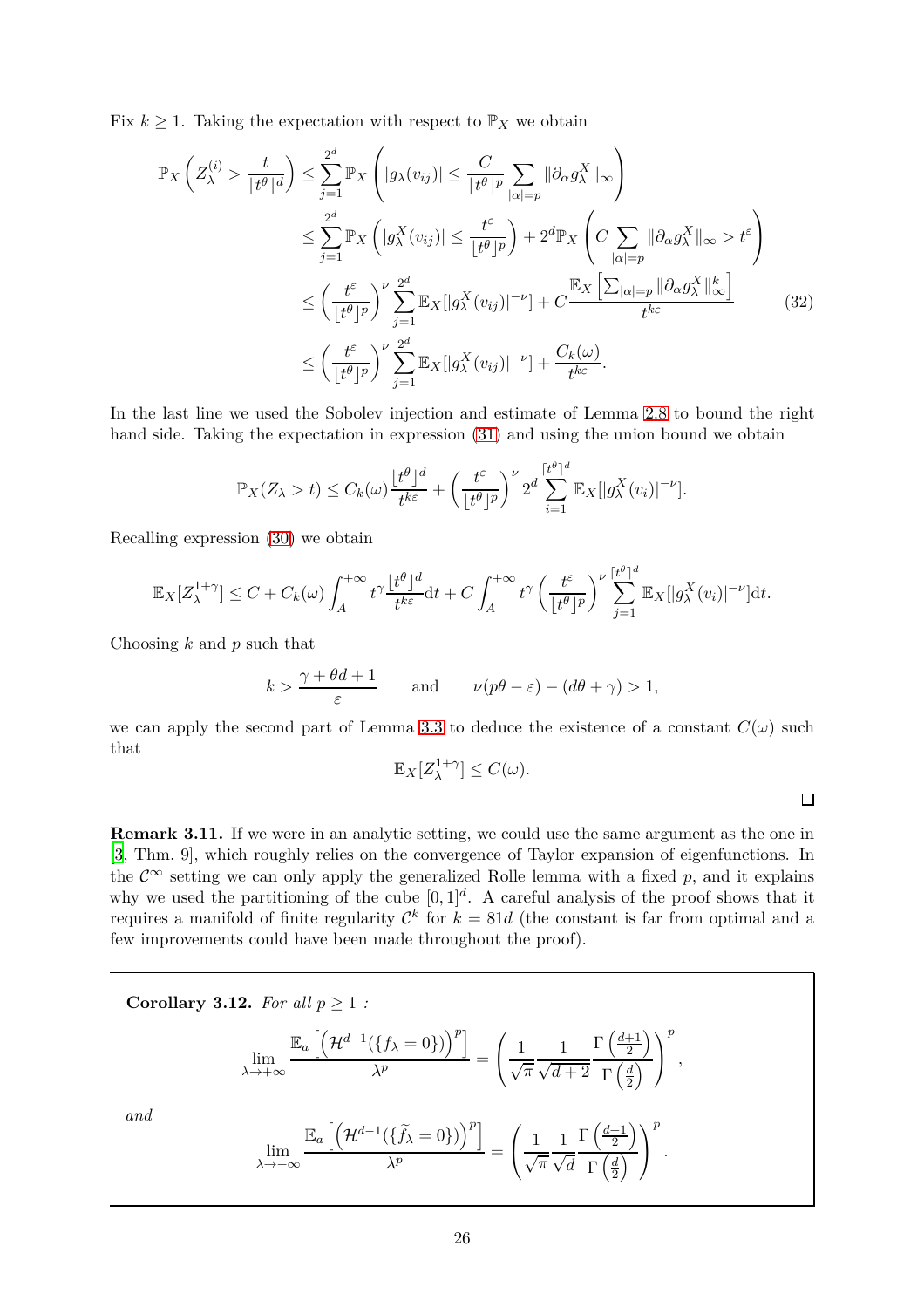*Proof.* Passing from almost-sure convergence to convergence in expectation is a consequence of the dominated convergence. It suffices to show that

$$
\sup_{\lambda>0}\mathbb{E}_a\left[ (\mathbb{E}_{\mathbf{X}}[Z_{\lambda}])^p \right] < +\infty,
$$

which can bee seen by raising to the power  $p$  and taking the expectation under  $\mathbb{P}_a$  in Equation [\(32\)](#page-25-2). In more direct way, all the almost-sure estimates are deduced from Borel-Cantelli lemma and Markov inequality applied to the power function with arbitrary large exponent, and thus remain true under expectation. A similar argument holds for higher moments.  $\Box$ 

To conclude this paper, we emphasize that all our arguments are encoded into the local Weyl law in  $\mathcal{C}^{\infty}$  topology, and decaying properties of the limit kernel  $\mathcal{B}_d$  (or  $\mathcal{S}_d$ ). There is no doubt that the approach taken here could be applied to similar settings.

# <span id="page-26-0"></span>**A Proof of decorrelation estimates**

In this first part of the Appendix, we give the proof of Lemma [2.3](#page-9-0) and Theorem [2.6](#page-11-1) stated in Section [2.](#page-7-0)

## <span id="page-26-1"></span>**A.1 Proof of Lemma [2.3](#page-9-0)**

Let  $X_1, \ldots, X_{2q}$  be independents copies of X. The expectation with respect to the random variables  $X_1, \ldots, X_{2q}$  will be noted  $\mathbb{E}_{\mathbf{X}}$ . To enhance the dependence with respect to  $X_k$ , we set for all  $k \in \{1, ..., q\},\$ 

$$
N_{\lambda}^{(k)} = \sum_{j=1}^{p} t_j g_{\lambda}^{X_k}(v_j),
$$

and for all  $k \in \{q + 1, \ldots, 2q\},\$ 

$$
N_{\lambda}^{(k)} = -\sum_{j=1}^{p} t_j g_{\lambda}^{X_k}(v_j).
$$

Then, for  $k \neq l$ , applying Lemma [2.4](#page-9-1) with  $X = X_k$  and  $Y = X_l$ , we have uniformly in  $X_l$ 

$$
\mathbb{E}_{X_k}\left[\left|\mathbb{E}_a\left[N_{\lambda}^{(k)}N_{\lambda}^{(l)}\right]\right|\right] = \|t\|^2 O\left(\frac{\eta(\lambda)}{\lambda}\right). \tag{33}
$$

<span id="page-26-3"></span>*.*

The following lemma, based on an explicit computation of Gaussian characteristic functions and integral Taylor formula, gives an explicit expression of  $\tilde{\Delta}_{\lambda}^{(q)}$ , which is the object of Lemma [2.3.](#page-9-0) For  $s \in [0, 1]^{2q}$ , let

$$
f(s) := \sum_{k=1}^{2q} \mathbb{E}_a \left[ \left( N_{\lambda}^{(k)} \right)^2 \right] + \sum_{\substack{k,l=1 \ k \neq l}}^{2q} s_k s_l \mathbb{E}_a \left[ N_{\lambda}^{(k)} N_{\lambda}^{(l)} \right]
$$
  

$$
= \mathbb{E}_a \left[ \left( \sum_{k=1}^{2q} s_k N_{\lambda}^{(k)} \right)^2 \right] + \sum_{k=1}^{2q} \left( 1 - s_k^2 \right) \mathbb{E}_a \left[ \left( N_{\lambda}^{(k)} \right)^2 \right]
$$

<span id="page-26-2"></span>**Lemma A.1.** *We have*

$$
\widetilde{\Delta}_{\lambda}^{(q)} = \mathbb{E}_{\boldsymbol{X}} \left[ \int_{[0,1]^{2q}} \partial_1 \ldots \partial_{2q} \left( \exp \left( -\frac{1}{2} f \right) \right) (s) \mathrm{d}s \right].
$$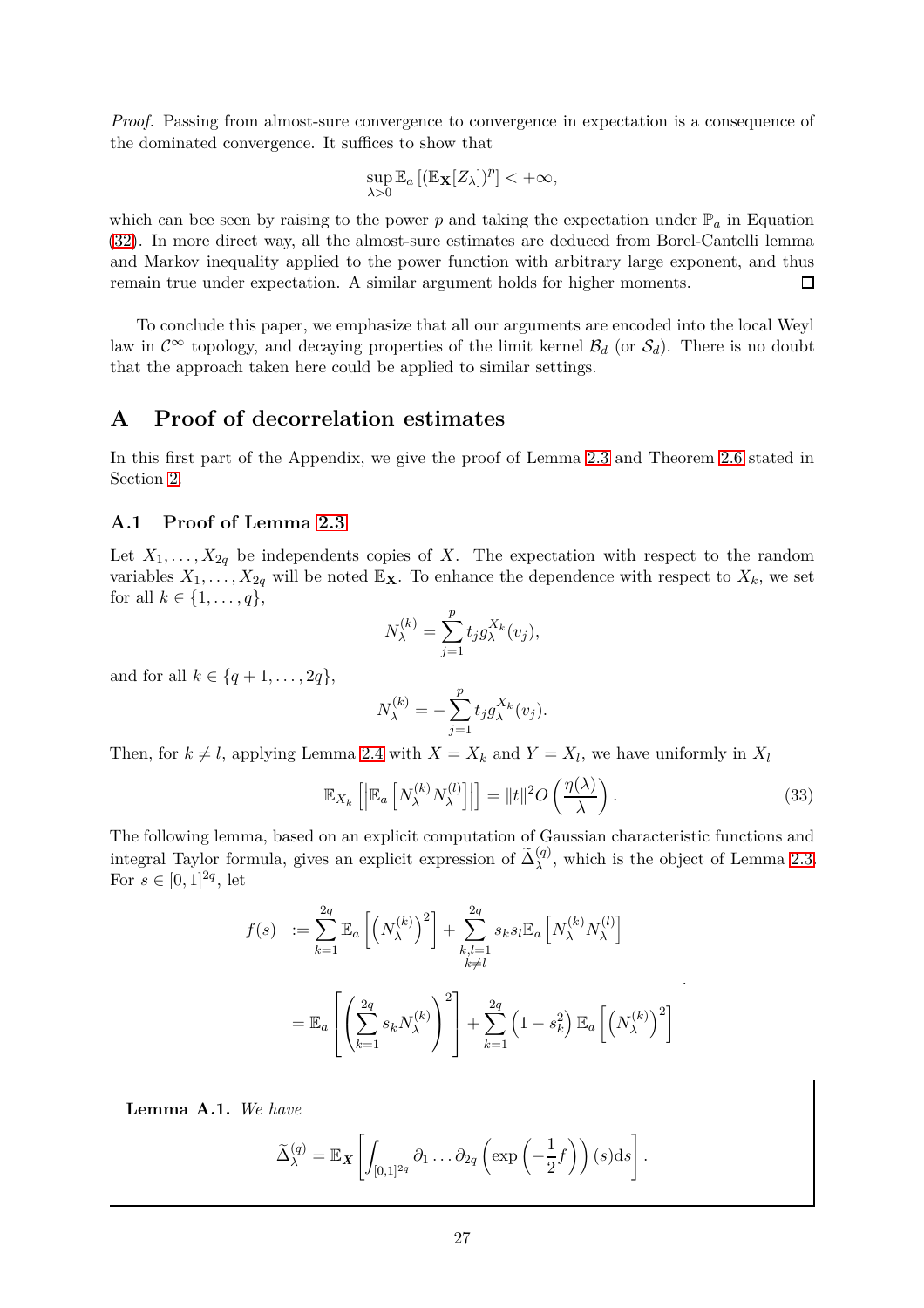*Proof of Lemma [A.1.](#page-26-2)* From mutual independence of the family  $(X_1, \ldots, X_{2q})$ ,

$$
\widetilde{\Delta}_{\lambda}^{(q)} = \mathbb{E}_{\mathbf{X}} \mathbb{E}_{a} \left[ \prod_{k=1}^{2q} \left( e^{i N_{\lambda}^{(k)}} - \mathbb{E}_{a} \left[ e^{i N_{\lambda}^{(k)}} \right] \right) \right].
$$

We define

$$
\widetilde{\Delta}_{\lambda}^{(q)}(s) := \mathbb{E}_{\mathbf{X}} \mathbb{E}_{a} \left[ \left( \prod_{k=1}^{2q} \mathbb{E}_{a} \left[ e^{i \sqrt{1 - s_{k}^{2}} N_{\lambda}^{(k)}} \right] \right) \left( \prod_{k=1}^{2q} \left( e^{i s_{k} N_{\lambda}^{(k)}} - \mathbb{E}_{a} \left[ e^{i s_{k} N_{\lambda}^{(k)}} \right] \right) \right) \right]. \tag{34}
$$

Developing the product, and using the characteristic function of a Gaussian random variable, a direct computation shows that

$$
\widetilde{\Delta}_{\lambda}^{(q)}(s) := \mathbb{E}_{\mathbf{X}} \left[ \exp \left( -\frac{1}{2} \sum_{k=1}^{2q} \mathbb{E}_{a} \left[ \left( N_{\lambda}^{(k)} \right)^{2} \right] \right)_{A \subset \{1, \dots, 2q\}} \sum_{(k,l) \in \mathcal{A}} (-1)^{|A|} \exp \left( -\frac{1}{2} \sum_{\substack{k,l \in A \\ k \neq l}} s_{k} s_{l} \mathbb{E}_{a} \left[ N_{\lambda}^{(k)} N_{\lambda}^{(l)} \right] \right) \right].
$$
\n(35)

If  $s_k = 0$  for some  $k \in \{1, \ldots, 2q\}$ , then from expression [\(34\)](#page-27-0),

<span id="page-27-1"></span><span id="page-27-0"></span>
$$
\widetilde{\Delta}^{(q)}_{\lambda}(s) = 0.
$$

In other words, the function  $s \mapsto \Delta_{\lambda}^{(q)}$  $\lambda^{(q)}(s)$  cancels if one of its coordinates is zero. By integral Taylor formula,

$$
\widetilde{\Delta}_{\lambda}^{(q)} = \widetilde{\Delta}_{\lambda}^{(q)}(1,\ldots,1) = \int_{[0,1]^{2q}} \partial_1 \ldots \partial_{2q} \Delta_{\lambda}^{(q)}(s) \mathrm{d}s.
$$

But from expression [\(35\)](#page-27-1), the only term that depends on all coordinates (and thus won't be canceled after differentiation) is the term corresponding to  $A = \{1, \ldots, 2q\}$ , which is

$$
\mathbb{E}_{\mathbf{X}}\left[\exp\left(-\frac{1}{2}\sum_{k=1}^{2q}\mathbb{E}_{a}\left[\left(N_{\lambda}^{(k)}\right)^{2}\right]\right)\exp\left(-\frac{1}{2}\sum_{\substack{k,l=1\\k\neq l}}^{2q}s_{k}s_{l}\mathbb{E}_{a}\left[N_{\lambda}^{(k)}N_{\lambda}^{(l)}\right]\right)\right]=\mathbb{E}_{\mathbf{X}}\left[\exp\left(-\frac{1}{2}f(s)\right)\right].
$$

Now, for a set A, denote  $\Pi(A)$  the collection of partitions of A into groups of two elements. A direct computation shows that

$$
\partial_1 \dots \partial_{2q} \left( \exp \left( -\frac{1}{2} f \right) \right) = \exp \left( -\frac{1}{2} f \right) \sum_{\substack{A \subset \{1, \dots, 2q\} \\ |A| \text{ even}}} (-1)^{\frac{|A|}{2}} \left( \sum_{B \in \Pi(A)} \prod_{(k,l) \in B} \mathbb{E}_a \left[ N_{\lambda}^{(k)} N_{\lambda}^{(l)} \right] \right) \\ \times \prod_{k \in A^c} \left( \sum_{\substack{l=1 \\ k \neq l}}^{2q} s_l \mathbb{E}_a \left[ N_{\lambda}^{(k)} N_{\lambda}^{(l)} \right] \right) .
$$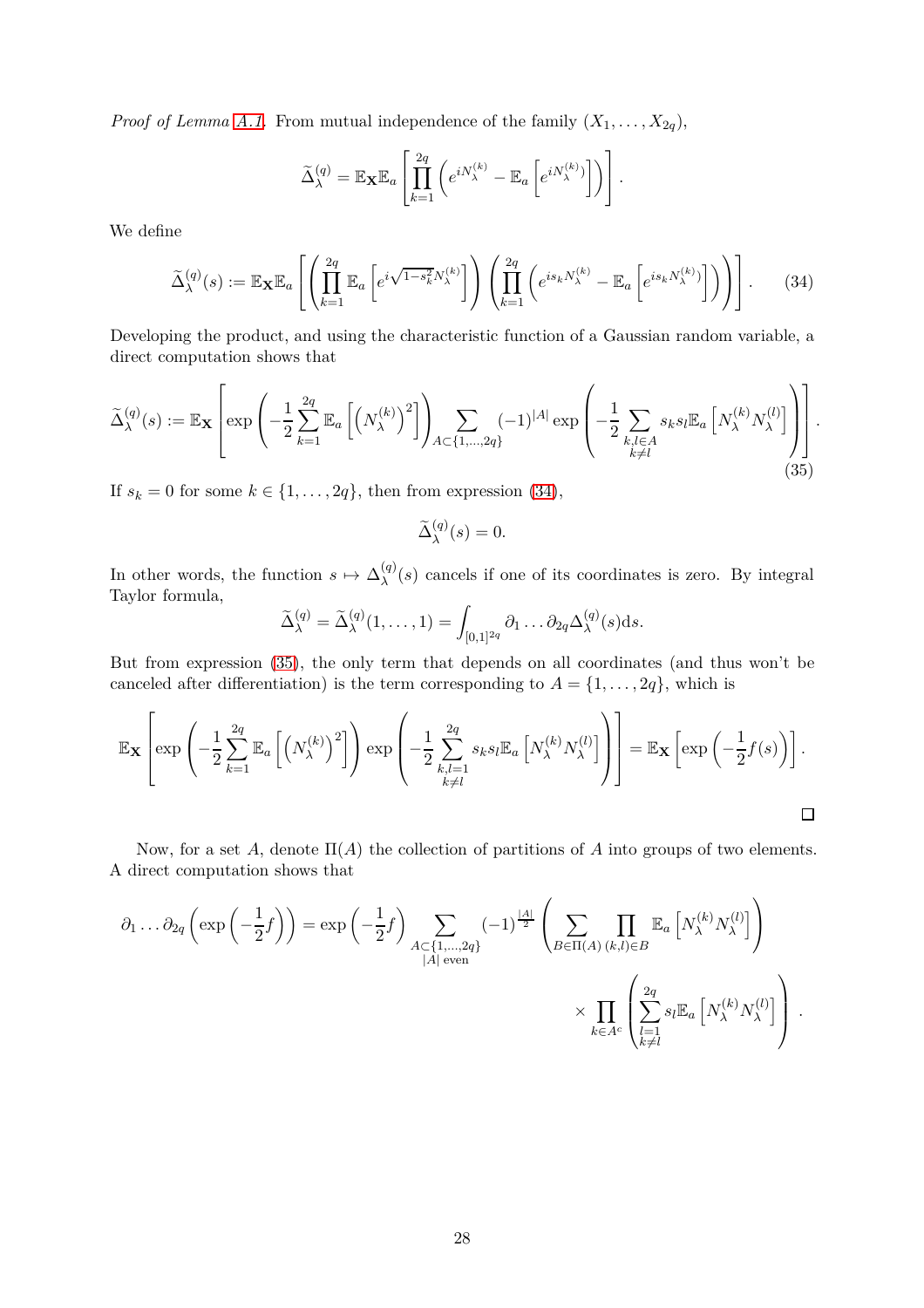We deduce, using the mutual independence of the family  $X_1, \ldots, X_{2q}$  and the estimate [33,](#page-26-3)

$$
\tilde{\Delta}_{\lambda}^{(q)} \leq C \mathbb{E}_{\mathbf{X}} \left[ \sum_{\substack{A \subset \{1, \ldots, 2q\} \\ |A| \text{ even}}} \left( \sum_{B \in \Pi(A)} \prod_{(k,l) \in B} \left| \mathbb{E}_{a} \left[ N_{\lambda}^{(k)} N_{\lambda}^{(l)} \right] \right| \right) \prod_{k \in A^{c}} \left( \sum_{\substack{l=1 \\ k \neq l}} \left| \mathbb{E}_{a} \left[ N_{\lambda}^{(k)} N_{\lambda}^{(l)} \right] \right| \right) \right]
$$
\n
$$
\leq C \sum_{\substack{A \subset \{1, \ldots, 2q\} \\ |A| \text{ even}}} \left( \sum_{B \in \Pi(A)} \prod_{(k,l) \in B} \mathbb{E}_{\mathbf{X}} \left[ \left| \mathbb{E}_{a} \left[ N_{\lambda}^{(k)} N_{\lambda}^{(l)} \right] \right| \right] \right) \mathbb{E}_{\mathbf{X}} \left[ \prod_{k \in A^{c}} \left( \sum_{\substack{l=1 \\ k \neq l}}^{2q} \left| \mathbb{E}_{a} \left[ N_{\lambda}^{(k)} N_{\lambda}^{(l)} \right] \right| \right) \right]
$$
\n
$$
\leq C \sum_{\substack{A \subset \{1, \ldots, 2q\} \\ |A| \text{ even}}} \left( ||t||^{2} \frac{\eta(\lambda)}{\lambda} \right)^{\frac{|A|}{2}} \mathbb{E}_{\mathbf{X}} \left[ \prod_{k \in A^{c}} \left( \sum_{\substack{l=1 \\ k \neq l}}^{2q} \left| \mathbb{E}_{a} \left[ N_{\lambda}^{(k)} N_{\lambda}^{(l)} \right] \right| \right) \right]. \tag{36}
$$

To give a bound on the right-hand term and thus establish Lemma [2.3,](#page-9-0) we use the following lemma whose proof again relies on the decorrelation estimates of Lemma [2.4.](#page-9-1)

<span id="page-28-0"></span>**Lemma A.2.** *There is a constant C depending only on* M*, K and q such that* E*<sup>X</sup>*  $\sqrt{ }$  $\begin{matrix} \phantom{-} \end{matrix}$  $\overline{\mathsf{H}}$ *k*∈*A<sup>c</sup>*  $\sqrt{ }$  $\left(\sum_{l=1}^{2q}\right)$  $l = 1$ <br> $l \neq k$  $\Big|\mathbb{E}_a\left[N_{\lambda}^{(k)}N_{\lambda}^{(l)}\right.$ *λ* i    $\setminus$  $\vert$ 1  $\leq C(1 + ||t||^4)^{q-\frac{|A|}{2}}\left(\frac{\eta(\lambda)}{\lambda}\right)$ *λ*  $\bigg)^{q-\frac{|A|}{2}}$ .

*Proof of Lemma [A.2.](#page-28-0)* Assume without loss of generality that  $A^c = \{1, \ldots, 2m\}$ . We compute

$$
\mathbb{E}_{\mathbf{X}}\left[\prod_{k=1}^{2m}\left(\sum_{\substack{l=1\\k\neq l}}^{2q}\left|\mathbb{E}_{a}\left[N_{\lambda}^{(k)}N_{\lambda}^{(l)}\right]\right|\right)\right]=\sum_{\substack{l_1,\dots,l_{2m}=1\\l_k\neq k}}^{2q}\underbrace{\mathbb{E}_{\mathbf{X}}\left[\prod_{k=1}^{2m}\left|\mathbb{E}_{a}\left[N_{\lambda}^{(k)}N_{\lambda}^{(l_k)}\right]\right|\right]}.
$$

Now fix  $\ell = (l_1, \ldots, l_{2m})$ . Consider the following graph  $G_{\ell}$  with vertices in  $\{1, \ldots, 2q\}$ : two vertices *k* and *l* are connected if the term  $\left| \mathbb{E}_a \left[ N_{\lambda}^{(k)} N_{\lambda}^{(l)} \right] \right|$ *λ*  $\left| \right|$  appears into the expression  $\Delta_{\ell}$ . If the graph  $G_{\ell}$  is disconnected, we can use independence of the random variables  $X_1, \ldots X_{2q}$ , and we are left to show the aforementioned bound for connected graphs. Thanks to Weyl law, there is a constant *C* such that

$$
\left| \mathbb{E}_a \left[ N_{\lambda}^{(k)} N_{\lambda}^{(l)} \right] \right| \leq C \| t \|^2,
$$

and we can assume (up to bounding a one of the terms in the product) that  $G_{\ell}$  is a tree (with 2*m*−1 edges). Suppose without loss of generality that 1 is a leaf of the tree attached to 2. Then

$$
\Delta_{\ell} \leq C \|t\|^2 \mathbb{E}_{X_2, \dots, X_{2q}} \left[ \mathbb{E}_{X_1} \left[ \left| \mathbb{E}_a \left[ N_{\lambda}^{(1)} N_{\lambda}^{(2)} \right] \right| \right] \prod_{\substack{(k,l) \in G_{\ell} \\ (k,l) \neq (1,2)}} \left| \mathbb{E}_a \left[ N_{\lambda}^{(k)} N_{\lambda}^{(l)} \right] \right| \right] \right]
$$
  

$$
\leq C \|t\|^4 O\left(\frac{\eta(\lambda)}{\lambda}\right) \mathbb{E}_{X_2, \dots, X_{2q}} \left[ \prod_{\substack{(k,l) \in G_{\ell} \\ (k,l) \neq (1,2)}} \left| \mathbb{E}_a \left[ N_{\lambda}^{(k)} N_{\lambda}^{(l)} \right] \right| \right],
$$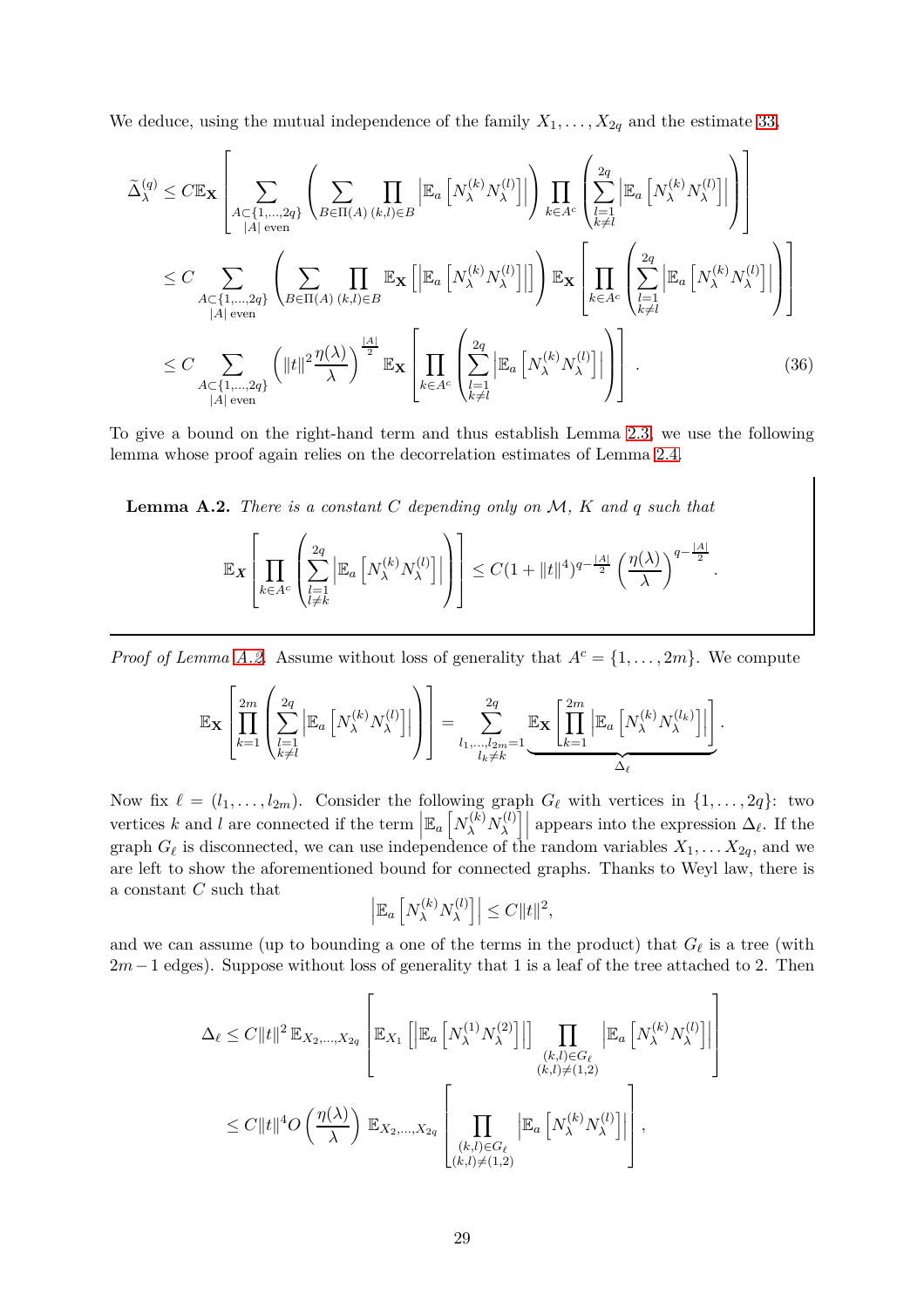after the estimate [33.](#page-26-3) Repeating the procedure leaf by leaf we obtain the bound

$$
\mathbb{E}_{\mathbf{X}}\left[\prod_{k=1}^{2m} \left| \mathbb{E}_a\left[N_{\lambda}^{(k)} N_{\lambda}^{(l_k)}\right] \right|\right] = \|t\|^{4m} O\left(\left(\frac{\eta(\lambda)}{\lambda}\right)^{2m-1}\right) = \|t\|^{4m} O\left(\left(\frac{\eta(\lambda)}{\lambda}\right)^m\right).
$$

We used the fact that  $2m-1 \geq m$ , with equality when  $m = 1$ . That is, the worst case is attained for graphs *G*<sub>*l*</sub> with *m* connected components, for instance when  $G_\ell = \{(1, 2), (3, 4), \ldots, (2m-1, 2m)\}\$ .  $1, 2m)$ .

## <span id="page-29-0"></span>**A.2 Proof of Theorem [2.6](#page-11-1)**

The proof of Theorem [2.6](#page-11-1) is rather technical, and relies on the following Sobolev injection for a smooth domain Ω:

$$
W^{d+1,1}(\Omega) \subset L_{\infty}(\Omega).
$$

It allows us to bound the supremum norm by the  $W^{d+1,1}$  Sobolev norm, which is interchangeable with the expectation under  $\mathbb{P}_a$ . We only detail the proof of the first assertion for simplicity. The second assertion is the generalization to the case  $t \in \mathbb{R}^p$ , and its proof follows the same lines.

*Proof of Theorem [2.6.](#page-11-1)* Let  $B_K$  be a ball containing the compact K. Let  $t \mapsto h(t)$  be a nonnegative symmetric function, and non-increasing on  $\mathbb{R}_+$ . For any smooth function  $f : B_K \times \mathbb{R} \to$  $\mathbb{R}$  with  $f(v, 0) = 0$ ,

$$
\sup_{v \in K} \sup_{t \in \mathbb{R}} h(t)|f(v,t)| \leq \sup_{t \in \mathbb{R}} h(t) \int_{[0,t]} \sup_{v \in B_K} |\partial_t f(v,s)| ds
$$
  

$$
\leq \sup_{t \in \mathbb{R}} \int_{[0,t]} h(s) \sup_{v \in B_K} |\partial_t f(v,s)| ds
$$
  

$$
\leq C \int_{-\infty}^{+\infty} h(t) ||\partial_t f(v,t)||_{W^{d+1,1}(B_K)} dt.
$$
 (37)

We set

$$
f(v,t) = \left| \mathbb{E}_X \left[ e^{itg^{X}_\lambda(v)} \right] - e^{-\frac{t^2}{2}} \right|^{2q} \quad \text{and} \quad h(t) = \frac{1}{(1+|t|^{2+\epsilon})^{2q}}.
$$

in [\(37\)](#page-29-1). By Fubini theorem,

$$
\mathbb{E}_a\left[\sup_{v\in K}\sup_{t\in\mathbb{R}}h(t)f(v,t)\right] \le C\sum_{|\alpha|\le d+1}\int_{-\infty}^{+\infty}h(t)\int_{B_K}\mathbb{E}_a\left[|\partial_\alpha\partial_t f(v,t)|\right]\mathrm{d}v\mathrm{d}t.\tag{38}
$$

<span id="page-29-2"></span><span id="page-29-1"></span>*,*

It remains to estimate the integrand. Using the derivative of the power function, we have

$$
\partial_{\alpha}\partial_{t}f(v,t) = g(v,t)\left|\mathbb{E}_{X}\left[e^{itg_{\lambda}^{X}(v)}\right] - e^{-\frac{t^{2}}{2}}\right|^{2(q-d-2)}
$$

for some function *g* to be explicited. Using Cauchy–Schwarz inequality

$$
\mathbb{E}_a [|\partial_\alpha \partial_t f(v,t)|] \leq \sqrt{\mathbb{E}_a[g(v,t)^2]} \cdot \sqrt{\mathbb{E}_a \left[ \left| \mathbb{E}_X \left[ e^{itg_\lambda^X(v)} \right] - e^{-\frac{t^2}{2}} \right|^{4(q-d-2)} \right]}.
$$

According to Theorem [2.2,](#page-8-0) there is a constant *C* independent of  $t$  and  $\lambda$  such that

$$
\sqrt{\mathbb{E}_a\left[\left|\mathbb{E}_X\left[e^{itg^X_\lambda(v)}\right]-e^{-\frac{t^2}{2}}\right|^{4(q-d-2)}\right]}\leq C(1+|t|^{4(q-d-2)})\left(\frac{\eta(\lambda)}{\lambda}\right)^{q-d-2}.
$$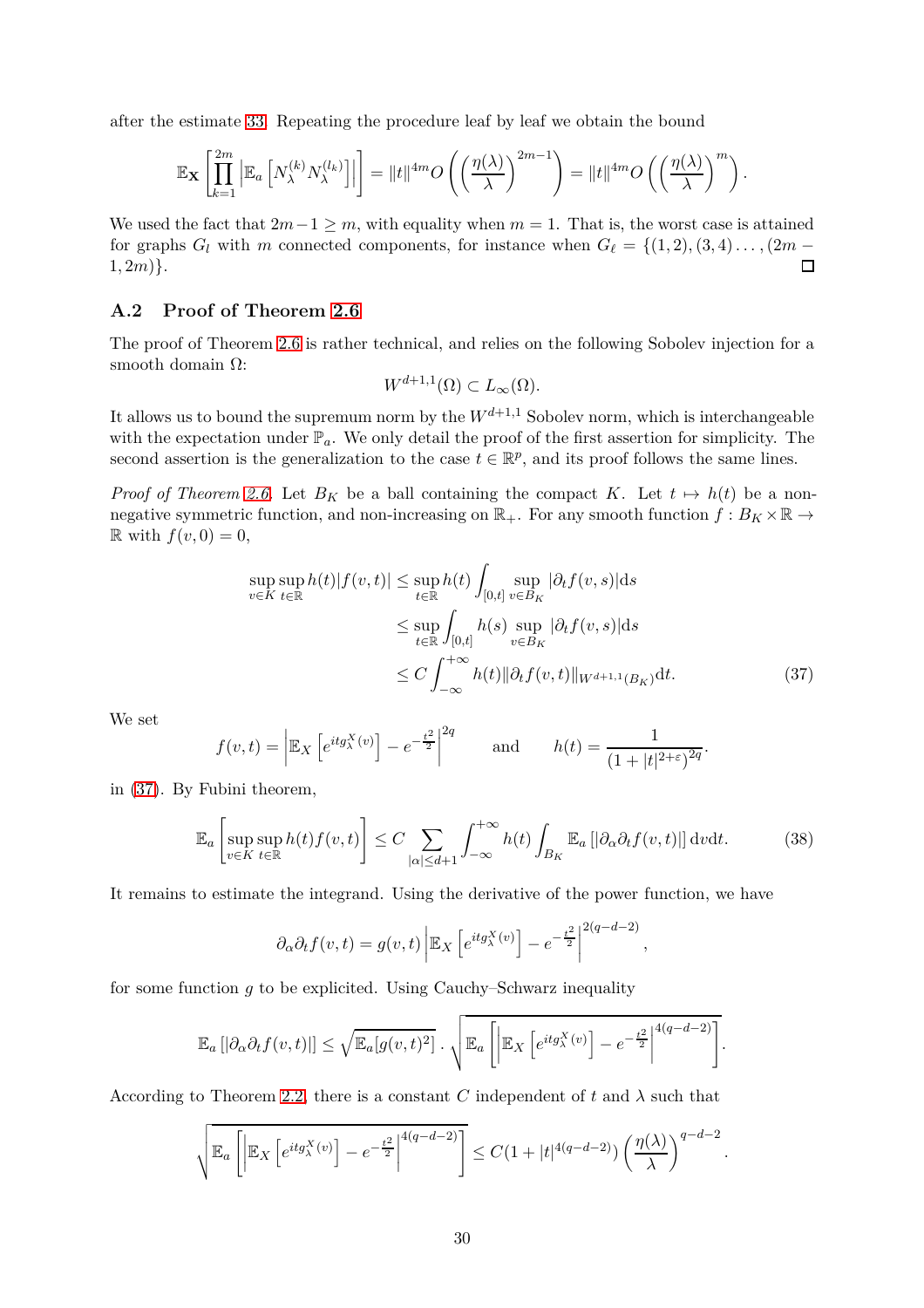We will show that for some polynomial *P* of degree *m* independent of *q*,

<span id="page-30-0"></span>
$$
\mathbb{E}_a[g(v,t)^2] \le P(t). \tag{39}
$$

We will establish this fact in the end of the proof. Injecting this into the expression [\(38\)](#page-29-2), we obtain

$$
\mathbb{E}_a\left[\sup_{v\in K}\sup_{t\in\mathbb{R}}h(t)f(v,t)\right]\leq C\left(\frac{\eta(\lambda)}{\lambda}\right)^{q-d-2}\int_{-\infty}^{+\infty}\frac{(1+|t|^{\frac{m}{2}})(1+|t|^{4(q-d-2)})}{(1+|t|^{2+\varepsilon})^{2q}}\mathrm{d}t,
$$

and for *q* large enough, the integral is bounded. The end of the proof is the same as in the remark following Theorem [2.2.](#page-8-0) We have by Markov inequality and *q* large enough,

$$
\mathbb{P}_{a}\left(\sup_{t\in\mathbb{R}}\sup_{v\in K}\frac{\left|\mathbb{E}_{X}\left[e^{itg_{\lambda}^{X}(v)}\right]-e^{-\frac{t^{2}}{2}}\right|}{1+|t|^{2+\varepsilon}}>\lambda^{\varepsilon}\left(\frac{\eta(\lambda)}{\lambda}\right)^{1/2}\right)\leq\left(\frac{\lambda}{\eta(\lambda)\lambda^{2\varepsilon}}\right)^{q}\mathbb{E}_{a}\left[\sup_{v\in K}\sup_{t\in\mathbb{R}}h(t)f(v,t)\right]
$$

$$
\leq C\frac{1}{\lambda^{2q\varepsilon}}\left(\frac{\eta(\lambda)}{\lambda}\right)^{d+2}.
$$

For *q* large enough the right-hand term is summable, and Borel–Cantelli lemma implies the existence a constant  $C(\omega)$  depending only on *K* and  $\varepsilon$  such that

$$
\left| \mathbb{E}_X \left[ e^{itg_\lambda^X(v)} \right] - e^{-\frac{t^2}{2}} \right| \le C(\omega)(1+|t|^{2+\varepsilon}) \frac{\sqrt{\eta(\lambda)}}{\lambda^{\frac{1}{2}-\varepsilon}}.
$$

It remains to show the estimate [\(39\)](#page-30-0). We have

$$
\left| \mathbb{E}_X \left[ e^{itg^{X}_\lambda(v)} \right] - e^{-\frac{t^2}{2}} \right|^{2q} = \mathbb{E}_\mathbf{X} \left[ \prod_{k=1}^{2q} \left( e^{\pm itg^{X_k}_\lambda(v)} - e^{-\frac{t^2}{2}} \right) \right].
$$

From this expression we deduce that

$$
g(v,t) = \mathbb{E}_{\mathbf{X}}\left[F\left(t, \left(\partial_{\alpha} g_{\lambda}^{X_k}\right)_{\substack{|\alpha| \le d'\\1 \le k \le 2q}}\right)\right],
$$

with *F* a function bounded by a polynomial of degree  $2(d+2)$  in its arguments. But the partial derivatives of  $g_{\lambda}$  are still Gaussian under  $\mathbb{P}_a$ , and the local Weyl law (see also the expression [\(40\)](#page-31-1)) implies the existence of a universal constant *C* such that

$$
\mathbb{E}_a\left[\left(\partial_\alpha g_\lambda^{X_k}\right)^{2p}\right] = \frac{(2p)!}{2^p p!} \mathbb{E}_a\left[\left(\partial_\alpha g_\lambda^{X_k}\right)^2\right]^p \le \frac{(2p)!}{2^p p!} C,
$$

It implies that

$$
\mathbb{E}_a\left[g(v,t)^2\right] \le P(t),
$$

for some polynomial in *t* whose degree is independent of *q*.

 $\Box$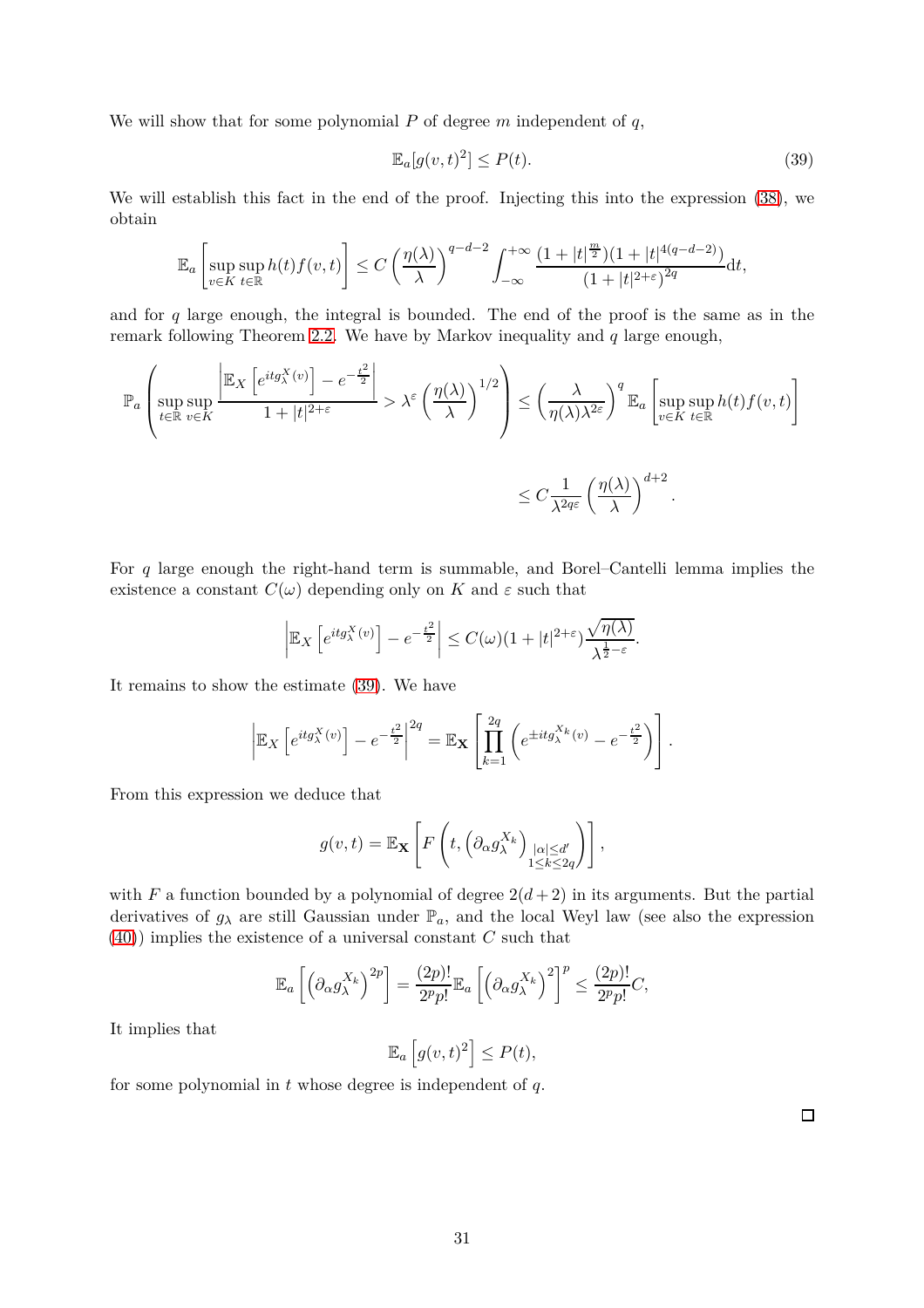# <span id="page-31-0"></span>**B Proof of tightness estimates**

*Proof of Lemma [2.8.](#page-12-2)* Let  $x, y \in \mathcal{M}$ . We have

$$
\mathbb{E}_a \left[ \partial_\alpha g_\lambda^x(u) \, \partial_\alpha g_\lambda^y(v) \right] = \frac{1}{K(\lambda) \lambda^{2|\alpha|}} \sum_{\lambda_n \leq \lambda} \left( \partial_\alpha \left( \varphi_n \circ \Phi_x \right) \left( \frac{u}{\lambda} \right) \right) \left( \partial_\alpha \left( \varphi_n \circ \Phi_y \right) \left( \frac{v}{\lambda} \right) \right).
$$

Setting

$$
x_u = \Phi_x \left(\frac{u}{\lambda}\right)
$$
 and  $y_v = \Phi_y \left(\frac{v}{\lambda}\right)$ ,

and using the fact that  $\text{d} \exp_x = \text{Id}$ , we obtain

$$
\mathbb{E}_a \left[ \partial_\alpha g_\lambda^x(u) \, \partial_\alpha g_\lambda^y(v) \right] = \frac{1}{K(\lambda)\lambda^{2|\alpha|}} \left( \partial_{\alpha,\alpha} K_\lambda(x_u, y_v) \right) + \text{lower order terms.}
$$

Recalling that the kernel  $\mathcal{B}_d$  (resp.  $\mathcal{S}_d$ ) is the  $\mathcal{C}^{\infty}$  scaling limit of the spectral projector we have

$$
\mathbb{E}_a\left[\partial_\alpha g_\lambda^X(u)\,\partial_\alpha g_\lambda^Y(v)\right] = \partial_{\alpha,\alpha}\left[\mathcal{B}_d(\lambda,\mathrm{dist}(x_u,y_v))\right] + O\left(\frac{1}{\lambda}\right).
$$

We briefly describe the  $\mathcal{C}^{\infty}$  extension of decorrelation estimates given by Lemma [2.4.](#page-9-1) The proof is very similar and we refer to the proof of Lemma [2.4](#page-9-1) for more details. Firstly, by the local Weyl law in the  $\mathcal{C}^{\infty}$  topology, we have uniformly on  $x \in \mathcal{M}$  and  $u \in B$ ,

$$
\mathbb{E}_a\left[\left(\partial_\alpha g_\lambda^X(u)\right)^2\right] = C_\alpha + O\left(\frac{1}{\lambda}\right) \quad \text{and} \quad C_\alpha = \partial_{\alpha,\alpha} \mathcal{B}_d(\|u-v\|)\big|_{u=v=0}.
$$
 (40)

Secondly, take *X* and *Y* two independent uniform random variables on *M*, and  $k \ge 1$ . As in Lemma [2.4,](#page-9-1) we write

$$
\mathbb{E}_X\left[\mathbb{E}_a[\partial_\alpha g_\lambda^X(u)\,\partial_\alpha g_\lambda^Y(v)]^{2k}\right] = I_1 + I_2,
$$

with

$$
I_1 = \int_{\text{dist}(x,Y) > \varepsilon} \mathbb{E}_a[\partial_\alpha g_\lambda^X(u) \partial_\alpha g_\lambda^Y(v)]^{2k} dx \text{ and } I_2 = \int_{\text{dist}(x,Y) < \varepsilon} \mathbb{E}_a[\partial_\alpha g_\lambda^X(u) \partial_\alpha g_\lambda^Y(v)]^{2k} dx.
$$

Using a similar argument as in Lemma [2.4,](#page-9-1) we deduce that uniformly on  $u, v \in B$ ,

$$
\mathbb{E}_X \left[ \mathbb{E}_a [\partial_\alpha g_\lambda^X(u) \, \partial_\alpha g_\lambda^Y(v)]^{2k} \right] = O\left(\frac{\eta(\lambda)}{\lambda}\right). \tag{41}
$$

<span id="page-31-3"></span><span id="page-31-2"></span><span id="page-31-1"></span>*.*

Define

$$
W_X: u \mapsto \partial_{\alpha} g_{\lambda}^X(u)
$$
 and  $W_Y: u \mapsto \partial_{\alpha} g_{\lambda}^Y(u)$ .

The joint process  $(W_X, W_Y)$  is Gaussian under  $\mathbb{P}_a$ . We fix  $u, v \in B$  and set

$$
\rho(u,v) = \frac{\mathbb{E}_a[W_X(u)W_Y(v)]^2}{\mathbb{E}_a[W_X(u)^2]\mathbb{E}_a[W_Y(v)^2]}
$$

A direct Gaussian computation shows that

$$
\mathbb{E}[W_X(u)^{2p}] = \frac{(2p)!}{2^p p!} \mathbb{E}\left[W_X(u)^2\right]^p \quad \text{and} \quad \mathbb{E}[W_Y(v)^{2p}] = \frac{(2p)!}{2^p p!} \mathbb{E}\left[W_Y(v)^2\right]^p,
$$

and

$$
\frac{\mathbb{E}[(W_X(u)W_Y(v))^{2p}]}{\mathbb{E}_a[W_X(u)^{2p}]\mathbb{E}_a[W_Y(v)^{2p}]} = \sum_{k=0}^p \frac{\binom{2p+2k}{2p}\binom{2p}{p+k}}{\binom{2p}{p}} \rho(u,v)^k (1-\rho(u,v))^{p-k} := Q_p(\rho(u,v)).
$$
\n(42)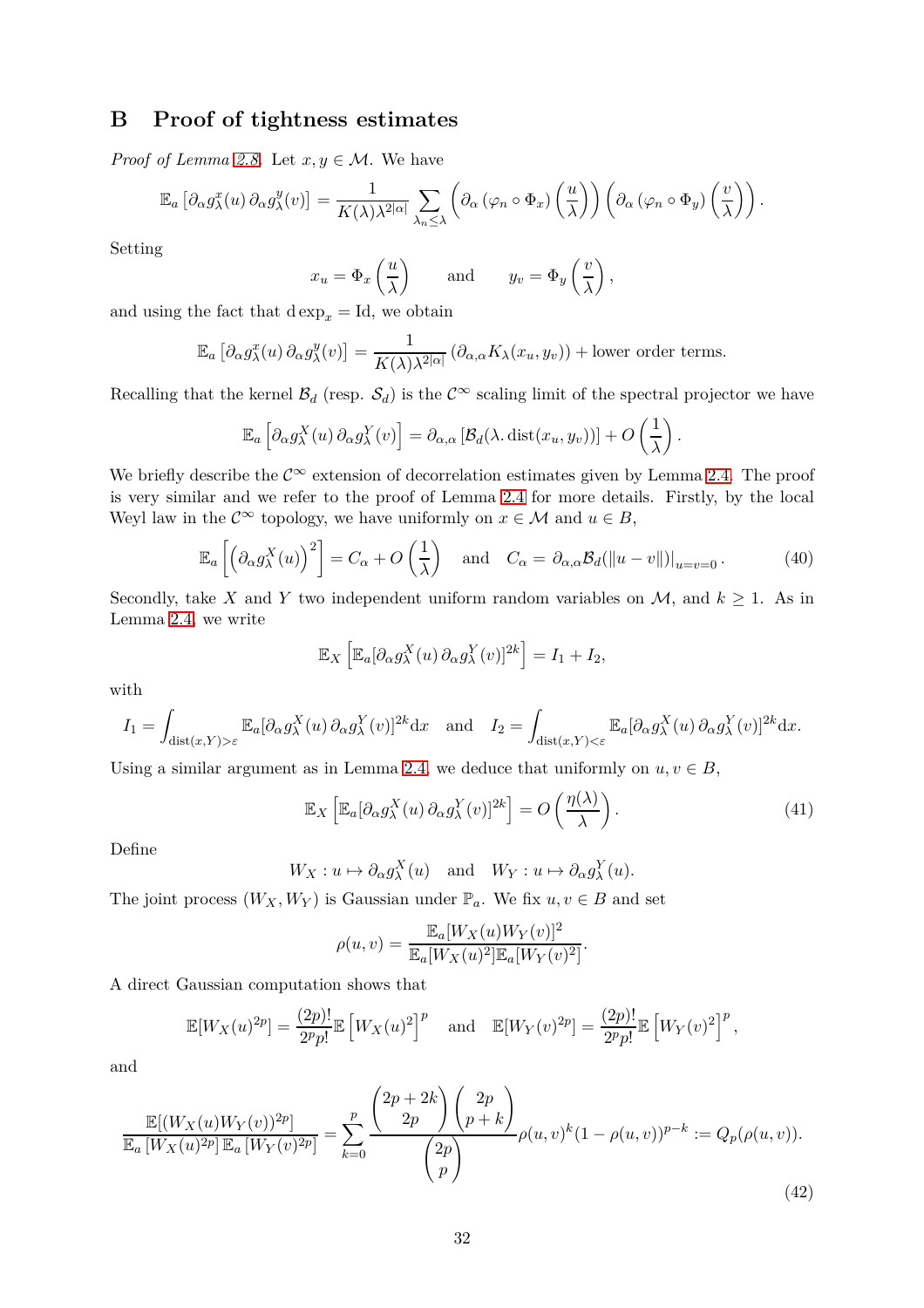From identity [\(42\)](#page-31-2) we compute

$$
\mathbb{E}_a\left[\left(\mathbb{E}_X\left[\int_B W_X(u)^{2p} \mathrm{d}u\right] - \frac{(2p)!}{2^p p!} (C_\alpha)^p\right)^2\right] = \left(\frac{(2p)!}{2^p p!}\right)^2 (\Delta_1 + \Delta_2),\tag{43}
$$

with

$$
\Delta_1 := \left(\mathbb{E}_X \left[ \int_B \mathbb{E}_a \left[ W_X(u)^2 \right]^p \mathrm{d}u \right] - (C_\alpha)^p \right)^2,
$$

and

$$
\Delta_2 := \int_B \int_B \mathbb{E}_{X,Y} \left[ \mathbb{E}_a \left[ W_X(u)^2 \right]^p \mathbb{E}_a \left[ W_Y(v)^2 \right]^p (Q_p(\rho(u,v)) - 1) \right] du dv.
$$

From Equation [\(40\)](#page-31-1) we have

<span id="page-32-0"></span>
$$
\Delta_1 = O\left(\frac{1}{\lambda^2}\right).
$$

As for the term  $\Delta_2$ , we use the fact that  $\mathbb{E}_a \left[ W_X(u)^2 \right]$  is bounded above and below by positive constants for  $\lambda$  large enough, from equation [\(40\)](#page-31-1). We develop the polynomial  $Q_p$  and we use equation [\(41\)](#page-31-3) to obtain

$$
\mathbb{E}_{X,Y}\left[\mathbb{E}_a \left[W_X(u)^2\right]^p \mathbb{E}_a \left[W_Y(v)^2\right]^p (Q_p(\rho(u,v)) - 1)\right] \le C \mathbb{E}_{X,Y}\left[|Q_p(\rho(u,v)) - 1|\right] \le C \mathbb{E}_{X,Y}\left[\sum_{k=1}^p |p_k|\rho(u,v)^k\right] \le C \mathbb{E}_{X,Y}\left[\sum_{k=1}^p |p_k|\rho(u,v)^k\right] \le C \mathbb{E}_{X,Y}\left[\sum_{k=1}^p |p_k|\rho(u,v)^k\right] \le C \mathbb{E}_{X,Y}\left[\sum_{k=1}^p |p_k|\rho(u,v)^k\right].
$$

Since the estimate is uniform on *u, v* we deduce

$$
\Delta_2 = O\left(\frac{\eta(\lambda)}{\lambda}\right).
$$

Injecting this estimate into identity [\(43\)](#page-32-0) we obtain

$$
\mathbb{E}_a\left[\left(\mathbb{E}_X\left[\int_B W_X(u)^{2p} \mathrm{d}u\right] - \frac{(2p)!}{2^p p!} (C_\alpha)^p\right)^2\right] = O\left(\frac{\eta(\lambda)}{\lambda}\right),\,
$$

The quantity inside the square is a polynomial of degree at most 2*p* in the Gaussian random variables  $(a_n)_{n\geq 0}$ , and hence belongs to a finite fixed sum of Wiener chaos. The hypercontractivity property asserts that for such a polynomial, all the  $L^q$  norms for  $q \geq 2$  are equivalents, which in our case implies that for every  $q \geq 2$ ,

$$
\mathbb{E}_a\left[\left(\mathbb{E}_X\left[\int_B W_X(u)^{2p} \mathrm{d}u\right] - \frac{(2p)!}{2^p p!} (C_\alpha)^p\right)^q\right] = O\left(\left(\frac{\eta(\lambda)}{\lambda}\right)^{q/2}\right).
$$

For more details on Wiener chaos and hypercontractivity we refer the reader to the book [\[27](#page-34-15)]. Borel–Cantelli lemma implies the existence for every  $\varepsilon > 0$  of a constant  $C(\omega)$  independent of  $\lambda$ such that

$$
\left| \mathbb{E}_X \left[ \int_B W_X(u)^{2p} \mathrm{d}u \right] - \frac{(2p)!}{2^p p!} (C_\alpha)^p \right| \le C(\omega) \frac{\sqrt{\eta(\lambda)}}{\lambda^{\frac{1}{2} - \varepsilon}},
$$

which in turn implies the existence of a constant  $\hat{C}(\omega)$  such that

$$
\sup_{\lambda>0} \mathbb{E}_X \left[ \int_B |\partial_\alpha g_\lambda^X(u)|^{2p} \mathrm{d}u \right] \le \widetilde{C}(\omega).
$$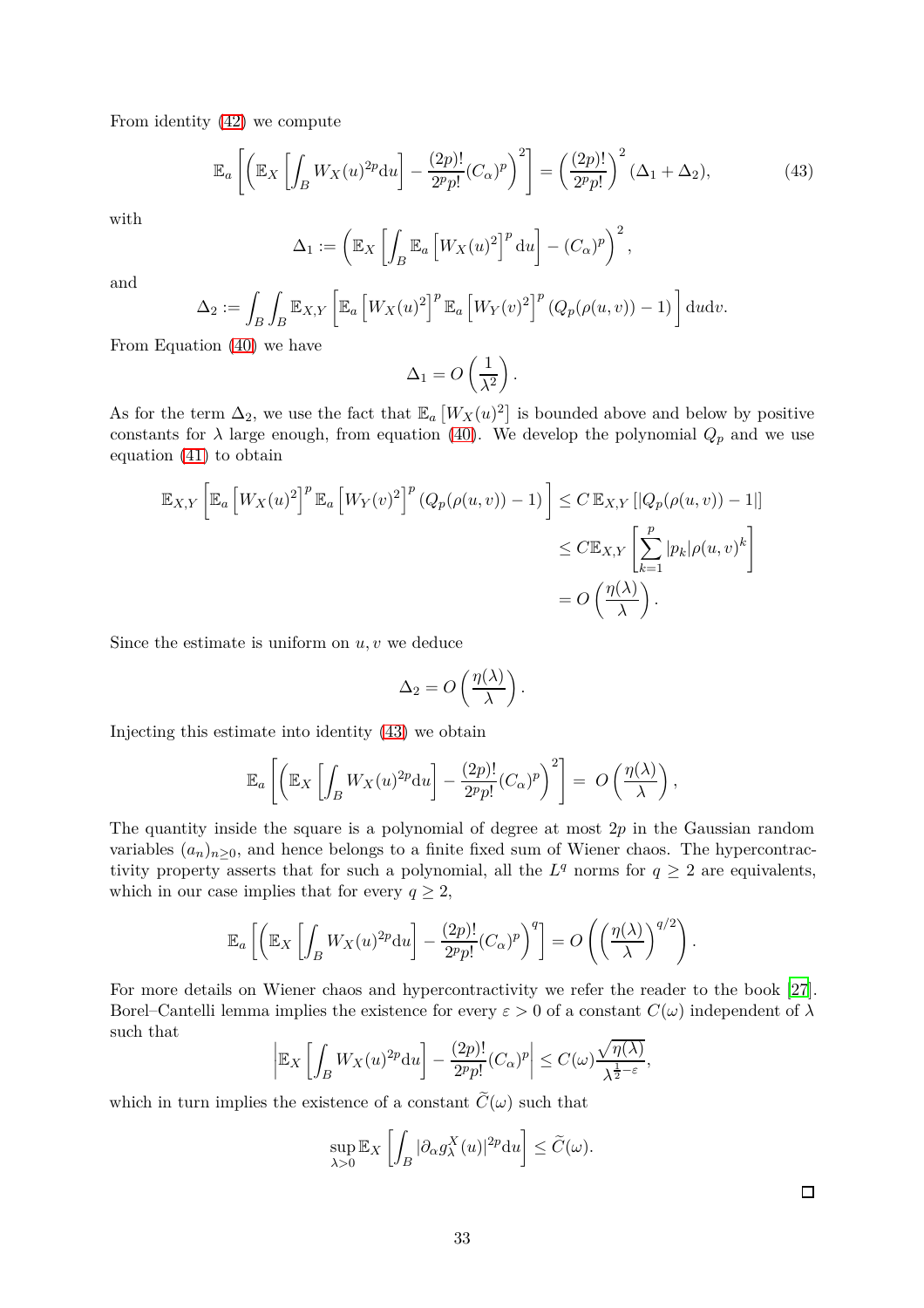# <span id="page-33-13"></span>**References**

- [1] J. C. Álvarez Paiva and E. Fernandes. "Gelfand transforms and Crofton formulas". In: *Selecta Math. (N.S.)* 13.3 (2007), pp. 369-390. ISSN: 1022-1824. DOI: [10.1007/s00029-007-0045-5](https://doi.org/10.1007/s00029-007-0045-5). url: <https://doi.org/10.1007/s00029-007-0045-5>.
- <span id="page-33-11"></span>[2] Jurgen Angst, Viet-Hung Pham, and Guillaume Poly. "Universality of the nodal length of bivariate random trigonometric polynomials". In: *Trans. Amer. Math. Soc.* 370.12 (2018), pp. 8331–8357. ISSN: 0002-9947. DOI: [10.1090/tran/7255](https://doi.org/10.1090/tran/7255). URL: <https://doi.org/10.1090/tran/7255>.
- <span id="page-33-0"></span>[3] Jürgen Angst and Guillaume Poly. "Variations on Salem–Zygmund results for random trigonometric polynomials. Application to almost sure nodal asymptotics". 2019. url: <https://arxiv.org/pdf/1912.09928>. Submitted.
- <span id="page-33-15"></span>[4] Diego Armentano et al. "On the finiteness of the moments of the measure of level sets of random fields". 2019. URL: <https://arxiv.org/pdf/1909.10243v1>. Submitted.
- <span id="page-33-10"></span>[5] Benjamin Arras et al. "A new approach to the Stein-Tikhomirov method: with applications to the second Wiener chaos and Dickman convergence". In: (2017). URL: <https://arxiv.org/abs/1605.06819>.
- <span id="page-33-12"></span>[6] Jean-Marc Azaïs and Mario Wschebor. *Level sets and extrema of random processes and fields*. John Wiley & Sons, Inc., Hoboken, NJ, 2009, pp. xii+393. isbn: 978-0-470-40933-6. doi: [10.1002/9780470434642](https://doi.org/10.1002/9780470434642). url: <https://doi.org/10.1002/9780470434642>.
- <span id="page-33-9"></span>[7] Dmitry Beliaev and Igor Wigman. "Volume distribution of nodal domains of random bandlimited functions". In: *Probab. Theory Related Fields* 172.1-2 (2018), pp. 453–492. issn: 0178-8051. DOI: [10.1007/s00440-017-0813-x](https://doi.org/10.1007/s00440-017-0813-x). URL: <https://doi.org/10.1007/s00440-017-0813-x>.
- <span id="page-33-2"></span>[8] M. V. Berry. "Regular and irregular semiclassical wavefunctions". In: *J. Phys. A* 10.12 (1977), pp. 2083–2091. issn: 0305-4470. url: <http://stacks.iop.org/0305-4470/10/2083>.
- <span id="page-33-5"></span>[9] Jean Bourgain. "On toral eigenfunctions and the random wave model". In: *Israel J. Math.* 201.2 (2014), pp. 611–630. ISSN: 0021-2172. DOI: [10.1007/s11856-014-1037-z](https://doi.org/10.1007/s11856-014-1037-z). URL: <https://doi.org/10.1007/s11856-014-1037-z>.
- <span id="page-33-6"></span>[10] Jeremiah Buckley and Igor Wigman. "On the number of nodal domains of toral eigenfunctions". In: *Ann. Henri Poincaré* 17.11 (2016), pp. 3027-3062. ISSN: 1424-0637. DOI: [10.1007/s00023-016-0476-7](https://doi.org/10.1007/s00023-016-0476-7). url: <https://doi.org/10.1007/s00023-016-0476-7>.
- <span id="page-33-4"></span>[11] Simon Campese, Domenico Marinucci, and Maurizia Rossi. "Approximate normality of high-energy hyperspherical eigenfunctions". In: *J. Math. Anal. Appl.* 461.1 (2018), pp. 500– 522. ISSN: 0022-247X. DOI: [10.1016/j.jmaa.2017.11.051](https://doi.org/10.1016/j.jmaa.2017.11.051). URL: https://doi.org/10.1016/j.jmaa.201
- <span id="page-33-8"></span>[12] Yaiza Canzani and Boris Hanin. "*C*∞ scaling asymptotics for the spectral projector of the Laplacian". In: *J. Geom. Anal.* 28.1 (2018), pp. 111–122. issn: 1050-6926. doi: [10.1007/s12220-017-9812-5](https://doi.org/10.1007/s12220-017-9812-5). url: <https://doi.org/10.1007/s12220-017-9812-5>.
- <span id="page-33-3"></span>[13] Yaiza Canzani and Boris Hanin. "Local universality for zeros and critical points of monochromatic random waves". English. In: *Commun. Math. Phys.* 378.3 (2020), pp. 1677– 1712. issn: 0010-3616; 1432-0916/e.
- <span id="page-33-1"></span>[14] Harold Donnelly and Charles Fefferman. "Nodal sets of eigenfunctions on Riemannian manifolds". In: *Invent. Math.* 93.1 (1988), pp. 161–183. ISSN: 0020-9910. DOI: [10.1007/BF01393691](https://doi.org/10.1007/BF01393691). url: <https://doi.org/10.1007/BF01393691>.
- <span id="page-33-14"></span>[15] Juha Heinonen. *Lectures on analysis on metric spaces*. Universitext. Springer-Verlag, New York, 2001, pp. x+140. ISBN: 0-387-95104-0. DOI: [10.1007/978-1-4613-0131-8](https://doi.org/10.1007/978-1-4613-0131-8). URL: <https://doi.org/10.1007/978-1-4613-0131-8>.
- <span id="page-33-7"></span>[16] Lars Hörmander. "The spectral function of an elliptic operator". In: *Acta Math.* 121 (1968), pp. 193–218. issn: 0001-5962. doi: [10.1007/BF02391913](https://doi.org/10.1007/BF02391913). url: <https://doi.org/10.1007/BF02391913>.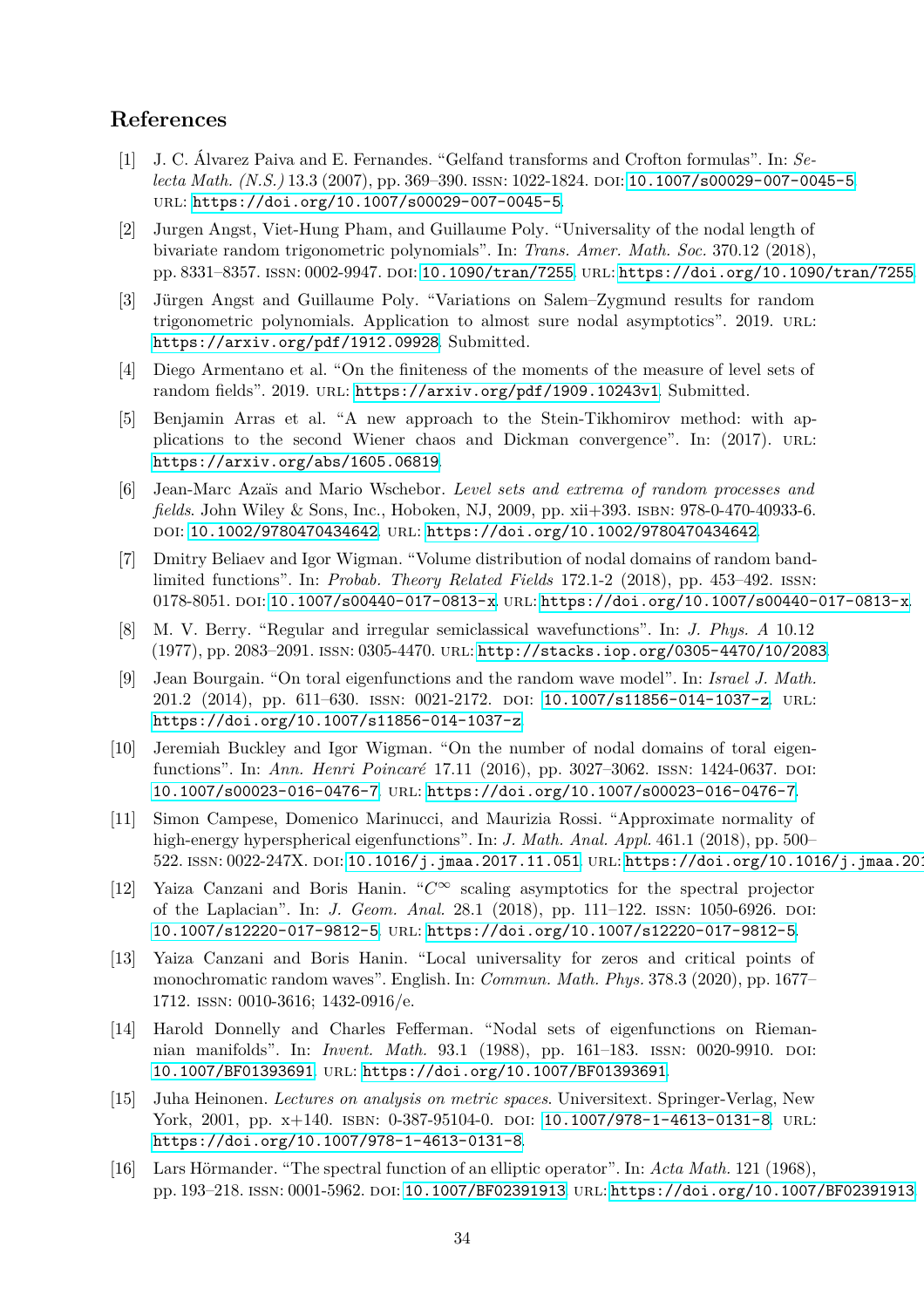- <span id="page-34-10"></span>[17] M. N. Huxley. *Area, lattice points, and exponential sums*. Vol. 13. London Mathematical Society Monographs. New Series. Oxford Science Publications. The Clarendon Press, Oxford University Press, New York, 1996, pp. xii+494. isbn: 0-19-853466-3.
- <span id="page-34-11"></span>[18] A. Ivić et al. "Lattice points in large regions and related arithmetic functions: recent developments in a very classic topic". In: *Elementare und analytische Zahlentheorie*. Vol. 20. Schr. Wiss. Ges. Johann Wolfgang Goethe Univ. Frankfurt am Main. Franz Steiner Verlag Stuttgart, Stuttgart, 2006, pp. 89–128.
- <span id="page-34-12"></span>[19] V. Ja. Ivrii. "The second term of the spectral asymptotics for a Laplace-Beltrami operator on manifolds with boundary". In: *Funktsional. Anal. i Prilozhen.* 14.2 (1980), pp. 25–34. issn: 0374-1990.
- <span id="page-34-9"></span>[20] Victor Ivrii. "100 years of Weyl's law". In: *Bull. Math. Sci.* 6.3 (2016), pp. 379–452. issn: 1664-3607. doi: [10.1007/s13373-016-0089-y](https://doi.org/10.1007/s13373-016-0089-y). url: <https://doi.org/10.1007/s13373-016-0089-y>.
- <span id="page-34-14"></span><span id="page-34-13"></span>[21] Benoît Jubin. "Intrinsic volumes of sublevel sets". 2019. url: <https://arxiv.org/abs/1903.01592>. Submitted.
- [22] Hiroshi Kunita. *Stochastic flows and stochastic differential equations*. Vol. 24. Cambridge Studies in Advanced Mathematics. Reprint of the 1990 original. Cambridge University Press, Cambridge, 1997, pp. xiv+346. isbn: 0-521-35050-6; 0-521-59925-3.
- <span id="page-34-8"></span>[23] Thomas Letendre. "Expected volume and Euler characteristic of random submanifolds". In: *J. Funct. Anal.* 270.8 (2016), pp. 3047–3110. issn: 0022-1236. doi: [10.1016/j.jfa.2016.01.007](https://doi.org/10.1016/j.jfa.2016.01.007). url: <https://doi.org/10.1016/j.jfa.2016.01.007>.
- <span id="page-34-3"></span>[24] Alexander Logunov. "Nodal sets of Laplace eigenfunctions: polynomial upper estimates of the Hausdorff measure". In: *Ann. of Math. (2)* 187.1 (2018), pp. 221–239. issn: 0003-486X. doi: [10.4007/annals.2018.187.1.4](https://doi.org/10.4007/annals.2018.187.1.4). url: <https://doi.org/10.4007/annals.2018.187.1.4>.
- <span id="page-34-4"></span>[25] Alexander Logunov. "Nodal sets of Laplace eigenfunctions: proof of Nadirashvili's conjecture and of the lower bound in Yau's conjecture". In: *Ann. of Math. (2)* 187.1 (2018), pp. 241-262. ISSN: 0003-486X. DOI: [10.4007/annals.2018.187.1.5](https://doi.org/10.4007/annals.2018.187.1.5). URL: https://doi.org/10.4007/an
- <span id="page-34-2"></span>[26] Alexander Logunov and Eugenia Malinnikova. "Ratios of harmonic functions with the same zero set". In: *Geom. Funct. Anal.* 26.3 (2016), pp. 909–925. ISSN: 1016-443X. DOI: [10.1007/s00039-016-0369-4](https://doi.org/10.1007/s00039-016-0369-4). url: <https://doi.org/10.1007/s00039-016-0369-4>.
- <span id="page-34-15"></span>[27] Ivan Nourdin and Giovanni Peccati. *Normal approximations with Malliavin calculus*. Vol. 192. Cambridge Tracts in Mathematics. From Stein's method to universality. Cambridge University Press, Cambridge, 2012, pp. xiv+239. isbn: 978-1-107-01777-1. doi: [10.1017/CBO9781139084659](https://doi.org/10.1017/CBO9781139084659). url: <https://doi.org/10.1017/CBO9781139084659>.
- <span id="page-34-5"></span>[28] Zeév Rudnick and Igor Wigman. "On the volume of nodal sets for eigenfunctions of the Laplacian on the torus". In: *Ann. Henri Poincaré* 9.1 (2008), pp. 109–130. issn: 1424-0637. doi: [10.1007/s00023-007-0352-6](https://doi.org/10.1007/s00023-007-0352-6). url: <https://doi.org/10.1007/s00023-007-0352-6>.
- <span id="page-34-0"></span>[29] R. Salem and A. Zygmund. "Some properties of trigonometric series whose terms have random signs". In: *Acta Math.* 91 (1954), pp. 245–301. ISSN: 0001-5962. DOI: [10.1007/BF02393433](https://doi.org/10.1007/BF02393433). url: <https://doi.org/10.1007/BF02393433>.
- <span id="page-34-7"></span>[30] Bernard Shiffman and Steve Zelditch. "Distribution of zeros of random and quantum chaotic sections of positive line bundles". In: *Comm. Math. Phys.* 200.3 (1999), pp. 661–683. issn: 0010-3616. doi: [10.1007/s002200050544](https://doi.org/10.1007/s002200050544). url: <https://doi.org/10.1007/s002200050544>.
- <span id="page-34-6"></span>[31] Igor Wigman. "On the distribution of the nodal sets of random spherical harmonics". In: *J. Math. Phys.* 50.1 (2009), pp. 013521, 44. ISSN: 0022-2488. DOI: [10.1063/1.3056589](https://doi.org/10.1063/1.3056589). URL: <https://doi.org/10.1063/1.3056589>.
- <span id="page-34-1"></span>[32] S. Yau. *Seminar on Differential Geometry*. Annals of Mathematics Studies. Princeton University Press, 1982. ISBN: 9780691082967. URL: <https://books.google.fr/books?id=Hm9fLdZGQY8C>.